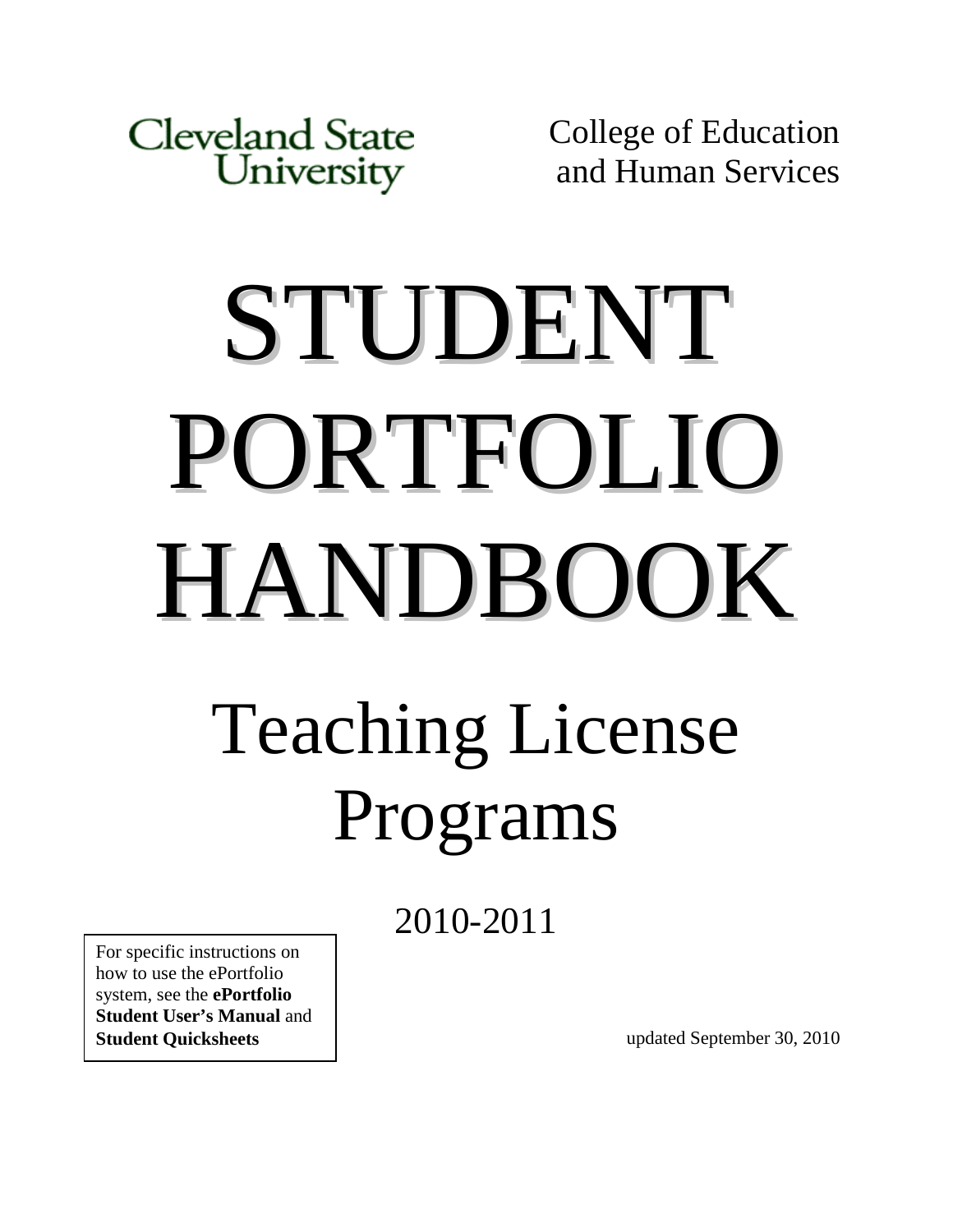| <b>Topic</b>                                                                      | Page           |
|-----------------------------------------------------------------------------------|----------------|
| <b>Introduction to Portfolios</b>                                                 | 2              |
| What is a portfolio?                                                              | $\overline{2}$ |
| Why is a portfolio needed?                                                        | $\overline{2}$ |
| <b>Types of portfolios</b>                                                        | $\overline{2}$ |
| <b>Working</b>                                                                    | $\overline{2}$ |
| Checkpoint 3 & 4                                                                  | $\overline{2}$ |
| <b>Employment</b>                                                                 | 3              |
| The ePortfolio (Electronic Portfolio) System                                      | 3              |
| The CSU Model                                                                     | $\overline{3}$ |
| <b>CSU Program Standards</b>                                                      | 3              |
| Table 1. Cleveland State University Teacher Education Standards                   | 3              |
| <b>Relationships to Other Standards</b>                                           | $\overline{4}$ |
| The Portfolio Process                                                             | 5              |
| <b>General Description</b>                                                        | $\overline{5}$ |
| <b>Checkpoints</b>                                                                | 5              |
| Table 2. Portfolio Checkpoints for Each Program                                   | 6              |
| <b>Your Responsibilities</b>                                                      | 8              |
| Table 3. Student Portfolio Responsibilities                                       | 8              |
| <b>Artifacts</b>                                                                  | 9              |
| <b>Portfolio Artifacts and Course Assignments</b>                                 | 9              |
| <b>Examples of Artifacts for Each Program Standard</b>                            | 9              |
| Table 4. Examples of Artifacts for each Program Standard                          | 10             |
| <b>Portfolio Management</b>                                                       | 12             |
| Organization                                                                      | 12             |
| <u>Design for Your Paper or "Hard Copy" Portfolio – If you decide to keep one</u> | 12             |
| Design for Your ePortfolio                                                        | 12             |
| <b>Portfolio Evaluation</b>                                                       | 13             |
| <b>Rubrics</b>                                                                    | 13             |
| <b>Artifact Rubric Assessment Sheet</b>                                           | 13             |
| <u> Portfolio Checkpoint Assessment – Checkpoint 2</u>                            | 13             |
| Portfolio Checkpoint Assessment – Checkpoint 3 and 4                              | 14             |
| <b>Standard Summary Sheet</b>                                                     | 14             |
| <b>Reflection Sheets</b>                                                          | 14             |
| <b>Sample ePortfolio Reflection Sheet</b>                                         | 16             |
| <b>Standards Self-Assessment Checklist</b>                                        | 17             |
| <b>Artifacts Analysis Chart</b>                                                   | 18             |
| <b>Appendix A: Standards Alignment Chart</b>                                      | 19             |
| Appendix B: Portfolio Checkpoint Criteria and Remediation                         | 24             |
| Appendix C: Artifact Rubric Assessment Sheet                                      | 26             |
| Appendix D: Artifact Assessment Rubrics for 12 Program Standards                  | 28             |
| Appendix E: Checkpoint 3 and 4 Portfolio Assessment Rubric                        | 41             |

# <span id="page-1-1"></span><span id="page-1-0"></span>**Contents**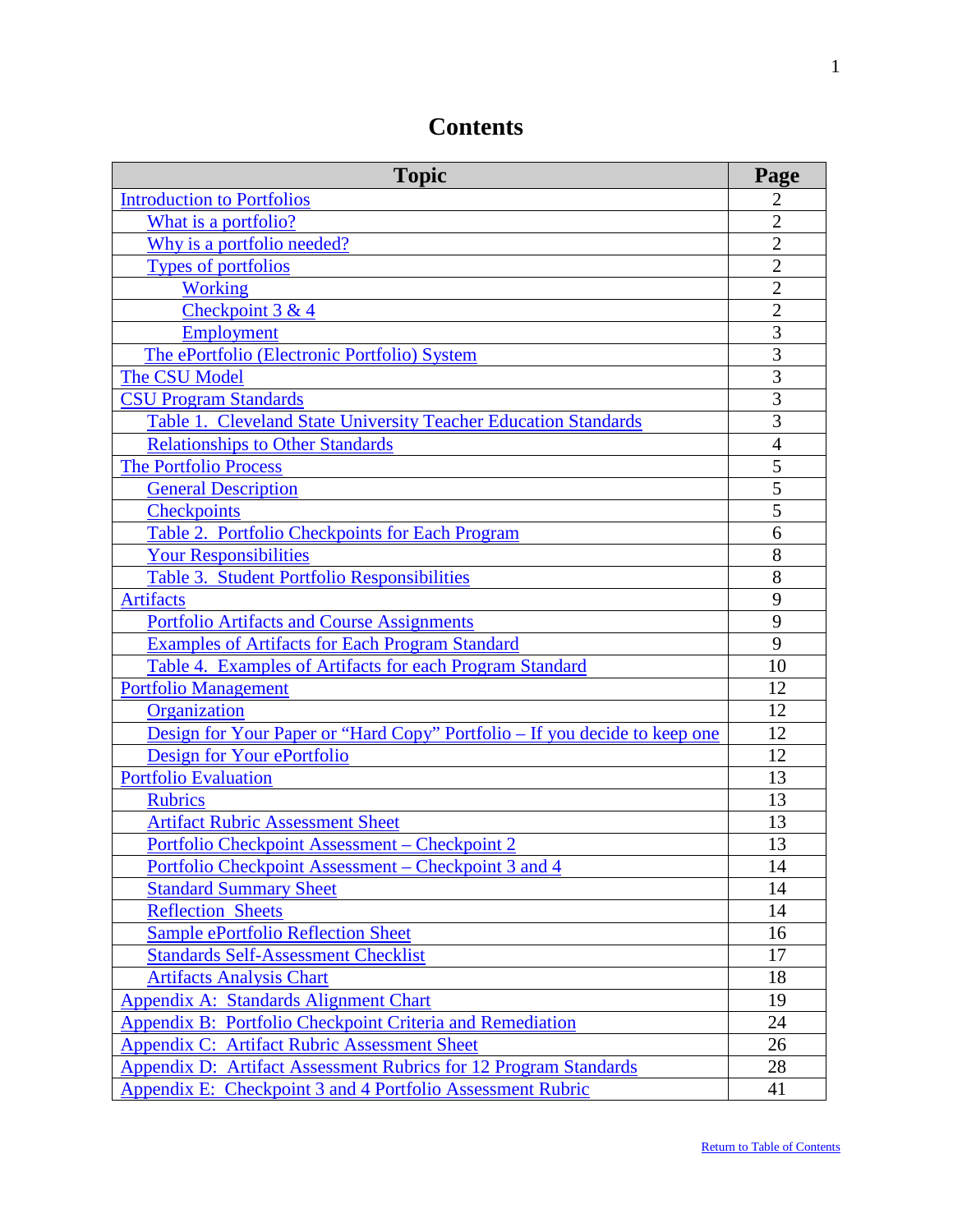# **Introduction to Portfolios**

<span id="page-2-0"></span>Portfolio? This may be a new term to you. Your portfolio, however, will be crucial to your development as a professional educator and will be one of the major pieces of evidence you will use to demonstrate how well you meet the standards of your teacher preparation program.

The main purpose of this handbook is to help you understand what portfolios are all about and what you will be expected to do as you develop and refine your own portfolio. The information in this handbook is very important. You should understand it thoroughly.

# <span id="page-2-1"></span>**What is a portfolio?**

In the most general terms, a portfolio is documentation of professional growth and achieved competence. Organized around a set of standards, your portfolio will contain documents which will provide tangible evidence of the wide range of knowledge, skills, and dispositions that you possess as a growing professional educator.

# <span id="page-2-2"></span>**Why is a portfolio needed?**

As you move through and then complete your program at Cleveland State, your portfolio will help you in a number of ways. Your portfolio will:

- help you keep track of how you are doing, your areas of strength, and the areas in which you need to make extra effort;
- encourage you to reflect on the documents in your portfolio and determine how you can further develop them to demonstrate high levels of quality;
- show the faculty that you are making progress toward achieving the stated standards or outcomes of your program;
- guide you in preparing for the Praxis II and Praxis III high stakes tests you will be taking;
- demonstrate, at the end of your program, whether you have satisfactorily met all program standards and thus qualify for our endorsement of your teaching license application;
- help your job search by serving as a major method of presenting evidence of your competence to potential employers.

# <span id="page-2-3"></span>**Types of portfolios**

Your portfolio will evolve as you move through your program:

- Working Portfolio: This portfolio will be a continual "work in progress." It will be an ongoing systematic collection of selected work samples from courses and evidence of school/community activities. This collection forms the framework for self-assessment and goal-setting. It will be checked a number of times during your program. The number of times, and in which course it takes place will vary from program to program.
- Checkpoint 3 & 4 Portfolio: As you near the end of your program, you will select the artifacts in your working portfolio which **best** reflect your achieved competence, individuality, and creativity as a professional teacher. Normally, two to three artifacts would be selected for each program standard and would become part of your streamlined Checkpoint  $3 \& 4$  Portfolio. As you finish your program, your Checkpoint 3 & 4 Portfolio will be evaluated to determine if you have satisfactorily achieved all program standards.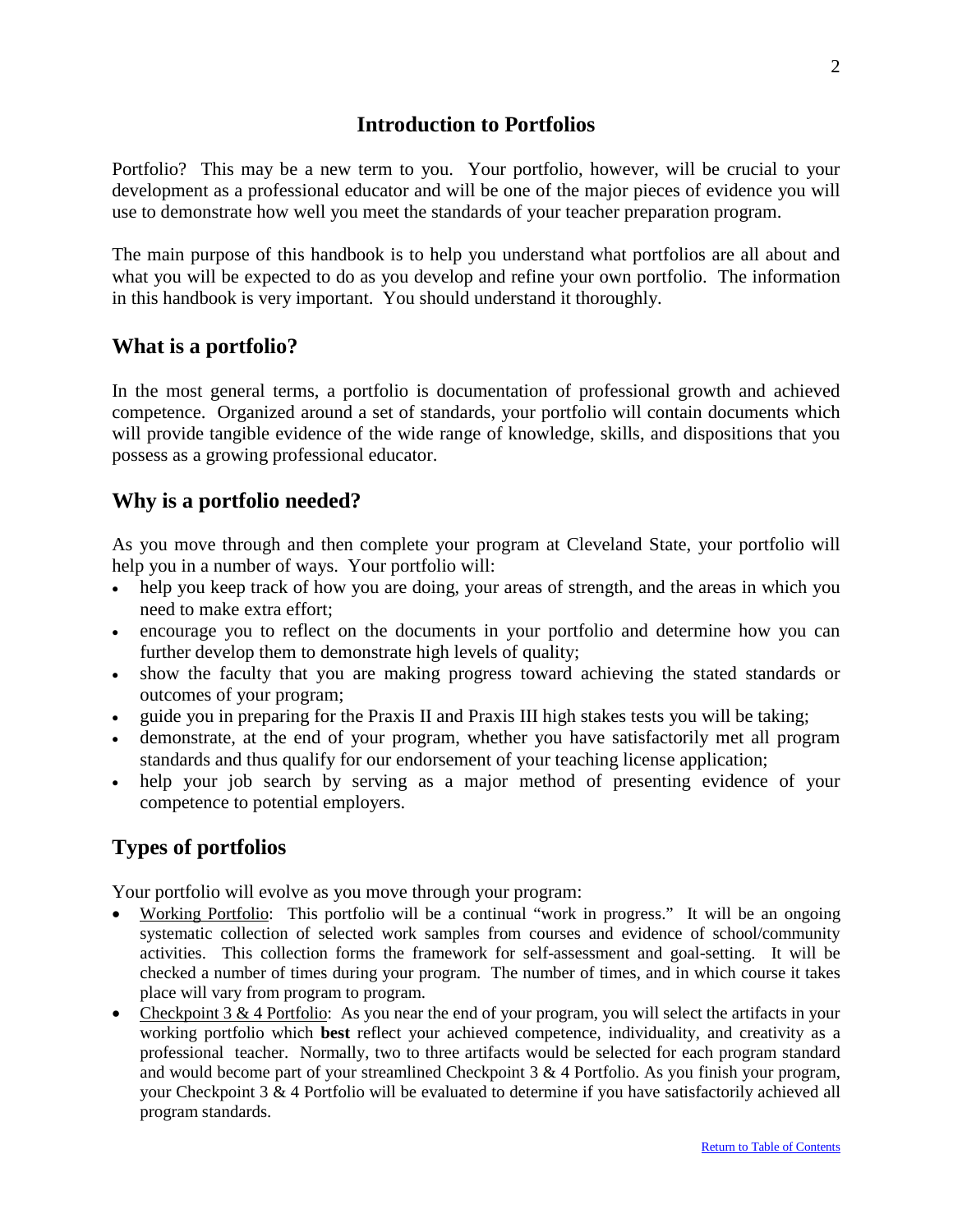• Employment Portfolio: After still more selective streamlining and the addition of materials of special interest to prospective employers, this is the portfolio you will present as part of the job inquiry/application/interview process.

# <span id="page-3-0"></span>**The ePortfolio (Electronic Portfolio) System**

Teacher preparation students at Cleveland State are now required to build and maintain their portfolios through the ePortfolio system. Separate handbooks and instructional "Quicksheets" are available to help you navigate and use ePortfolio. You can find these materials online at: http://www.csuohio.edu/cehs/students/portfolios/eportfolio.html.

# **The CSU Model**

# The teacher preparation program at Cleveland State University is based on a model which sees the *TEACHER AS A RESPONSIVE, REFLECTIVE PROFESSIONAL—A PARTNER IN LEARNING*.

In practical terms, the teacher described by this model will satisfactorily meet **12 program standards or outcomes** which serve as the cornerstone of our programs. The 12 standards are listed below in Table 1. Carefully read through the 12 standards. Consider them to be the goals toward which you are working in your teacher education program. Remember, in your portfolio, you will be providing evidence to demonstrate that you can meet each standard.

# **Table 1. Cleveland State University Teacher Education Standards**

<span id="page-3-1"></span>

|     | <b>Cleveland State University – Standards for Teacher Education</b>                                                   |
|-----|-----------------------------------------------------------------------------------------------------------------------|
| 1.  | Personal Philosophy. The CSU teacher education student articulates a personal philosophy of teaching and              |
|     | learning that is grounded in theory and practice.                                                                     |
| 2.  | Social Foundations. The CSU teacher education student possesses knowledge and understanding of the social,            |
|     | political, and economic factors that influence education and shape the worlds in which we live.                       |
| 3.  | Knowledge of Subject Matter and Inquiry. The CSU teacher education student understands content,                       |
|     | disciplinary concepts, and tools of inquiry related to the development of an educated person.                         |
| 4.  | Knowledge of Development and Learning. The CSU teacher education student understands how individuals                  |
|     | learn and develop and that students enter the learning setting with prior experiences that give meaning to the        |
|     | construction of new knowledge.                                                                                        |
| 5.  | Diversity. The CSU teacher education student understands how individuals differ in their backgrounds and              |
|     | approaches to learning and incorporates and accounts for such diversity in teaching and learning.                     |
| 6.  | Learning Environment. The CSU teacher education student uses an understanding of individual and group                 |
|     | motivation to promote positive social interaction, active engagement in learning, and self-motivation.                |
| 7.  | Communication. The CSU teacher education student uses knowledge of effective verbal, nonverbal, and media             |
|     | communication techniques to foster inquiry, collaboration, and engagement in learning environments.                   |
| 8.  | The CSU teacher education student plans and implements a variety of<br><b>Instructional Strategies.</b>               |
|     | developmentally appropriate instructional strategies to develop performance skills, critical thinking, and            |
|     | problem solving, as well as to foster social, emotional, creative, and physical development.                          |
| 9.  | <b>Assessment</b> . The CSU teacher education student understands, selects, and uses a range of assessment strategies |
|     | to foster physical, cognitive, social, and emotional development of learners and gives accounts of students'          |
|     | learning to the outside world.                                                                                        |
| 10. | Technology. The CSU teacher education student understands and uses up-to-date technology to enhance the               |
|     | learning environment across the full range of learner needs.                                                          |
| 11. | Professional Development. The CSU teacher education student is a reflective practitioner who evaluates                |
|     | his/her interactions with others (e.g., learners, parents/guardians, colleagues and professionals in the              |
|     | community) and seeks opportunities to grow professionally.                                                            |
| 12. | Collaboration and Professionalism. The CSU teacher education student fosters relationships with colleagues,           |

parents/guardians, community agencies, and colleges/universities to support students' growth and well being.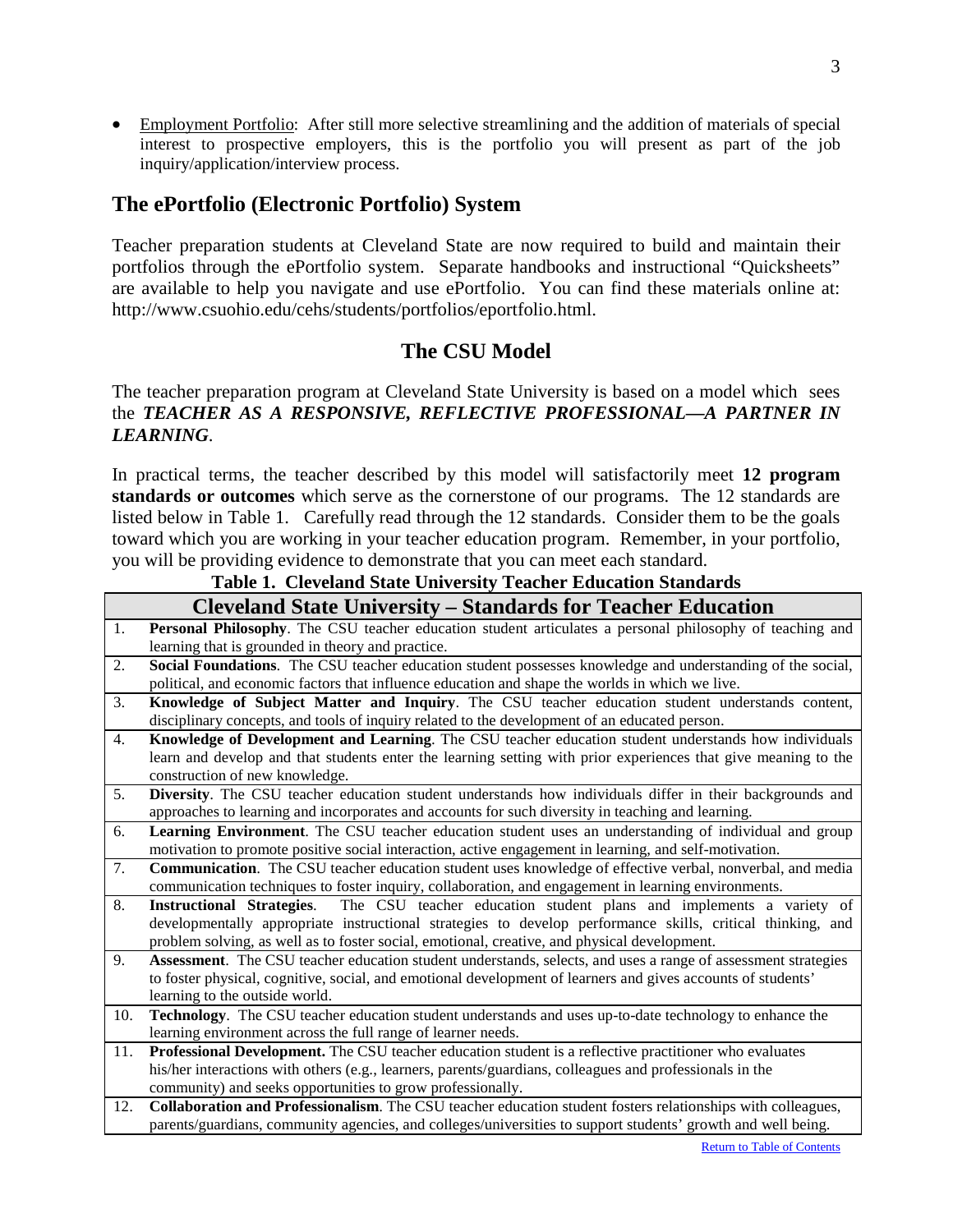# <span id="page-4-0"></span>**Relationships to Other Standards**

The 12 Cleveland State teacher education standards listed in Table 1 represent just one possible set of standards for teacher preparation. There are many others. The Ohio Department of Education has developed a set of standards for all Ohio teachers. Another set of standards has been developed as part of the Praxis assessment process. The areas covered by the Praxis II *Principles of Learning and Teaching* examination are based on these standards. Most of you must pass this test to be eligible for a provisional teaching license. The Praxis III assessment, done during your first year of teaching (your "entry year"), is based on these same standards. Success on the Praxis III assessment will be required to convert your teaching license from a provisional one to a professional one.

A third set of standards has been identified by INTASC (the Interstate New Teacher Assessment and Support Consortium).

You should know that if you achieve the 12 Cleveland State teacher education standards, you will also be meeting the other sets of standards. To verify this, we have "lined up" the Cleveland State standards with the Ohio, Praxis, and INTASC standards. The chart in Appendix A on page 19 shows you what this looks like.

Finally, there are subject area specific standards developed by the "learned societies" that support the different teaching content areas, such as mathematics, language arts, science, physical education, and others. You will probably be introduced to these standards in your program-specific courses.

# **The Portfolio Process**

# <span id="page-4-1"></span>**General Description**

The portfolio process, in general, sounds fairly simple. As you move through your program, you will be developing and revising the evidence to show yourself and others how you are achieving the 12 program standards. Each "piece" of evidence is called an *artifact*. You will organize your artifacts in some kind of file which will be referred to as your portfolio. At various "checkpoints" in your program, your portfolio will be evaluated to determine your progress in meeting the standards. In checkpoints toward the end of your program, you will find out whether your artifacts present you as *UNACCEPTABLE, EMERGING, PROFICIENT*, or *EXEMPLARY* in each standard. To complete your program and receive endorsement for your teaching license, **your portfolio must demonstrate that you are at least proficient in each standard.** Criteria for success at other checkpoints are described in Appendix B: PORTFOLIO CHECKPOINT CRITERIA AND REMEDIATION on page 24.

It is very important for you to see your portfolio as an ever evolving, ever developing document. An artifact produced early in your program may not represent your level of competence toward the end of your program. Such an artifact might need to be revised or replaced with one of higher quality.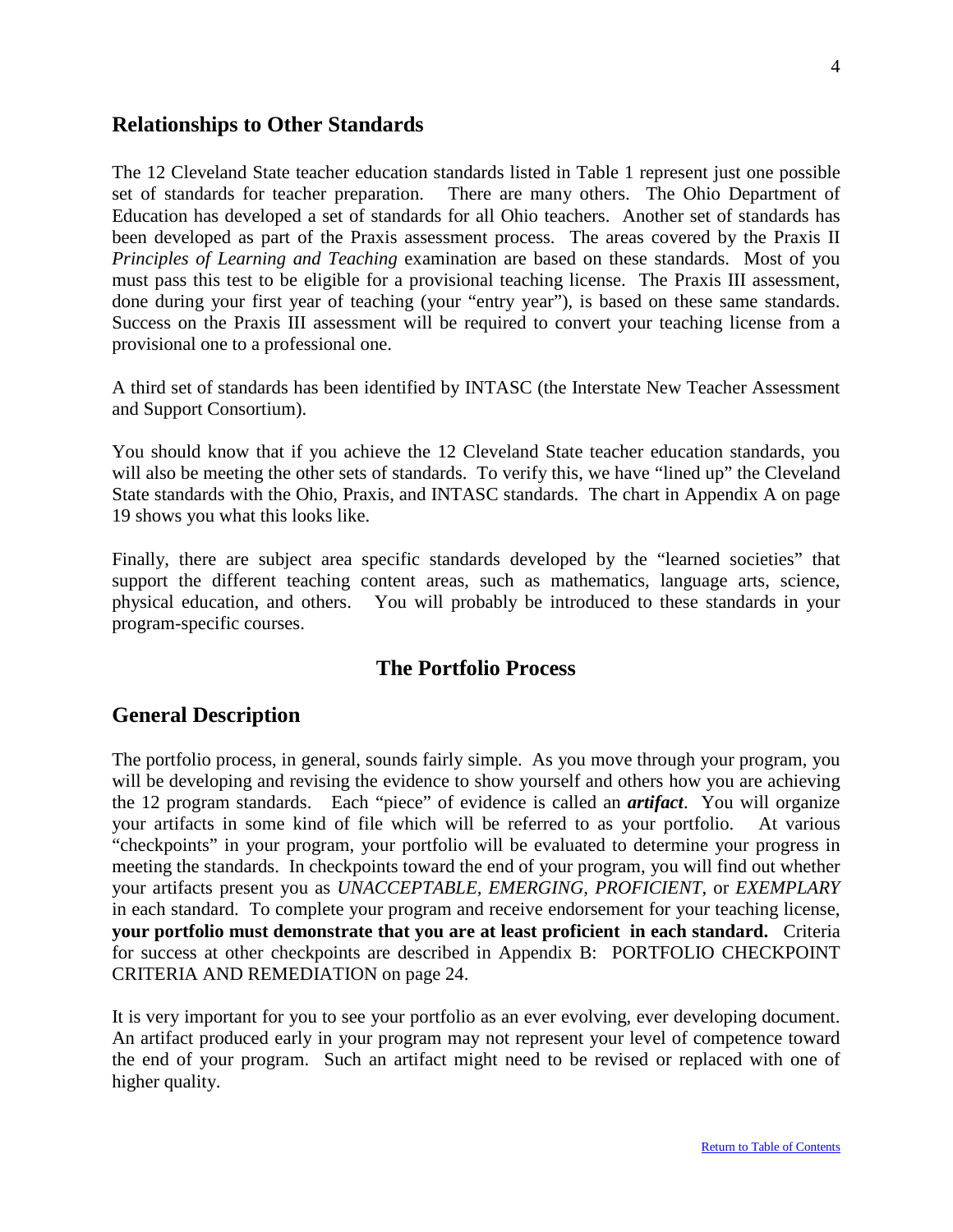# <span id="page-5-0"></span>**Checkpoints**

Each teacher preparation program at Cleveland State has identified three or more checkpoints for portfolio evaluation:

- **Checkpoint 1:** This is usually done in one of the first professional courses you take. The purpose is to make sure you know how to use the ePortfolio system and have started the *Working Portfolio* section of your ePortfolio. You will not actually "submit" your *Working Portfolio* through the ePortfolio system; but your instructor will let you know what needs to be checked and how it will be done. It may just be a matter of printing a copy of your ePortfolio "My Files" report and turning it in.
- **Checkpoint 2:** After you have taken a number of professional courses, the expectation is that you should have several artifacts in the *Working Portfolio* section of your ePortfolio. When directed by your instructor you will use the ePortfolio system to "submit" your *Working Portfolio*. At this point, your *Working Portfolio* will be checked on five criteria:
	- 1. Is it well organized (e.g., it includes all required sections)?
	- 2. Does it include an appropriate and adequate number of required and/or optional artifacts for each of the 12 college outcomes?
	- 3. Does it include a REFLECTION COVER SHEET for each artifact?
	- 4. Does it include an ARTIFACT RUBRIC ASSESSMENT sheet for each required artifact?
	- 5. Does it include an updated STANDARD SUMMARY SHEET?

When you use ePortfolio, you will find that the only criteria you really have to be concerned about is the second one. The system automatically takes care of the first and fifth criteria; and when you submit your *Working Portfolio* for Checkpoint 2, the system will not let you include artifacts without the required reflection sheets or rubric assessment sheets.

- **Checkpoint 3:** This checkpoint usually comes near the end of your program, before student teaching. For this checkpoint, you will use the ePortfolio system to submit your *Checkpoint 3 & 4 Portfolio* for assessment. At Checkpoint 3, all of the required and optional artifacts in your *Checkpoint 3 & 4 Portfolio* will be reviewed to determine your status on each of the 12 college outcomes. You will be assessed as Exemplary, Proficient, Emerging, or Unacceptable on each outcome. The criteria you must meet at this checkpoint in order to be approved for student teaching are:
	- 1. All 12 outcomes must be assessed as Emerging or better
	- 2. At least 8 outcomes must be assessed as Proficient or Exemplary
	- 3. The Proficient or Exemplary outcomes must include Outcome 2 Social Foundations, Outcome 3 – Knowledge of Subject Matter and Inquiry, Outcome 4—Knowledge of Development and Learning, Outcome 8—Instructional Strategies, and Outcome 10— Technology**.**
- **Checkpoint 4:** This checkpoint occurs near the end of student teaching. For this checkpoint, you use the ePortfolio system to submit your *Checkpoint 3 & 4 Portfolio* for assessment. At Checkpoint 4, all of the required and optional artifacts in your *Checkpoint 3 & 4 Portfolio* will be reviewed to determine your status on each of the 12 college outcomes. Again you will be assessed as Exemplary, Proficient, Emerging, or Unacceptable on each outcome. The criterion you must meet at this checkpoint in order for you teaching license application to be endorsed by Cleveland State and send to the Ohio Department of Education is:

1. All 12 outcomes must be assessed as Proficient or Exemplary.

Table 2 lists the checkpoints for each undergraduate or post-baccalaureate program.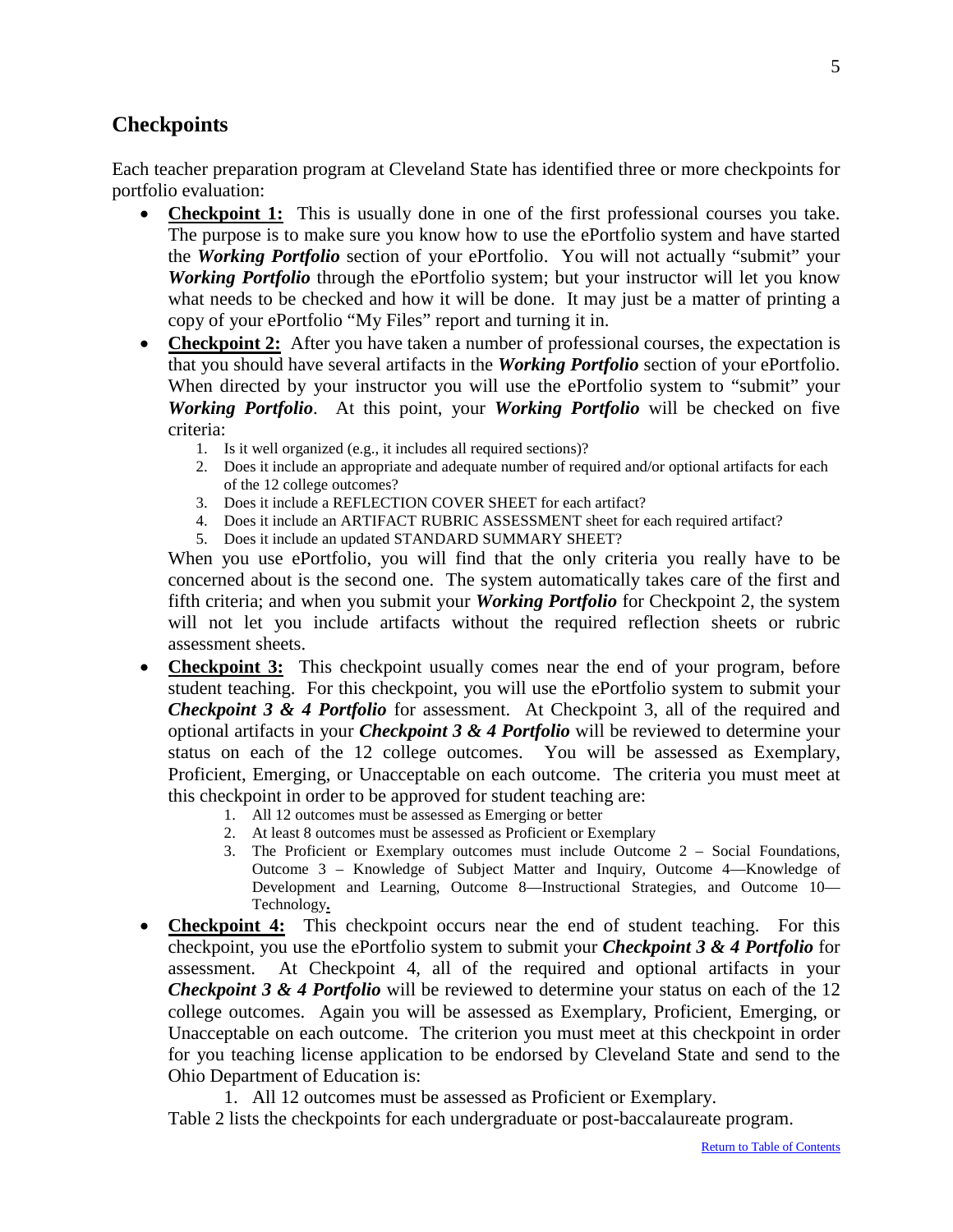<span id="page-6-0"></span>

|                                                                              | Table 2. Toftfolio Checkpolitis for Each Frogram                                                                                                                                                                                                                                                                                                                                                                                                                                                                                                                                                                                                                                                                                                                                                                                                                                                                                                                                                                                                                                                                                                                                                                                                                                                                                                                                                                                                                                                                                                                                                                                                                                                                                                                                 |
|------------------------------------------------------------------------------|----------------------------------------------------------------------------------------------------------------------------------------------------------------------------------------------------------------------------------------------------------------------------------------------------------------------------------------------------------------------------------------------------------------------------------------------------------------------------------------------------------------------------------------------------------------------------------------------------------------------------------------------------------------------------------------------------------------------------------------------------------------------------------------------------------------------------------------------------------------------------------------------------------------------------------------------------------------------------------------------------------------------------------------------------------------------------------------------------------------------------------------------------------------------------------------------------------------------------------------------------------------------------------------------------------------------------------------------------------------------------------------------------------------------------------------------------------------------------------------------------------------------------------------------------------------------------------------------------------------------------------------------------------------------------------------------------------------------------------------------------------------------------------|
| Program                                                                      | <b>Checkpoint / Course/Field Experience / Portfolio Checked</b>                                                                                                                                                                                                                                                                                                                                                                                                                                                                                                                                                                                                                                                                                                                                                                                                                                                                                                                                                                                                                                                                                                                                                                                                                                                                                                                                                                                                                                                                                                                                                                                                                                                                                                                  |
| Adolescent/Young Adult                                                       | Chkpt. 1: EDB 200 – Start of Working Portfolio                                                                                                                                                                                                                                                                                                                                                                                                                                                                                                                                                                                                                                                                                                                                                                                                                                                                                                                                                                                                                                                                                                                                                                                                                                                                                                                                                                                                                                                                                                                                                                                                                                                                                                                                   |
|                                                                              | Chkpt. 2: EDB 305 - Working Portfolio                                                                                                                                                                                                                                                                                                                                                                                                                                                                                                                                                                                                                                                                                                                                                                                                                                                                                                                                                                                                                                                                                                                                                                                                                                                                                                                                                                                                                                                                                                                                                                                                                                                                                                                                            |
|                                                                              | Chkpt. 3: EDS 313/315/316/317 & EST 372 – Checkpoint 3 & 4 Portfolio                                                                                                                                                                                                                                                                                                                                                                                                                                                                                                                                                                                                                                                                                                                                                                                                                                                                                                                                                                                                                                                                                                                                                                                                                                                                                                                                                                                                                                                                                                                                                                                                                                                                                                             |
|                                                                              | Chkpt. 4: EST 482 – Checkpoint 3 & 4 & Employment Portfolio                                                                                                                                                                                                                                                                                                                                                                                                                                                                                                                                                                                                                                                                                                                                                                                                                                                                                                                                                                                                                                                                                                                                                                                                                                                                                                                                                                                                                                                                                                                                                                                                                                                                                                                      |
| Art                                                                          | Chkpt. 1: EDB 200 - Start of Working Portfolio                                                                                                                                                                                                                                                                                                                                                                                                                                                                                                                                                                                                                                                                                                                                                                                                                                                                                                                                                                                                                                                                                                                                                                                                                                                                                                                                                                                                                                                                                                                                                                                                                                                                                                                                   |
|                                                                              | Chkpt. 2: EDC 310 - Working Portfolio)                                                                                                                                                                                                                                                                                                                                                                                                                                                                                                                                                                                                                                                                                                                                                                                                                                                                                                                                                                                                                                                                                                                                                                                                                                                                                                                                                                                                                                                                                                                                                                                                                                                                                                                                           |
|                                                                              | Chkpt. 3: EDC 311 – Checkpoint 3 & 4 Portfolio                                                                                                                                                                                                                                                                                                                                                                                                                                                                                                                                                                                                                                                                                                                                                                                                                                                                                                                                                                                                                                                                                                                                                                                                                                                                                                                                                                                                                                                                                                                                                                                                                                                                                                                                   |
|                                                                              | Chkpt. 4: EST 483 - Checkpoint 3 & 4 & Employment Portfolio                                                                                                                                                                                                                                                                                                                                                                                                                                                                                                                                                                                                                                                                                                                                                                                                                                                                                                                                                                                                                                                                                                                                                                                                                                                                                                                                                                                                                                                                                                                                                                                                                                                                                                                      |
| Early Childhood                                                              | Chkpt. 1: EDB 200 - Start of Working Portfolio                                                                                                                                                                                                                                                                                                                                                                                                                                                                                                                                                                                                                                                                                                                                                                                                                                                                                                                                                                                                                                                                                                                                                                                                                                                                                                                                                                                                                                                                                                                                                                                                                                                                                                                                   |
|                                                                              |                                                                                                                                                                                                                                                                                                                                                                                                                                                                                                                                                                                                                                                                                                                                                                                                                                                                                                                                                                                                                                                                                                                                                                                                                                                                                                                                                                                                                                                                                                                                                                                                                                                                                                                                                                                  |
|                                                                              |                                                                                                                                                                                                                                                                                                                                                                                                                                                                                                                                                                                                                                                                                                                                                                                                                                                                                                                                                                                                                                                                                                                                                                                                                                                                                                                                                                                                                                                                                                                                                                                                                                                                                                                                                                                  |
|                                                                              |                                                                                                                                                                                                                                                                                                                                                                                                                                                                                                                                                                                                                                                                                                                                                                                                                                                                                                                                                                                                                                                                                                                                                                                                                                                                                                                                                                                                                                                                                                                                                                                                                                                                                                                                                                                  |
|                                                                              |                                                                                                                                                                                                                                                                                                                                                                                                                                                                                                                                                                                                                                                                                                                                                                                                                                                                                                                                                                                                                                                                                                                                                                                                                                                                                                                                                                                                                                                                                                                                                                                                                                                                                                                                                                                  |
|                                                                              |                                                                                                                                                                                                                                                                                                                                                                                                                                                                                                                                                                                                                                                                                                                                                                                                                                                                                                                                                                                                                                                                                                                                                                                                                                                                                                                                                                                                                                                                                                                                                                                                                                                                                                                                                                                  |
|                                                                              |                                                                                                                                                                                                                                                                                                                                                                                                                                                                                                                                                                                                                                                                                                                                                                                                                                                                                                                                                                                                                                                                                                                                                                                                                                                                                                                                                                                                                                                                                                                                                                                                                                                                                                                                                                                  |
|                                                                              |                                                                                                                                                                                                                                                                                                                                                                                                                                                                                                                                                                                                                                                                                                                                                                                                                                                                                                                                                                                                                                                                                                                                                                                                                                                                                                                                                                                                                                                                                                                                                                                                                                                                                                                                                                                  |
|                                                                              | Chkpt. 3: PED 325 – Checkpoint 3 & 4 Portfolio                                                                                                                                                                                                                                                                                                                                                                                                                                                                                                                                                                                                                                                                                                                                                                                                                                                                                                                                                                                                                                                                                                                                                                                                                                                                                                                                                                                                                                                                                                                                                                                                                                                                                                                                   |
|                                                                              |                                                                                                                                                                                                                                                                                                                                                                                                                                                                                                                                                                                                                                                                                                                                                                                                                                                                                                                                                                                                                                                                                                                                                                                                                                                                                                                                                                                                                                                                                                                                                                                                                                                                                                                                                                                  |
| Foreign Language                                                             | Chkpt. 1: EDB 200 - Start of Working Portfolio                                                                                                                                                                                                                                                                                                                                                                                                                                                                                                                                                                                                                                                                                                                                                                                                                                                                                                                                                                                                                                                                                                                                                                                                                                                                                                                                                                                                                                                                                                                                                                                                                                                                                                                                   |
|                                                                              | Chkpt. 2: EDC 312 - Working Portfolio                                                                                                                                                                                                                                                                                                                                                                                                                                                                                                                                                                                                                                                                                                                                                                                                                                                                                                                                                                                                                                                                                                                                                                                                                                                                                                                                                                                                                                                                                                                                                                                                                                                                                                                                            |
|                                                                              | Chkpt. 3: EDC 313 – Checkpoint 3 & 4 Portfolio                                                                                                                                                                                                                                                                                                                                                                                                                                                                                                                                                                                                                                                                                                                                                                                                                                                                                                                                                                                                                                                                                                                                                                                                                                                                                                                                                                                                                                                                                                                                                                                                                                                                                                                                   |
|                                                                              |                                                                                                                                                                                                                                                                                                                                                                                                                                                                                                                                                                                                                                                                                                                                                                                                                                                                                                                                                                                                                                                                                                                                                                                                                                                                                                                                                                                                                                                                                                                                                                                                                                                                                                                                                                                  |
| Mild/Moderate                                                                |                                                                                                                                                                                                                                                                                                                                                                                                                                                                                                                                                                                                                                                                                                                                                                                                                                                                                                                                                                                                                                                                                                                                                                                                                                                                                                                                                                                                                                                                                                                                                                                                                                                                                                                                                                                  |
|                                                                              |                                                                                                                                                                                                                                                                                                                                                                                                                                                                                                                                                                                                                                                                                                                                                                                                                                                                                                                                                                                                                                                                                                                                                                                                                                                                                                                                                                                                                                                                                                                                                                                                                                                                                                                                                                                  |
|                                                                              | Chkpt. 3: EST 377 – Checkpoint 3 & 4 Portfolio                                                                                                                                                                                                                                                                                                                                                                                                                                                                                                                                                                                                                                                                                                                                                                                                                                                                                                                                                                                                                                                                                                                                                                                                                                                                                                                                                                                                                                                                                                                                                                                                                                                                                                                                   |
|                                                                              |                                                                                                                                                                                                                                                                                                                                                                                                                                                                                                                                                                                                                                                                                                                                                                                                                                                                                                                                                                                                                                                                                                                                                                                                                                                                                                                                                                                                                                                                                                                                                                                                                                                                                                                                                                                  |
| Moderate Intensive                                                           |                                                                                                                                                                                                                                                                                                                                                                                                                                                                                                                                                                                                                                                                                                                                                                                                                                                                                                                                                                                                                                                                                                                                                                                                                                                                                                                                                                                                                                                                                                                                                                                                                                                                                                                                                                                  |
|                                                                              |                                                                                                                                                                                                                                                                                                                                                                                                                                                                                                                                                                                                                                                                                                                                                                                                                                                                                                                                                                                                                                                                                                                                                                                                                                                                                                                                                                                                                                                                                                                                                                                                                                                                                                                                                                                  |
|                                                                              |                                                                                                                                                                                                                                                                                                                                                                                                                                                                                                                                                                                                                                                                                                                                                                                                                                                                                                                                                                                                                                                                                                                                                                                                                                                                                                                                                                                                                                                                                                                                                                                                                                                                                                                                                                                  |
|                                                                              |                                                                                                                                                                                                                                                                                                                                                                                                                                                                                                                                                                                                                                                                                                                                                                                                                                                                                                                                                                                                                                                                                                                                                                                                                                                                                                                                                                                                                                                                                                                                                                                                                                                                                                                                                                                  |
| Middle Childhood                                                             |                                                                                                                                                                                                                                                                                                                                                                                                                                                                                                                                                                                                                                                                                                                                                                                                                                                                                                                                                                                                                                                                                                                                                                                                                                                                                                                                                                                                                                                                                                                                                                                                                                                                                                                                                                                  |
|                                                                              |                                                                                                                                                                                                                                                                                                                                                                                                                                                                                                                                                                                                                                                                                                                                                                                                                                                                                                                                                                                                                                                                                                                                                                                                                                                                                                                                                                                                                                                                                                                                                                                                                                                                                                                                                                                  |
|                                                                              |                                                                                                                                                                                                                                                                                                                                                                                                                                                                                                                                                                                                                                                                                                                                                                                                                                                                                                                                                                                                                                                                                                                                                                                                                                                                                                                                                                                                                                                                                                                                                                                                                                                                                                                                                                                  |
|                                                                              |                                                                                                                                                                                                                                                                                                                                                                                                                                                                                                                                                                                                                                                                                                                                                                                                                                                                                                                                                                                                                                                                                                                                                                                                                                                                                                                                                                                                                                                                                                                                                                                                                                                                                                                                                                                  |
| Music                                                                        |                                                                                                                                                                                                                                                                                                                                                                                                                                                                                                                                                                                                                                                                                                                                                                                                                                                                                                                                                                                                                                                                                                                                                                                                                                                                                                                                                                                                                                                                                                                                                                                                                                                                                                                                                                                  |
|                                                                              |                                                                                                                                                                                                                                                                                                                                                                                                                                                                                                                                                                                                                                                                                                                                                                                                                                                                                                                                                                                                                                                                                                                                                                                                                                                                                                                                                                                                                                                                                                                                                                                                                                                                                                                                                                                  |
|                                                                              |                                                                                                                                                                                                                                                                                                                                                                                                                                                                                                                                                                                                                                                                                                                                                                                                                                                                                                                                                                                                                                                                                                                                                                                                                                                                                                                                                                                                                                                                                                                                                                                                                                                                                                                                                                                  |
|                                                                              |                                                                                                                                                                                                                                                                                                                                                                                                                                                                                                                                                                                                                                                                                                                                                                                                                                                                                                                                                                                                                                                                                                                                                                                                                                                                                                                                                                                                                                                                                                                                                                                                                                                                                                                                                                                  |
|                                                                              |                                                                                                                                                                                                                                                                                                                                                                                                                                                                                                                                                                                                                                                                                                                                                                                                                                                                                                                                                                                                                                                                                                                                                                                                                                                                                                                                                                                                                                                                                                                                                                                                                                                                                                                                                                                  |
|                                                                              |                                                                                                                                                                                                                                                                                                                                                                                                                                                                                                                                                                                                                                                                                                                                                                                                                                                                                                                                                                                                                                                                                                                                                                                                                                                                                                                                                                                                                                                                                                                                                                                                                                                                                                                                                                                  |
|                                                                              |                                                                                                                                                                                                                                                                                                                                                                                                                                                                                                                                                                                                                                                                                                                                                                                                                                                                                                                                                                                                                                                                                                                                                                                                                                                                                                                                                                                                                                                                                                                                                                                                                                                                                                                                                                                  |
|                                                                              |                                                                                                                                                                                                                                                                                                                                                                                                                                                                                                                                                                                                                                                                                                                                                                                                                                                                                                                                                                                                                                                                                                                                                                                                                                                                                                                                                                                                                                                                                                                                                                                                                                                                                                                                                                                  |
|                                                                              |                                                                                                                                                                                                                                                                                                                                                                                                                                                                                                                                                                                                                                                                                                                                                                                                                                                                                                                                                                                                                                                                                                                                                                                                                                                                                                                                                                                                                                                                                                                                                                                                                                                                                                                                                                                  |
|                                                                              |                                                                                                                                                                                                                                                                                                                                                                                                                                                                                                                                                                                                                                                                                                                                                                                                                                                                                                                                                                                                                                                                                                                                                                                                                                                                                                                                                                                                                                                                                                                                                                                                                                                                                                                                                                                  |
|                                                                              |                                                                                                                                                                                                                                                                                                                                                                                                                                                                                                                                                                                                                                                                                                                                                                                                                                                                                                                                                                                                                                                                                                                                                                                                                                                                                                                                                                                                                                                                                                                                                                                                                                                                                                                                                                                  |
|                                                                              |                                                                                                                                                                                                                                                                                                                                                                                                                                                                                                                                                                                                                                                                                                                                                                                                                                                                                                                                                                                                                                                                                                                                                                                                                                                                                                                                                                                                                                                                                                                                                                                                                                                                                                                                                                                  |
|                                                                              |                                                                                                                                                                                                                                                                                                                                                                                                                                                                                                                                                                                                                                                                                                                                                                                                                                                                                                                                                                                                                                                                                                                                                                                                                                                                                                                                                                                                                                                                                                                                                                                                                                                                                                                                                                                  |
|                                                                              |                                                                                                                                                                                                                                                                                                                                                                                                                                                                                                                                                                                                                                                                                                                                                                                                                                                                                                                                                                                                                                                                                                                                                                                                                                                                                                                                                                                                                                                                                                                                                                                                                                                                                                                                                                                  |
|                                                                              |                                                                                                                                                                                                                                                                                                                                                                                                                                                                                                                                                                                                                                                                                                                                                                                                                                                                                                                                                                                                                                                                                                                                                                                                                                                                                                                                                                                                                                                                                                                                                                                                                                                                                                                                                                                  |
| Exercise/Fitness Specialist<br>Physical Education<br><b>Sport Management</b> | ECE 300 - Working Portfolio<br>Chkpt. 2: ECE 402 - Working Portfolio<br>Chkpt. 3: EST $370$ – Checkpoint 3 & 4 Portfolio<br>Chkpt. 4: EST 480 – Checkpoint 3 & 4 & Employment Portfolio<br>Chkpt. 1: EDB 200 - Start of Working Portfolio<br>PED 200 - Working Portfolio<br>Chkpt. 2: PED 205 - Working Portfolio<br>Chkpt. 4: PED 480 - Checkpoint 3 & 4 & Employment Portfolio<br>Chkpt. 4: EST 484 - Checkpoint 3 & 4 & Employment Portfolio<br>Chkpt. 1: EDB 200 - Start of Working Portfolio<br>Chkpt. 2: ESE 400 - Working Portfolio<br>Chkpt. 4: EST 487 – Checkpoint 3 & 4 & Employment Portfolio<br>Chkpt. 1: EDB 200 - Start of Working Portfolio<br>Chkpt. 2: ESE 400 - Working Portfolio<br>Chkpt. 3: EST 378 – Checkpoint 3 & 4 Portfolio<br>Chkpt. 4: EST 488 – Checkpoint 3 & 4 & Employment Portfolio<br>Chkpt. 1: EDB 200 - Start of Working Portfolio<br>Chkpt. 2: EDB 303/304 - Working Portfolio<br>Chkpt. 3: EDM 313/315/316/317 & EST 371 – Checkpoint 3 & 4 Portfolio<br>Chkpt. 4: EST 481 – Checkpoint 3 & 4 & Employment Portfolio<br>Chkpt. 1: EDB 200 - Start of Working Portfolio<br>MUS 205 - Working Portfolio<br>Chkpt. 2: MUS 444 - Working Portfolio)<br>Chkpt. 3: MUS $445$ – Checkpoint 3 & 4 Portfolio<br>Chkpt. 4: EST 483 – Checkpoint 3 & 4 & Employment Portfolio<br>Chkpt. 1: EDB 200 – Start of Working Portfolio<br>PED 200 - Working Portfolio<br>Chkpt. 2: PED 302 - Working Portfolio<br>Chkpt. 3: PED $440$ – Checkpoint 3 & 4 Portfolio<br>Chkpt. 4: PED 445 - Employment Portfolio<br>Chkpt. 1: EDB 200 - Start of Working Portfolio<br>PED 200 - Working Portfolio<br>Chkpt. 2: PED 205 - Working Portfolio<br>Chkpt. 3: PED $466$ – Checkpoint 3 & 4 Portfolio<br>Chkpt. 4: PED 480 – Checkpoint 3 & 4 & Employment Portfolio |

**Table 2. Portfolio Checkpoints for Each Program**

[Return to Table of Contents](#page-1-0)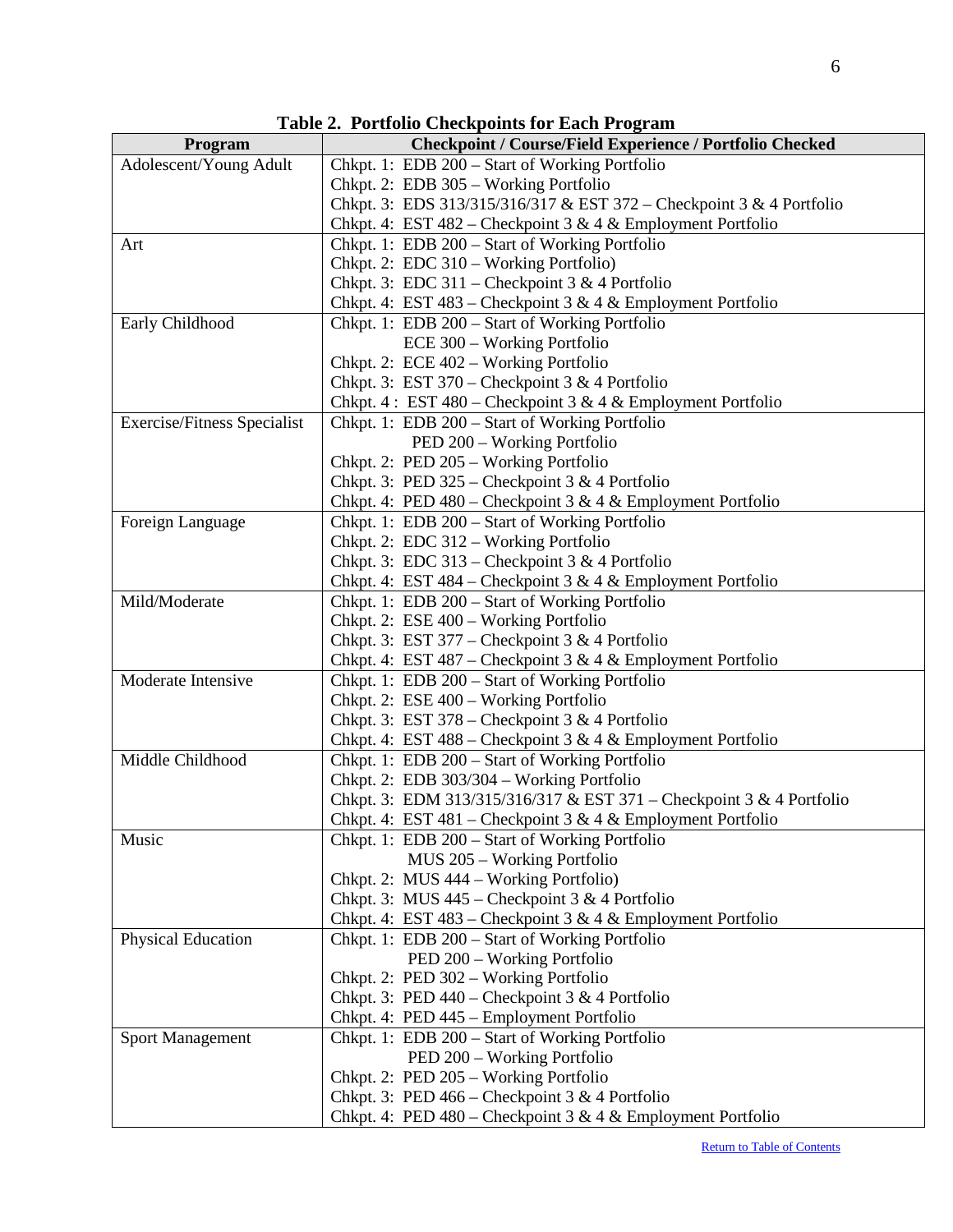# **Your Responsibilities**

<span id="page-7-0"></span>Study Table 3 below carefully. Keep up with your responsibilities; and your portfolio will become a showcase of your teaching competence.

| <b>Checkpoints</b>                                                                                                                                                                       | <b>Student Responsibilities - ePortfolio</b>                                                                                                                                                                                                                                                                                                                                                                                                                                                                                                                                                                                                                                                                                                                                                                                                                                                                                                                                                                                                                                                                                                                                                                                                                                                                                                                                                                                                                                    |  |  |  |  |
|------------------------------------------------------------------------------------------------------------------------------------------------------------------------------------------|---------------------------------------------------------------------------------------------------------------------------------------------------------------------------------------------------------------------------------------------------------------------------------------------------------------------------------------------------------------------------------------------------------------------------------------------------------------------------------------------------------------------------------------------------------------------------------------------------------------------------------------------------------------------------------------------------------------------------------------------------------------------------------------------------------------------------------------------------------------------------------------------------------------------------------------------------------------------------------------------------------------------------------------------------------------------------------------------------------------------------------------------------------------------------------------------------------------------------------------------------------------------------------------------------------------------------------------------------------------------------------------------------------------------------------------------------------------------------------|--|--|--|--|
| <b>CHECKPOINT 1</b><br>(developed in<br>EDB 200)                                                                                                                                         | Begin ePortfolio by completing following tasks:<br>1. Obtain copy of Student Portfolio Handbook: download at: http://www.csuohio.edu/cehs/students/portfolios/<br>2. If not taking EDB 300, make arrangements for obtaining ePortfolio materials and training.<br>3. Use ePortfolio to submit required artifacts and reflections to EDB 200 instructor (and to instructors of other program courses as<br>directed by those instructors)<br>4. Using ePortfolio, add to your Working Portfolio other items such as: (a) an introductory statement; (b) your resume; (c) optional<br>artifacts (along with a reflection for each)<br>5. Provide your EDB 200 instructor with a hard copy of "My Files" from your Working ePortfolio                                                                                                                                                                                                                                                                                                                                                                                                                                                                                                                                                                                                                                                                                                                                              |  |  |  |  |
| <b>Between</b><br><b>CHECKPOINT 1 &amp;</b><br><b>CHECKPOINT 2</b><br>(developed in Professional<br>and Major Coursework<br>between EDB 200 and<br>Checkpoint 2 courses listed<br>below) | Begin development of Checkpoint 2 Working Portfolio by completing following tasks:<br>1. Continue to use ePortfolio to submit required artifacts and reflections to your instructors<br>2. Continue to use ePortfolio to add optional artifacts and reflections to your Working Portfolio<br>3. Use ePortfolio to add or update other items to your Working Portfolio (introductory statement, resume, evaluations, letters of<br>reference, etc.)<br>4. Review your Working Portfolio STANDARD SUMMARY SHEET and "My Files" to identify areas of strength and weakness in your<br>Working Portfolio; make plans for strengthening weaker areas                                                                                                                                                                                                                                                                                                                                                                                                                                                                                                                                                                                                                                                                                                                                                                                                                                 |  |  |  |  |
| <b>CHECKPOINT 2</b><br>(developed during ECE<br>402, ESE 400, EDB<br>303/304, EDB 305, PED<br>302, EDC 310, MUS<br>444, EDC 312)                                                         | Conclude development of Checkpoint 2 Working Portfolio by completing following tasks:<br>1. Continue tasks #1-4 from initial development of Checkpoint 2 Working Portfolio outlined above<br>2. On or before due date established by Checkpoint 2 instructor, use ePortfolio to submit your Working Portfolio for Checkpoint 2<br>assessment.<br>3. To be eligible for Practicum or the courses listed below for Checkpoint 3, your Working Portfolio must meet the following five<br>Checkpoint 2 criteria:<br>It is well organized (e.g., it includes all required sections)<br>a.<br>It includes an appropriate and adequate number of required and/or optional artifacts for each of the 12 college<br>b.<br>outcomes<br>It includes a REFLECTION COVER SHEET for each artifact<br>c.<br>It includes an ARTIFACT RUBRIC ASSESSMENT sheet for each required artifact<br>d.<br>It includes an updated STANDARD SUMMARY SHEET<br>e.<br>NOTE: Using ePortfolio should insure that you meet criteria a, c, d, and e.                                                                                                                                                                                                                                                                                                                                                                                                                                                             |  |  |  |  |
| <b>CHECKPOINT 3</b><br>(developed during<br>Practicum or PED 440<br>[PE], EDC 311 [Art],<br>MUS 445 [Music], EDC<br>313 [Foreign Language])                                              | Develop Checkpoint 3 Portfolio by completing the following tasks:<br>1. Continue tasks #1-4 from initial development of Checkpoint 2 Working Portfolio outlined above<br>2. Use ePortfolio to copy selected artifacts to your Checkpoint 3 & 4 Portfolio.<br>3. Use ePortfolio to update and copy other items to your Checkpoint 3 & 4 Portfolio (introductory statement, resume, evaluations, letters<br>of reference, etc.)<br>4. Your Checkpoint 3 Portfolio must include the following items:<br>a. 1 to 3 selected artifacts for each of the 12 program outcomes; select those artifacts which best demonstrate competence for each<br>outcome (artifacts may be required or optional)<br>b. A minimum of 6 of your selected artifacts (required or optional) must be ones generated during your practicum or<br><b>Checkpoint 3 course</b><br>c. Reflections for all artifacts<br>5. During the 12 <sup>th</sup> week of the semester (or at another time established by your instructor or supervisor), use ePortfolio to submit your<br>Checkpoint 3 & 4 Portfolio for a Checkpoint 3 assessment<br>6. To be eligible for Student Teaching the Checkpoint 3 Portfolio must demonstrate achievement of at least Emerging on all 12 program<br>outcomes and Proficient in at least 8 of these, including: #2—Social Foundations, #3—Knowledge of Subject Matter and Inquiry,<br>#4—Knowledge of Development and Learning, #8—Instructional Strategies, and #10—Technology |  |  |  |  |
| <b>CHECKPOINT 4</b><br>(developed during<br>Student Teaching or<br>PED 445 [PE])                                                                                                         | Develop Checkpoint 4 Portfolio by completing the following tasks:<br>1. Continue tasks #1-4 from initial development of Checkpoint 2 Working Portfolio outlined above<br>2. Use ePortfolio to update and revise the artifacts and other items in your Checkpoint $3 & 4$ Portfolio.<br>3. Your Checkpoint 4 Portfolio must include the following items:<br>a. 1 to 3 selected artifacts for each of the 12 program outcomes; select those artifacts which best demonstrate competence for each<br>outcome (artifacts may be required or optional)<br>b. A minimum of 6 of your selected artifacts (required or optional) must be ones generated during your student teaching<br>experience; one of these must be the "Teacher Work Sample" artifact<br>c. Reflections for all artifacts<br>4. During the $12th$ week of the semester (or at another time established by your instructor or supervisor), use ePortfolio to submit your<br>Checkpoint 3 & 4 Portfolio for a Checkpoint 4 assessment<br>5. To be eligible for endorsement for teaching license, the Checkpoint 4 Portfolio must be assessed as "Proficient" on all 12 college<br>outcomes<br>6. Use ePortfolio to prepare your Employment Portfolio<br>7. (OPTIONAL) Use ePortfolio to "publish" your Employment Portfolio to the web                                                                                                                                                                              |  |  |  |  |

# **Table 3. Student Portfolio Responsibilities (ePortfolio)**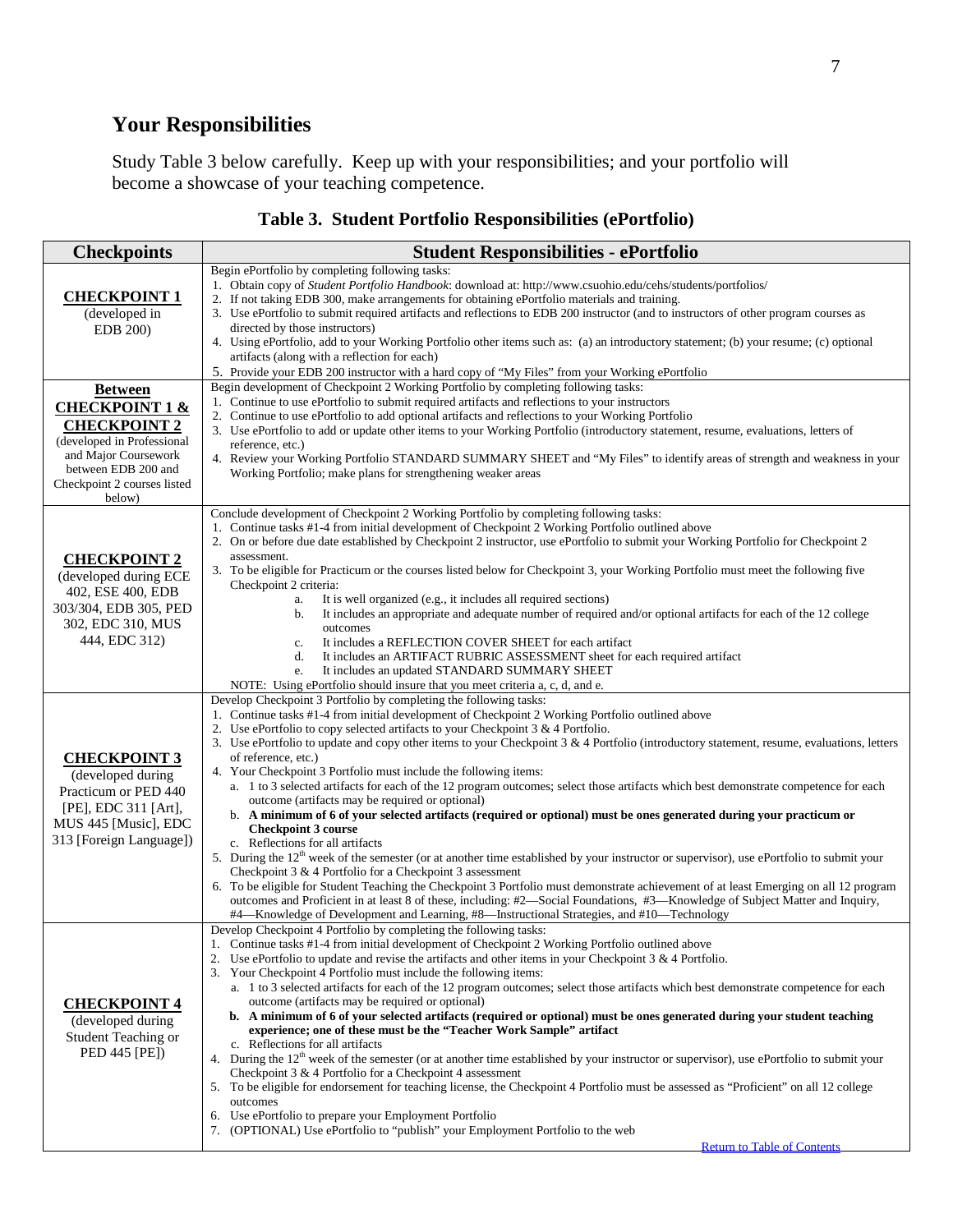# <span id="page-8-0"></span>**Artifacts**

As indicated above, your portfolio will contain artifacts as evidence of your competence in each of the 12 program standards. Some artifacts will be **required** in your courses and field experiences; these will represent the minimum evidence of your competence in each standard. To show your competence in a more robust and creative way, you will also want to include a wide variety of **optional** artifacts. The program-specific portfolio materials you receive from your program will list the required artifacts and may suggest some optional ones.

# **Portfolio Artifacts and Course Assignments**

Required artifacts are, in most cases, also course assignments that are evaluated in determining your grade for the course. Keep in mind that **the assessment of an artifact for your portfolio is not necessarily the same as its evaluation for your course grade.** For example, in one of your early courses, your instructor might assign a paper dealing with some important educational issue. The instructor might also identify the paper as a required portfolio artifact. Using grading criteria established for the course, you might earn a **B+** on the paper, and this will be used in calculating your final course grade. However, using a portfolio rubric to assess the paper as an artifact, the instructor might indicate that the paper shows you as **Emerging** for one of the 12 program standards. In other words, although you did pretty well in meeting course criteria, you still need to improve on the specific program standard.

How can this be? The answer has to do with expectations. Your B+ on the paper reflects how well you met the expectations for the course at that particular point in your program. The Emerging assessment reflects how well you met the expected criteria for Cleveland State students at the end of their teacher preparation programs.

Still confused? Let's consider a different example. When you were very young and took your first "baby step," it was probably a cause for celebration in your family. Everyone praised you, called you wonderful, and said it was the greatest thing that ever happened (or something like that). Think of that first step as earning an A+ in walking for a toddler. However, compared to what is expected of your walking ability at this point in your life, would you call that first step Exemplary? Proficient? Emerging? Would someone walking like a toddler at age 23 be seen as a proficient walker? Probably not. For the same reason, that B+ paper early in your program might only be assessed as Emerging at the end of your program.

# <span id="page-8-1"></span>**Examples of Artifacts for Each Program Standard**

Table 4 provides examples of the kinds of artifacts you may include in your portfolio to provide evidence of your competence in each program standard. The list is not complete; you will surely come up with additional kinds of artifacts as you develop your portfolio. In addition, most of your professional courses will require specific artifacts that must be included in at least your working portfolio.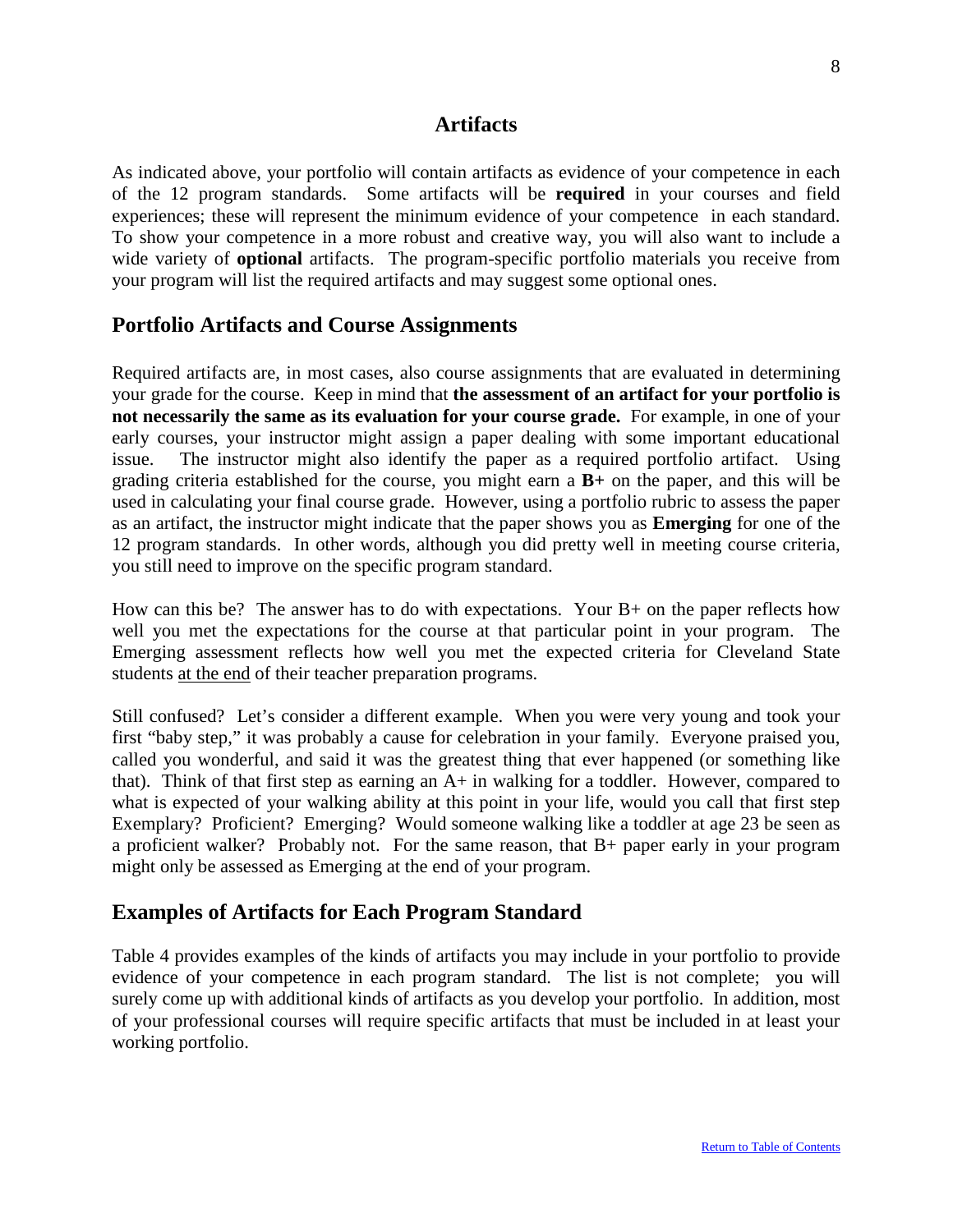<span id="page-9-0"></span>

| <b>Program Standard</b>         | <b>Examples of Artifacts</b>                                                                                                                                                    |
|---------------------------------|---------------------------------------------------------------------------------------------------------------------------------------------------------------------------------|
| 1. Personal Philosophy          | personal philosophy paper<br>$\bullet$                                                                                                                                          |
|                                 | position paper on philosophical issue<br>$\bullet$                                                                                                                              |
|                                 | letter from student, parent, instructor, school administrator containing assessments of<br>$\bullet$<br>those aspects of your performance that give evidence of your philosophy |
| <b>Social Foundations</b><br>2. | essay on a complex social issue                                                                                                                                                 |
|                                 | $\bullet$<br>position paper on a complex social issue<br>$\bullet$                                                                                                              |
|                                 | research paper/project on a complex social issue<br>$\bullet$                                                                                                                   |
| Knowledge of Subject<br>3.      | resource reference in lesson plans<br>$\bullet$                                                                                                                                 |
| Matter and Inquiry              | learning packet that demonstrate knowledge of content<br>$\bullet$                                                                                                              |
|                                 | lesson plan, web site (self-designed), or outline in which content is clearly explained<br>$\bullet$                                                                            |
|                                 | research conducted in preparation for instruction<br>$\bullet$                                                                                                                  |
|                                 | research paper in content area<br>٠                                                                                                                                             |
|                                 | project done as part of content area coursework                                                                                                                                 |
|                                 | article summary or critique                                                                                                                                                     |
|                                 | copy of evaluation that comments on and/or rates the knowledge of subject matter you<br>$\bullet$                                                                               |
|                                 | demonstrate in your teaching                                                                                                                                                    |
|                                 | results of Praxis II content area test<br>$\bullet$                                                                                                                             |
| Knowledge of<br>4.              | case study<br>$\bullet$                                                                                                                                                         |
| Development and                 | notes from observation of pupils<br>$\bullet$                                                                                                                                   |
| Learning                        | example of differentiated curriculum<br>$\bullet$                                                                                                                               |
|                                 | adaptation of lesson or unit plan to account for individual differences<br>٠                                                                                                    |
|                                 | lesson plan including "developmentally appropriate" learning activities                                                                                                         |
|                                 | diagnostic tool used to get to know pupils                                                                                                                                      |
|                                 | audio or videotape with analysis                                                                                                                                                |
|                                 | sample of checklist used to record development of pupils<br>٠                                                                                                                   |
| Diversity<br>5.                 | curriculum, unit plan, or lesson plan incorporating content, materials, activities designed<br>$\bullet$                                                                        |
|                                 | to enhance pupils' appreciation for any ethnic group, gender, religion, handicapping                                                                                            |
|                                 | condition, etc.                                                                                                                                                                 |
|                                 | curriculum, unit plan, or lesson plan incorporating content, materials, activities<br>$\bullet$                                                                                 |
|                                 | differentiated to account for diverse learners                                                                                                                                  |
|                                 | essay or position paper on issue of diversity<br>copy of evaluation that comments on and/or rates your ability to interact with and                                             |
|                                 | plan/implement instruction for diverse learners                                                                                                                                 |
|                                 | audio or videotape with analysis                                                                                                                                                |
|                                 | copy of IEP you helped to develop                                                                                                                                               |
|                                 | journal reflection                                                                                                                                                              |
| Learning Environment<br>6.      | copy of classroom management plan                                                                                                                                               |
|                                 | audio or videotape with analysis                                                                                                                                                |
|                                 | journal reflection                                                                                                                                                              |
|                                 | lesson plan with evidence of planning for the management of time and materials                                                                                                  |
|                                 | picture of bulletin board                                                                                                                                                       |
|                                 | picture of classroom                                                                                                                                                            |
|                                 | written observation by supervisor                                                                                                                                               |
|                                 | lesson or unit plan incorporating strategies to enhance cooperation and collaboration                                                                                           |
|                                 | among pupils                                                                                                                                                                    |
|                                 | record showing how pupil behavior was affected by implementation of management<br>$\bullet$                                                                                     |
|                                 | strategies                                                                                                                                                                      |

**Table 4. Examples of Artifacts for Each Program Standard**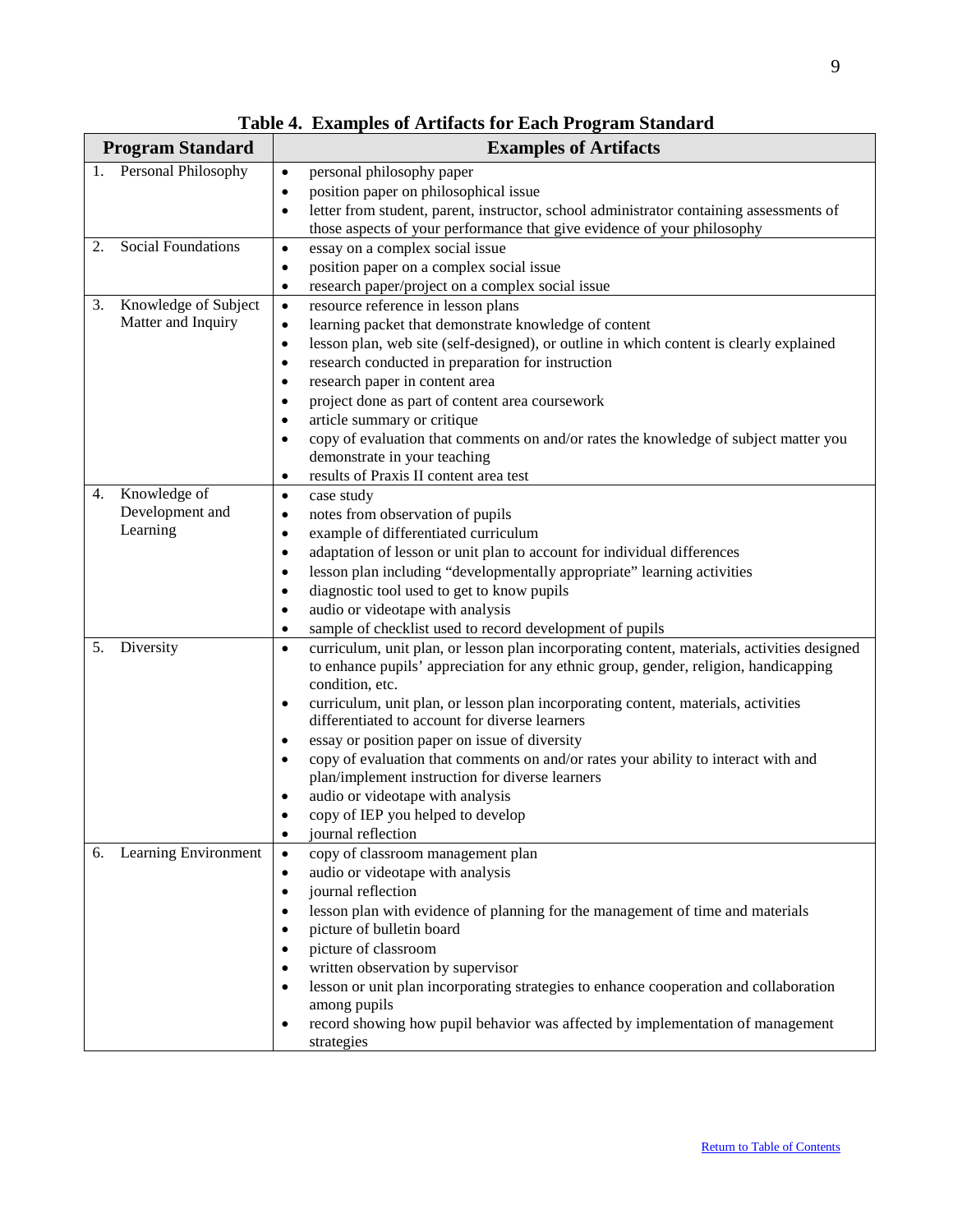|                                       | Table 4. Examples of Artifacts for Each Program Standard (continued)                                            |
|---------------------------------------|-----------------------------------------------------------------------------------------------------------------|
| Communication<br>7.                   | copy of lesson or unit plan showing effective use of media<br>$\bullet$                                         |
|                                       | copy of media developed for use in instruction<br>$\bullet$                                                     |
|                                       | picture of bulletin board<br>$\bullet$                                                                          |
|                                       | assessment of communication skills by supervisor, cooperating teacher, peers, etc.<br>٠                         |
|                                       | audio or videotape with analysis<br>٠                                                                           |
|                                       | copy of lesson plan with list of divergent questions asked of pupils<br>$\bullet$                               |
|                                       | journal reflection on use of effective communication<br>$\bullet$                                               |
| <b>Instructional Strategies</b><br>8. | copy of lesson or unit plan<br>$\bullet$                                                                        |
|                                       | audio or videotape with analyses                                                                                |
|                                       | sample of pupil work generated as part of the implementation of an instructional strategy<br>$\bullet$          |
|                                       | journal reflection<br>$\bullet$                                                                                 |
|                                       | assessment of teaching by supervisor, cooperating teacher, peers, etc.<br>$\bullet$                             |
|                                       | copy (or picture) of materials developed for use in instructional strategies<br>$\bullet$                       |
| 9.<br>Assessment                      | copy of test developed to measure pupil status<br>$\bullet$                                                     |
|                                       | description and/or videotape of assessment procedure with analysis<br>$\bullet$                                 |
|                                       | chart showing pre and post test results<br>$\bullet$                                                            |
|                                       | sample of pupil test with comments<br>$\bullet$                                                                 |
|                                       | sample of pupil project/paper/essay with comments<br>$\bullet$                                                  |
|                                       | copy of communication to pupil or parents with results of assessment<br>٠                                       |
|                                       | description of system used to record pupil assessment results and pupil progress (with<br>٠                     |
|                                       | sample materials)                                                                                               |
| 10. Technology                        | copy of lesson or unit plan showing use of technology<br>$\bullet$                                              |
|                                       | sample of media produced for use in instruction<br>$\bullet$                                                    |
|                                       | copy of PowerPoint or similar presentation<br>$\bullet$                                                         |
|                                       | audio or videotape with analysis<br>$\bullet$                                                                   |
|                                       | assessment of use of technology by supervisor, cooperating teacher, peers, etc.<br>$\bullet$                    |
|                                       | journal reflection<br>$\bullet$                                                                                 |
|                                       | sample of media/technology produced by pupils<br>٠                                                              |
| 11. Professional                      | journal reflection<br>$\bullet$                                                                                 |
| Development                           | copy of lesson or unit plan with reflective analysis<br>$\bullet$                                               |
|                                       | evidence of attendance at workshop, professional conference<br>$\bullet$                                        |
|                                       | evidence of membership in professional association<br>$\bullet$                                                 |
|                                       | list of personal goals with analysis of achievement<br>$\bullet$                                                |
|                                       | evidence of presentation made at workshop or conference<br>$\bullet$                                            |
|                                       | annotated list of books and journals read<br>$\bullet$                                                          |
|                                       | copy of article written for local, state, national journal<br>٠                                                 |
|                                       | report of action research conducted in a field setting<br>$\bullet$                                             |
|                                       | report of how information and/or skills gained at workshop/conference or through<br>$\bullet$                   |
| 12. Collaboration and                 | reading was applied in your teaching                                                                            |
| Professionalism                       | evidence of participation in extra-curricular activities<br>$\bullet$                                           |
|                                       | copy of communication with parents, colleagues, community members<br>$\bullet$                                  |
|                                       | documentation of meetings with parents, colleagues, community members<br>$\bullet$                              |
|                                       | sample of materials prepared for a meeting, class, etc., in which a leadership role was<br>$\bullet$<br>assumed |
|                                       | thank you, certificate, testimonial to attest to work done in collaboration with others<br>٠                    |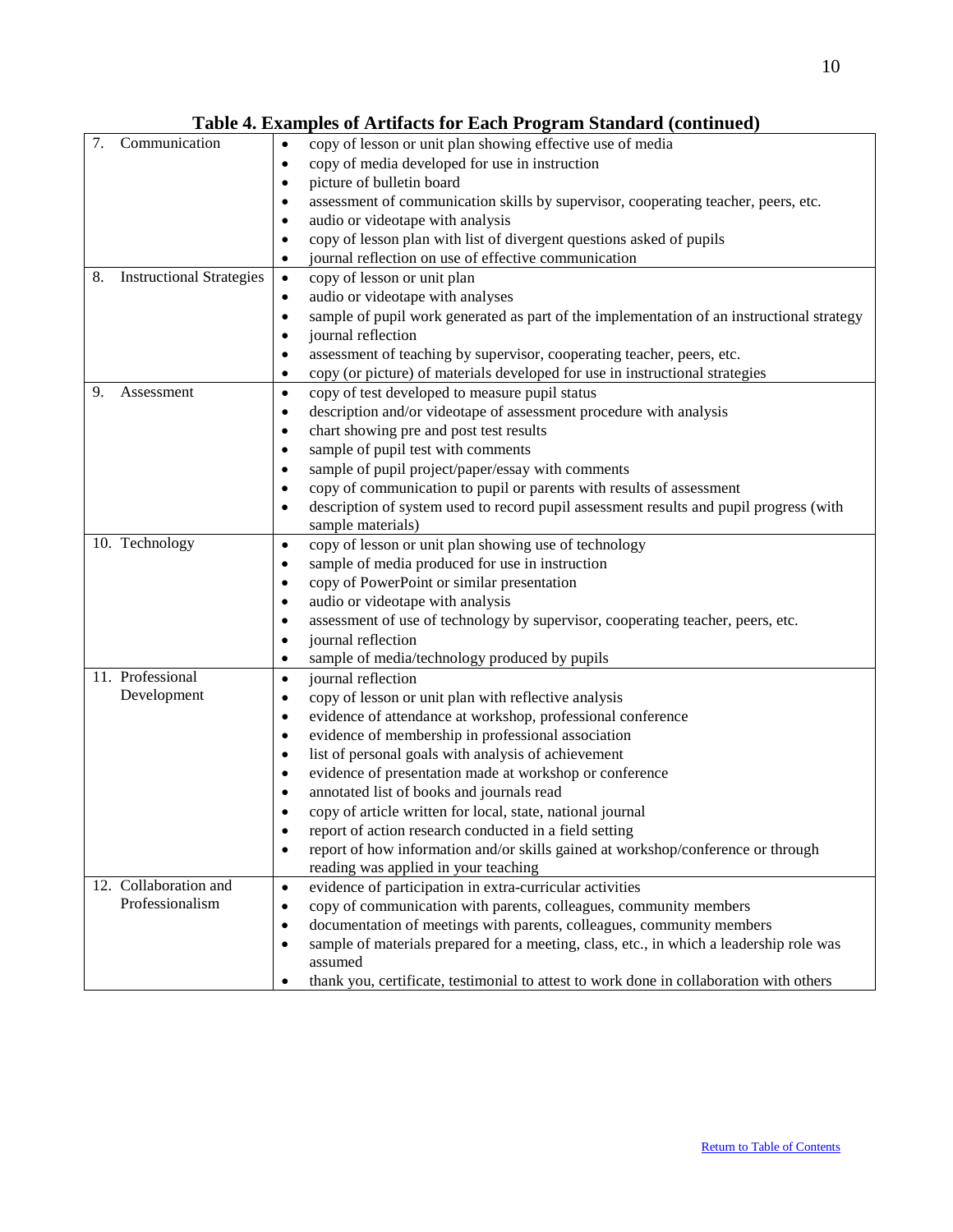# **Portfolio Management**

# <span id="page-11-0"></span>**Organization**

The major portion of your portfolio will be organized around the 12 CSU program standards. The artifacts which demonstrate your skills, knowledge, or dispositions for each standard will be grouped together for the standard, along with your self-reflections and instructor assessments of the artifacts which are required. In addition, you may also include other documents to present a more complete picture of who you are as a person and as a prospective teacher. These other documents possibly include:

- An introductory statement
- Your resume
- Copies of evaluations you have received, such as practicum or student teaching evaluations
- Information about special accomplishments
- Letters of reference

# **Design for Your Paper or "Hard Copy" Portfolio – If You Decide to Keep One in Addition to Your ePortfolio**

When you present your portfolio to others, it will be a reflection of you—especially your professional side. You should therefore give careful consideration to its design. To house your portfolio, use a "container" that works best for you. Experiment with many types of containers such as notebooks, expanding files, folders, or portfolio satchels; pockets for storing electronic documents (computer disks) are also available.

Be creative with your portfolio design, but not too "cute." The cover is a good place to start; your portfolio could be organized around a theme such as: "Traveling on a Journey Toward Professional Teaching."

Help others to know how your portfolio is organized and to find what they are looking for. Include a Table of Contents. Label each section clearly. Provide an abbreviated title for each standard so that someone viewing the portfolio will know what it means.

Present your artifacts neatly and professionally. Check spelling and grammar; all work should be typed except those artifacts not typed originally. Make sure the style of the overall presentation is consistent. Make it a habit to save electronic copies of your papers so you will be able to make "clean" copies to eventually include in your employment portfolio.

# <span id="page-11-1"></span>**Design for Your ePortfolio**

In the ePortfolio system, the design of your portfolio is pretty well set. Your chance to demonstrate creativity would be in crafting your Introductory Statement; or, if you decide to put your Employment Portfolio on the web, you will have the opportunity to include a creative "About Me" paragraph or two.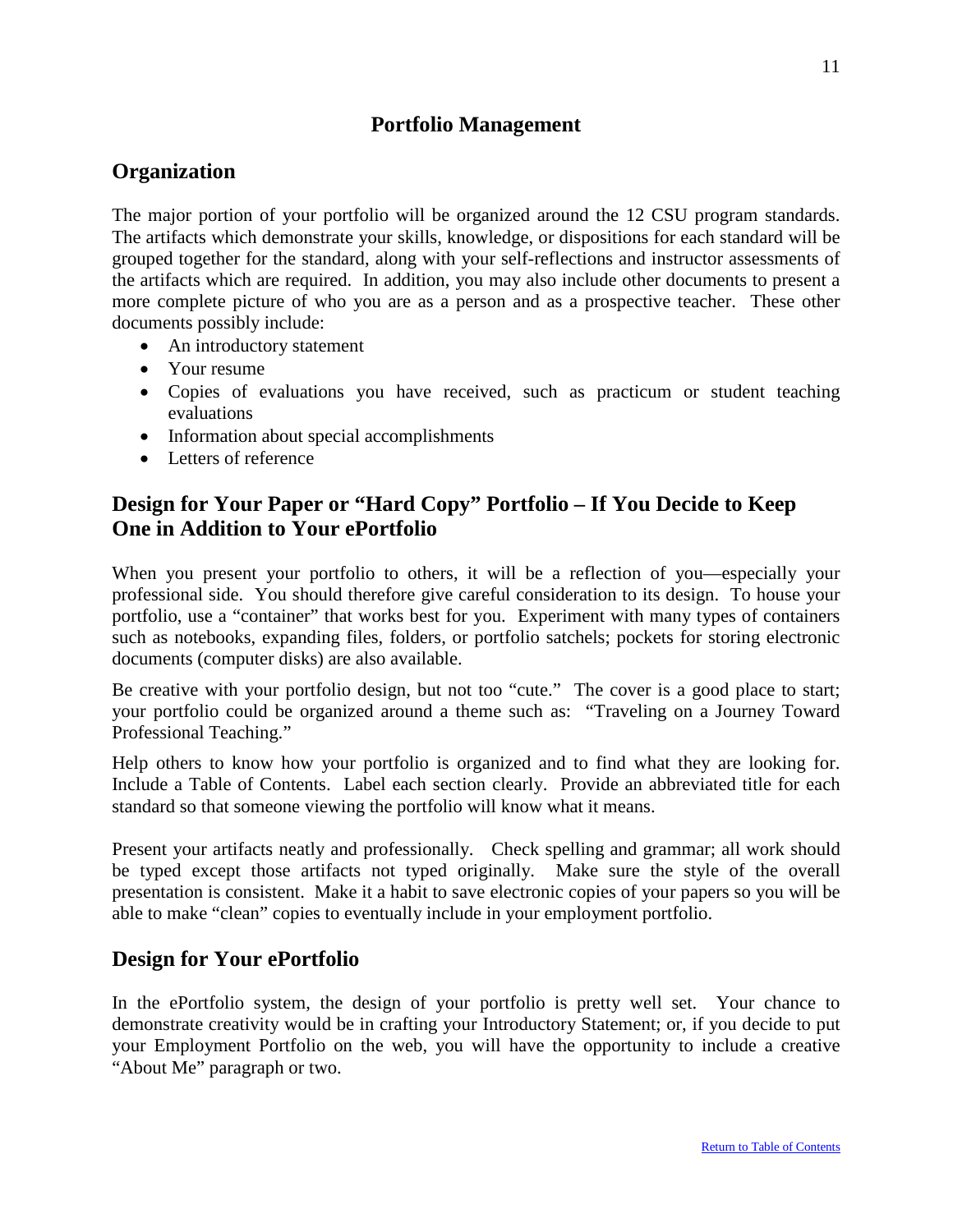# **Portfolio Evaluation**

<span id="page-12-0"></span>As your portfolio moves through developmental stages—from *getting started* to *working* to *checkpoint 3 & 4* to *employment*, it will be subjected to a continuous process of analysis and assessment. Much of the analysis will be your responsibility, as you decide things such as what artifacts to include under each standard, the level of competence each artifact demonstrates, and which artifacts to revise, eliminate, or replace. Other evaluation may be done by your course instructors, your field experience mentor teachers and supervisors, and your peers. A number of tools will be used in the portfolio evaluation process. These are described below.

# **Artifact Assessment Rubrics**

An Artifact Assessment Rubric is an instrument used to help you or others make a judgment as to whether an artifact demonstrates that you are at the *unacceptable*, *emerging*, *proficient*, or *exemplary* level for one of the 12 program standards. There is a separate rubric for assessing artifacts for each of the 12 standards. Eventually you will become familiar with all of the rubrics. All 12 of the Artifact Assessment Rubrics are in Appendix D on page 28.

Most often, the Artifact Assessment Rubrics are used by your course instructors or field supervisors to evaluate your required artifacts. Sometimes, you may be asked to use an Artifact Assessment Rubric to evaluate one of your own artifacts. At other times, a course instructor may ask your peers to use an Artifact Assessment Rubric to evaluate one of your artifacts.

# <span id="page-12-1"></span>**Artifact Rubric Assessment Sheet**

When a course instructor or practicum/student teaching supervisor uses a rubric to evaluate one of your required artifacts, he or she will "grade" the artifact and complete an Artifact Rubric Assessment sheet using the ePortfolio system. The ePortfolio system automatically keeps completed assessment sheets in your ePortfolio, where they are available for you to review. A sample of an Artifact Rubric Assessment sheet is in Appendix C on page 26.

# <span id="page-12-2"></span>**Portfolio Checkpoint Assessment – Checkpoint 2**

At a point near the end of your Checkpoint 2 course, you will submit your Working Portfolio to your instructor for Checkpoint 2 Assessment. The instructor will review your portfolio to assess whether you have satisfactorily met the following Checkpoint 2 criteria and are eligible to take Practicum or other Checkpoint 3 course (also see Appendix B on page 24):<br>1. The Working Portfolio is well organized (e.g., it includes all required sections)

- 
- 2. The Working Portfolio includes an appropriate and adquate number of required and/or optional artifacts for each of the 12 college outcomes
- 3. The Working Portfolio includes a REFLECTION COVER SHEET for each artifact
- 4. The Working Portfolio includes an ARTIFACT RUBRIC ASSESSMENT sheet for each required artifact
- 5. The Working Portfolio includes an updated Standard Summary Sheet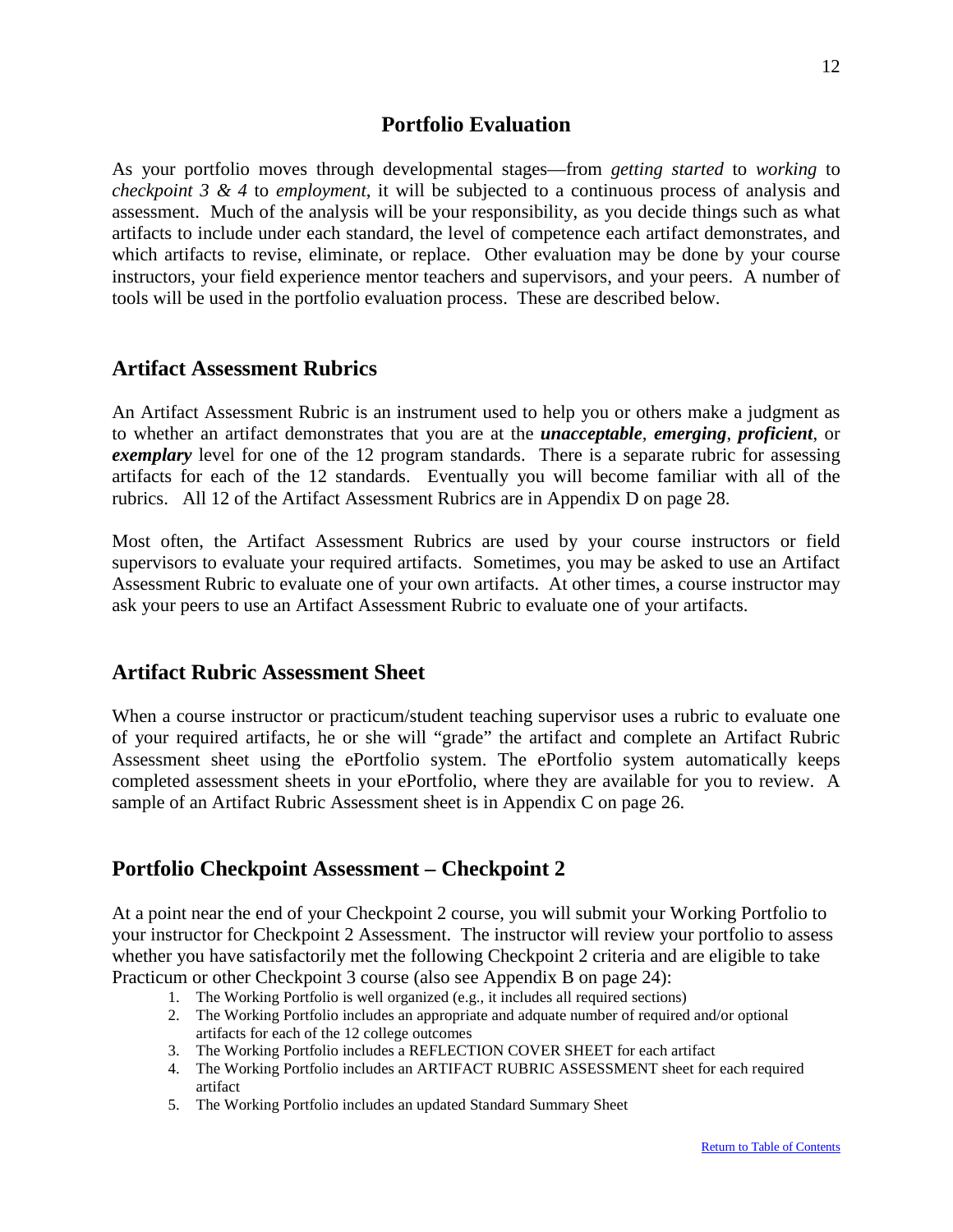# <span id="page-13-0"></span>**Portfolio Checkpoint Assessment – Checkpoint 3 and 4**

Toward the end of your Checkpoint 3 or 4 course or field experience, you will submit your Checkpoint 3 & 4 Portfolio for checkpoint assessment. Using the Checkpoint 3-4 Rubric (see Appendix E on page 41), the checkpoint assessor will review all of the artifacts, reflections, and rubric assessments filed under each of the 12 program standards. The assessor will then make a judgment as to whether the "evidence" demonstrates that you are at the *unacceptable*, *emerging*, *proficient*, or *exemplary* level for each of the 12 program standards. To be successful in Checkpoint 3 and be eligible for student teaching, you must meet the following criteria (also see Appendix B on page 24):

- 1. All 12 outcomes must be assessed as Emerging or better
- 2. At least 8 outcomes must be assessed as Proficient or Exemplary
- 3. The Proficient or Exemplary outcomes must include Outcome 2 Social Foundations, Outcome 3 Knowledge of Subject Matter and Inquiry, Outcome 4—Knowledge of Development and Learning, Outcome 8—Instructional Strategies, and Outcome 10—Technology**.**

To be successful in Checkpoint 4 and be eligible for your teaching license, you must meet the following criteria (also see Appendix B on page 24):

1. All 12 program standards must be assessed as **Proficient** or better

# **Standard Summary Sheet**

In the ePortfolio system, the sheet is automatically maintained for you and will be accessible by you and the individual doing a Checkpoint Assessment of your ePortfolio. The Standard Summary Sheet keeps track of the results of all assessments of your required artifacts.

# <span id="page-13-1"></span>**Reflection Sheets**

Readers of your portfolio will not necessarily know why an artifact was chosen for a particular standard, or why you think it meets rubric criteria for that standard. You should therefore complete a Reflection Sheet **for every required or optional artifact in your portfolio**. The Reflection Sheet is an extremely important part of your portfolio. You should take time and care in writing them. Often, they show more about you than the artifacts; and they are sometimes the first things a checkpoint assessor looks at when reviewing your artifacts. The Reflection Sheet should not merely summarize the artifact. Instead, it should:

- tell what the artifact is
- (if applicable) describe how you used the artifact in your teaching
- relate why you included the artifact in your portfolio
- relate why you "filed" the artifact under a particular standard
- describe how, according to your own self-assessment, the artifact meets the Emerging, Proficient, or Exemplary criteria on the relevant rubric
- describe how the artifact demonstrates your growing competence in the standard

A sample copy of an ePortfolio Reflection Sheet is on the next page.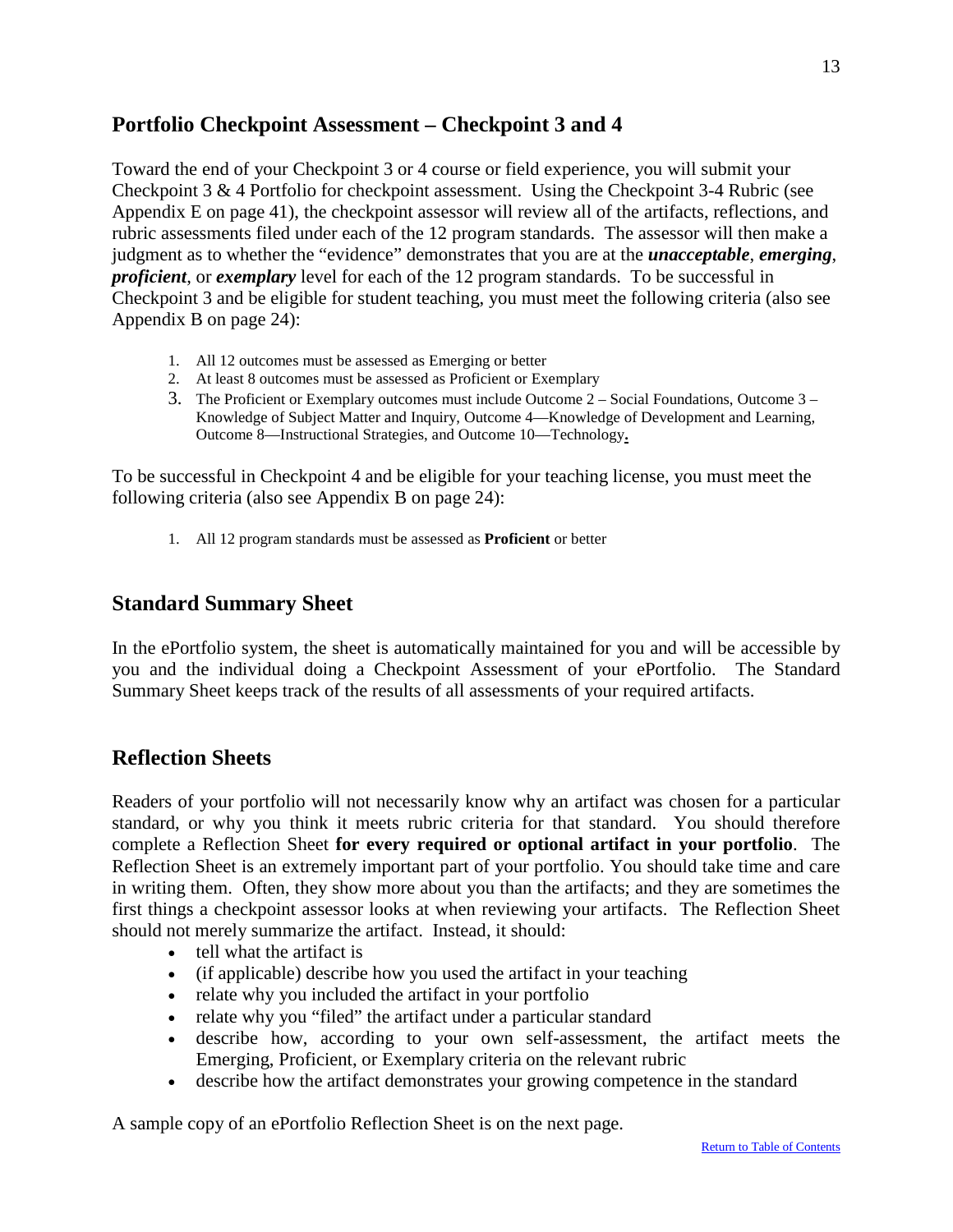# <span id="page-14-0"></span>Sample ePortfolio Reflection Sheet

### Reflection Sheet

**The CSU Teacher is a Responsive, Reflective Professional: A Partner in Learning**

| <b>Student Name:</b>     | Ima Sample                           |
|--------------------------|--------------------------------------|
| Date:                    | <b>July 20, 2008</b>                 |
| Title of Standard:       | Assessment                           |
| <b>Name of Artifact:</b> | Copy of Unit Test: Poetry            |
| <b>Artifact Type:</b>    | Required $\odot$ OR Optional $\odot$ |

### **Rationale Statement: Why is this artifact filed under the listed Standard? What does the artifact say about my growing competence? (Be sure to address the relevant items in the appropriate rubric):**

This is a copy of a written test I developed during student teaching to assess how well my students met the following objectives of a poetry unit:

- The students will be able to identify the major theme of a poem by Edgar Allen Poe
- The students will be able to describe the structure and form of a poem
- The students will be able to describe how Poe uses imagery and figurative language to convey meaning
- The students will be able to describe how Poe uses language to express feelings.

The test relates specifically to these objectives and is a good example of the kind of assessment that challenges students to use their higher order cognitive abilities.

Both my student teaching supervisor and I evaluated this test at the "Proficient" level. In addition, most students commented that it was fair and comprehensive—and even a little "fun" to take. I do, however, think that the test was a little "long" for the time allotted for the class. I would probably eliminate questions 7 and 11 next time. Overall, I think the test shows that I am competent at developing assessment instruments that challenge students and are keyed directly to learning objectives.

What is not shown in the artifact is how I have used the results of the test to plan changes to my unit. In analyzing and reflecting on the results, I have concluded that my students had trouble describing how Poe uses language to express feelings. The next time I teach this unit (or a similar one), I plan to incorporate many more examples from Poe's poetry and from the poetry of others. I will also ask the students to engage in some imagery activities. For example, I will ask them to close their eyes and get in touch with their feelings as I read specific words, lines, or passages from various poems. We will then discuss their feelings and how other words might evoke similar or contrasting feelings. We might also discuss how hearing certain words at home, in school, or "on the street" evoke feelings.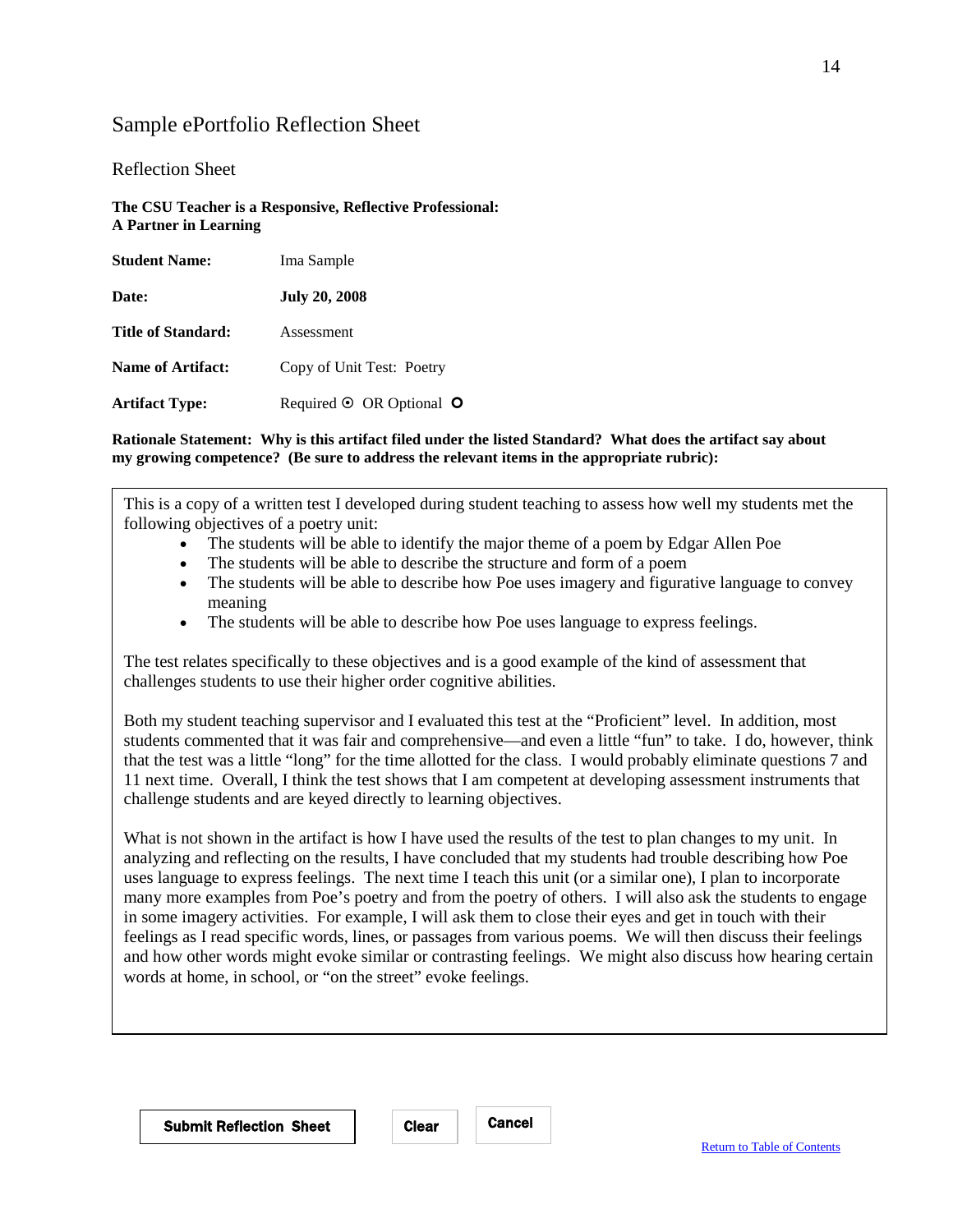# **Standards Self-Assessment Checklist**

<span id="page-15-0"></span>Required by some programs, and a good suggestion even if not required, a self-assessment checklist of some sort will help you analyze your progress in meeting the program standards. Here is an example of such a checklist.

| <b>SELF-ASSESSMENT OF PROGRAM STANDARDS</b><br>Name<br><b>Date</b> |                             |                              |                                           |          |            |           |  |
|--------------------------------------------------------------------|-----------------------------|------------------------------|-------------------------------------------|----------|------------|-----------|--|
|                                                                    |                             |                              | <b>Current Self-</b><br><b>Assessment</b> |          |            |           |  |
| $\bf CSU$<br>Program<br><b>Standard</b>                            | <b>My Current Strengths</b> | <b>My Current Weaknesses</b> | Unacceptable                              | Emerging | Proficient | Exemplary |  |
| $\mathbf{1}$                                                       |                             |                              |                                           |          |            |           |  |
| $\boldsymbol{2}$                                                   |                             |                              |                                           |          |            |           |  |
| $\mathbf{3}$                                                       |                             |                              |                                           |          |            |           |  |
| $\overline{\mathbf{4}}$                                            |                             |                              |                                           |          |            |           |  |
| 5                                                                  |                             |                              |                                           |          |            |           |  |
| 6                                                                  |                             |                              |                                           |          |            |           |  |
| 7                                                                  |                             |                              |                                           |          |            |           |  |
| 8                                                                  |                             |                              |                                           |          |            |           |  |
| $\boldsymbol{9}$                                                   |                             |                              |                                           |          |            |           |  |
| 10                                                                 |                             |                              |                                           |          |            |           |  |
| 11                                                                 |                             |                              |                                           |          |            |           |  |
| 12                                                                 |                             |                              |                                           |          |            |           |  |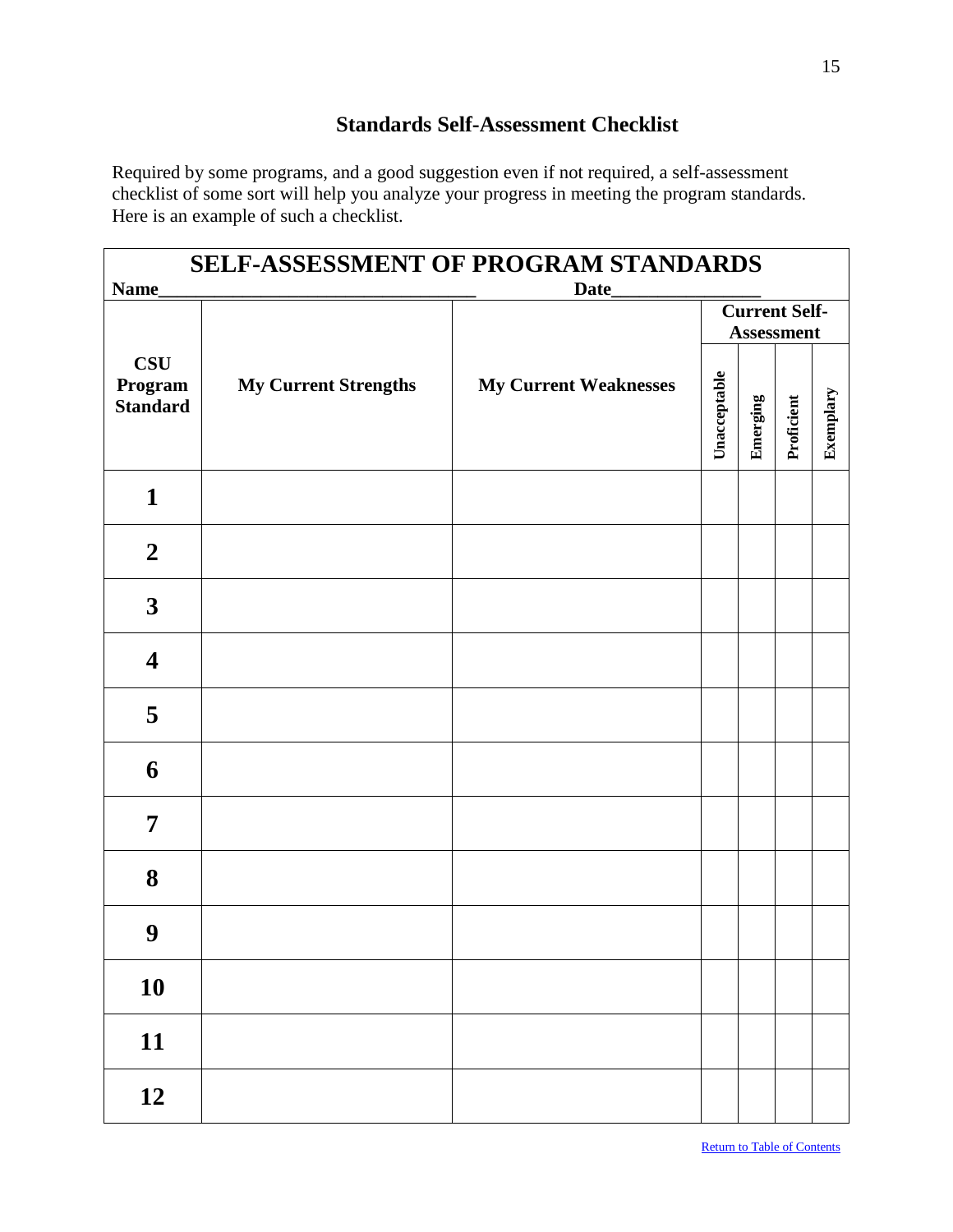# <span id="page-16-0"></span>**Artifacts Analysis Chart**

As you develop your portfolio, you might want to analyze the artifacts you are including in it to determine: (a) if you have enough support for your competence in each standard; and (b) if you are including a wide enough variety of artifacts. A chart such as the one below will help you in this analysis. Certain programs may require that you complete a chart similar to this one.

| <b>ARTIFACT ANALYSIS CHART</b><br>Name<br>Date |                                 |                                                                                                            |                |                |  |  |  |  |    |    |
|------------------------------------------------|---------------------------------|------------------------------------------------------------------------------------------------------------|----------------|----------------|--|--|--|--|----|----|
| Kind of artifact                               | Name of artifact (e.g., unit on | $\frac{\textbf{CSU Program Standard}}{\frac{3}{3} \mid 4 \mid 5 \mid 6 \mid 7 \mid 8 \mid 9 \mid 10 \mid}$ |                |                |  |  |  |  |    |    |
| (e.g., curriculum plan)                        | "Fractions in Daily Life")      | $\overline{1}$                                                                                             | $\overline{2}$ | $\overline{3}$ |  |  |  |  | 11 | 12 |
|                                                |                                 |                                                                                                            |                |                |  |  |  |  |    |    |
|                                                |                                 |                                                                                                            |                |                |  |  |  |  |    |    |
|                                                |                                 |                                                                                                            |                |                |  |  |  |  |    |    |
|                                                |                                 |                                                                                                            |                |                |  |  |  |  |    |    |
|                                                |                                 |                                                                                                            |                |                |  |  |  |  |    |    |
|                                                |                                 |                                                                                                            |                |                |  |  |  |  |    |    |
|                                                |                                 |                                                                                                            |                |                |  |  |  |  |    |    |
|                                                |                                 |                                                                                                            |                |                |  |  |  |  |    |    |
|                                                |                                 |                                                                                                            |                |                |  |  |  |  |    |    |
|                                                |                                 |                                                                                                            |                |                |  |  |  |  |    |    |
|                                                |                                 |                                                                                                            |                |                |  |  |  |  |    |    |
|                                                |                                 |                                                                                                            |                |                |  |  |  |  |    |    |
|                                                |                                 |                                                                                                            |                |                |  |  |  |  |    |    |
|                                                |                                 |                                                                                                            |                |                |  |  |  |  |    |    |
|                                                |                                 |                                                                                                            |                |                |  |  |  |  |    |    |
|                                                |                                 |                                                                                                            |                |                |  |  |  |  |    |    |
|                                                |                                 |                                                                                                            |                |                |  |  |  |  |    |    |
|                                                |                                 |                                                                                                            |                |                |  |  |  |  |    |    |
|                                                |                                 |                                                                                                            |                |                |  |  |  |  |    |    |
|                                                |                                 |                                                                                                            |                |                |  |  |  |  |    |    |
|                                                |                                 |                                                                                                            |                |                |  |  |  |  |    |    |
|                                                |                                 |                                                                                                            |                |                |  |  |  |  |    |    |
|                                                |                                 |                                                                                                            |                |                |  |  |  |  |    |    |
|                                                |                                 |                                                                                                            |                |                |  |  |  |  |    |    |
|                                                |                                 |                                                                                                            |                |                |  |  |  |  |    |    |
|                                                |                                 |                                                                                                            |                |                |  |  |  |  |    |    |
|                                                |                                 |                                                                                                            |                |                |  |  |  |  |    |    |
|                                                |                                 |                                                                                                            |                |                |  |  |  |  |    |    |

Adapted from Melograno, V.J. (1998). *Professional and Student Portfolios for Physical Education*. Champaign, IL: Human Kinetics.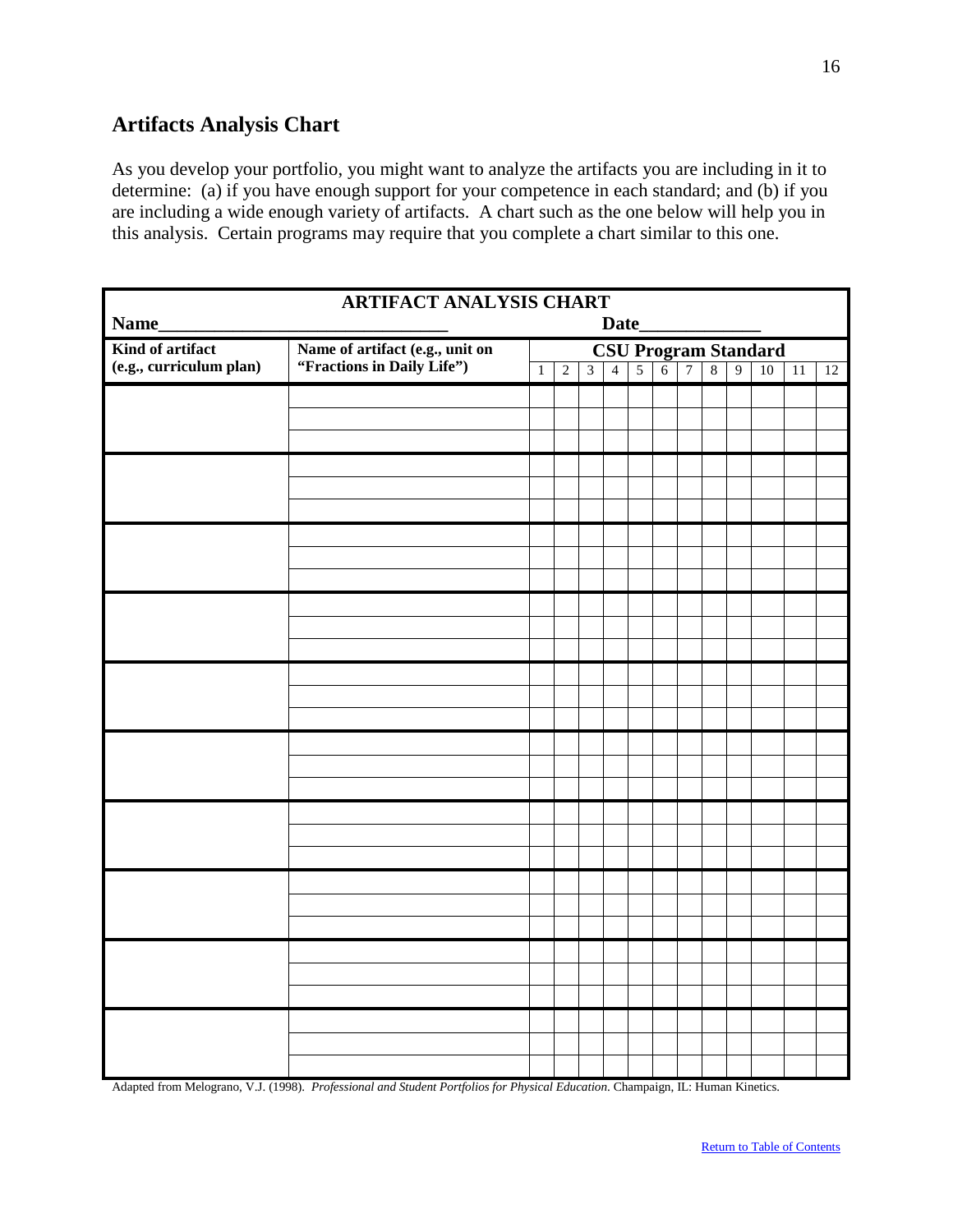<span id="page-17-0"></span>**Appendix A**

**Alignment of 12 CSU Program Standards With Ohio Teacher Standards, Praxis Standards, and INTASC Standards**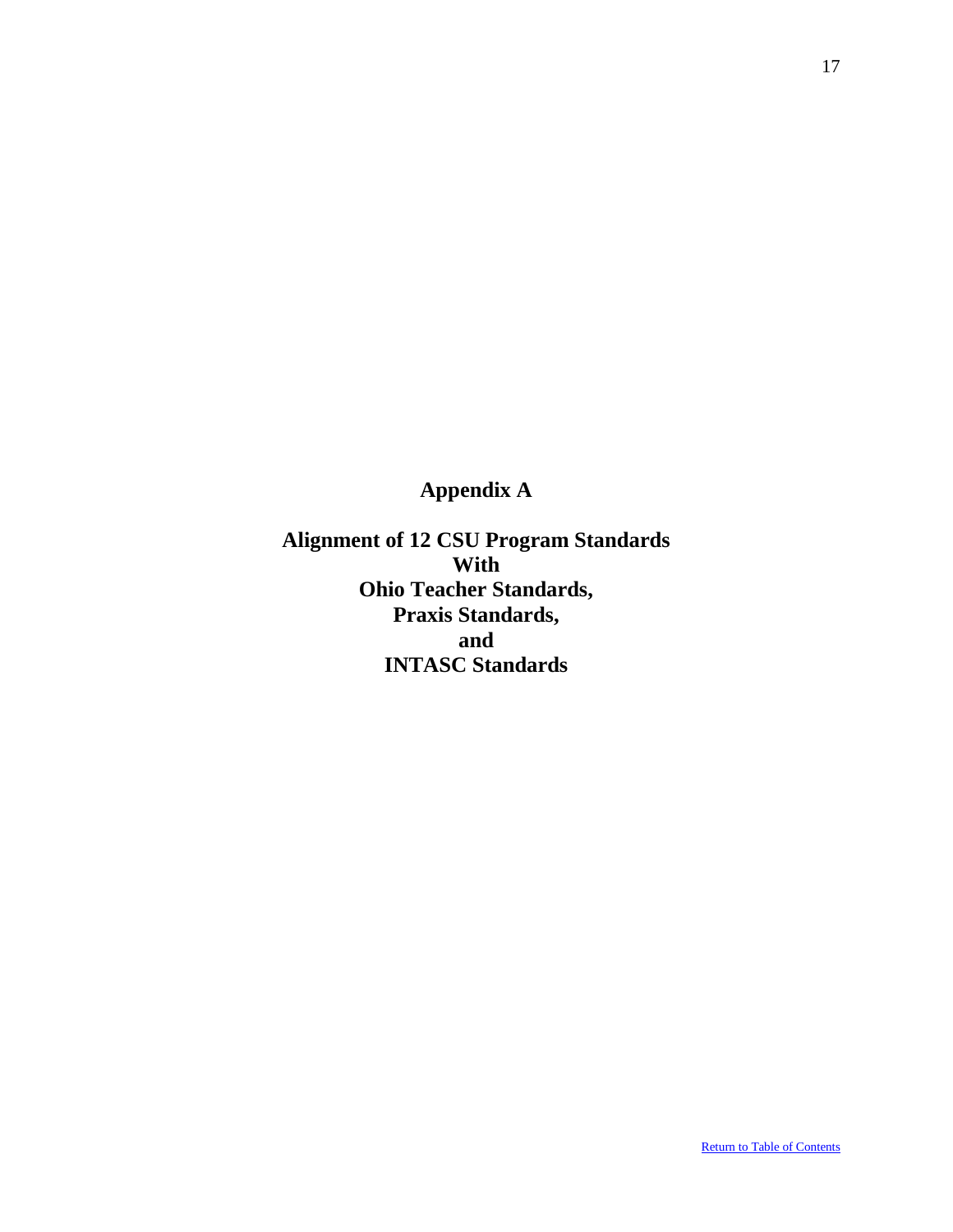| <b>INTASC Standards</b>                                                                                                                                                                                                                                                            | <b>CSU Program Standards</b>                                                                                                                                                                                                                                                      | <b>Ohio Teaching Standards</b>                                                                                                                                                                                                                                   | <b>PRAXIS Standards</b>                                                                                                                                                                                                                                                                                                                                                                                                                                                                                                                                                                                            |
|------------------------------------------------------------------------------------------------------------------------------------------------------------------------------------------------------------------------------------------------------------------------------------|-----------------------------------------------------------------------------------------------------------------------------------------------------------------------------------------------------------------------------------------------------------------------------------|------------------------------------------------------------------------------------------------------------------------------------------------------------------------------------------------------------------------------------------------------------------|--------------------------------------------------------------------------------------------------------------------------------------------------------------------------------------------------------------------------------------------------------------------------------------------------------------------------------------------------------------------------------------------------------------------------------------------------------------------------------------------------------------------------------------------------------------------------------------------------------------------|
|                                                                                                                                                                                                                                                                                    | Personal Philosophy. The CSU teacher<br>1.<br>education student articulates a personal<br>philosophy of teaching and learning<br>that is grounded in theory and practice.                                                                                                         | 1.3 Teachers expect that all students will<br>achieve to their full potential.<br>7.1 Teachers understand, uphold and follow<br>professional ethics, policies and legal<br>codes of professional conduct.                                                        |                                                                                                                                                                                                                                                                                                                                                                                                                                                                                                                                                                                                                    |
|                                                                                                                                                                                                                                                                                    | Social Foundations. The CSU teacher<br>2.<br>education student possesses knowledge<br>and understanding of the social,<br>political, and economic factors that<br>influence education and shape the<br>worlds in which we live.                                                   | 2.3 Teachers understand school and district<br>curriculum priorities and the Ohio<br>academic content standards.                                                                                                                                                 |                                                                                                                                                                                                                                                                                                                                                                                                                                                                                                                                                                                                                    |
| Knowledge of Subject Matter. The teacher<br>1.<br>understands the central concepts, tools of<br>inquiry, and structures of the discipline(s)<br>he or she teaches and can create learning<br>experiences that make these aspects of the<br>subject matter meaningful for students. | 3.<br><b>Knowledge of Subject Matter and</b><br><b>Inquiry. The CSU teacher education</b><br>student understands content,<br>disciplinary concepts, and tools of<br>inquiry related to the development of<br>an educated person.                                                  | 2.1 Teachers know the content they teach and<br>use their knowledge of content-specific<br>concepts, assumptions and skills to plan<br>instruction.<br>2.4 Teachers understand the relationship of<br>knowledge within the discipline to other<br>content areas. | A3. demonstrating an understanding of the<br>connections between the content that<br>was learned previously, the current<br>content, and the content that remains to<br>be learned in the future.<br>C2. making content comprehensible to<br>students                                                                                                                                                                                                                                                                                                                                                              |
| Knowledge of Human Development and<br>2.<br>Learning. The teacher understands how<br>children learn and develop and can<br>provide learning opportunities that support<br>their intellectual, social and personal<br>development.                                                  | <b>Knowledge of Development and</b><br>4.<br>Learning. The CSU teacher education<br>student understands how individuals<br>learn and develop and that students<br>enter the learning setting with prior<br>experiences that give meaning to the<br>construction of new knowledge. | 1.1 Teachers display knowledge of how<br>students learn and of the developmental<br>characteristics of age groups.<br>1.2 Teachers understand what students know<br>and are able to do, and use this<br>knowledge to meet the needs of all<br>students.          | A1. becoming familiar with relevant aspect of<br>student's backgrounds and experiences<br>A2. articulating clear learning goals for the<br>lesson that are appropriate for students<br>A4. creating or selecting teaching methods,<br>learning activities, and instructional<br>materials or other resources that are<br>appropriate for the students and that<br>are aligned with the goals of the<br>lesson<br>A5. creating or selecting evaluation strategies<br>that are appropriate for the students<br>and that are aligned with the goals of<br>the lesson<br>B1. creating a climate that promotes fairness |
| Adaptation of Instruction for Individual<br>3.<br>Needs. The teacher understands how<br>students differ in their approaches to<br>learning and creates instructional<br>opportunities that are adapted to diverse<br>learners.                                                     | Diversity. The CSU teacher education<br>5.<br>student understands how individuals<br>differ in their backgrounds and<br>approaches to learning and incorporates<br>and accounts for such diversity in<br>teaching and learning.                                                   | 1.4 Teachers model respect for students'<br>diverse cultures, language skills and<br>experiences.<br>1.5 Teachers recognize characteristics of gifted<br>students, students with disabilities and<br>at-risk students in order to assist in                      | A1. becoming familiar with relevant aspect of<br>student's backgrounds and experiences<br>B1. creating a climate that promotes fairness                                                                                                                                                                                                                                                                                                                                                                                                                                                                            |

**Alignment Chart: Ohio, INTASC, CSU, Praxis Standards**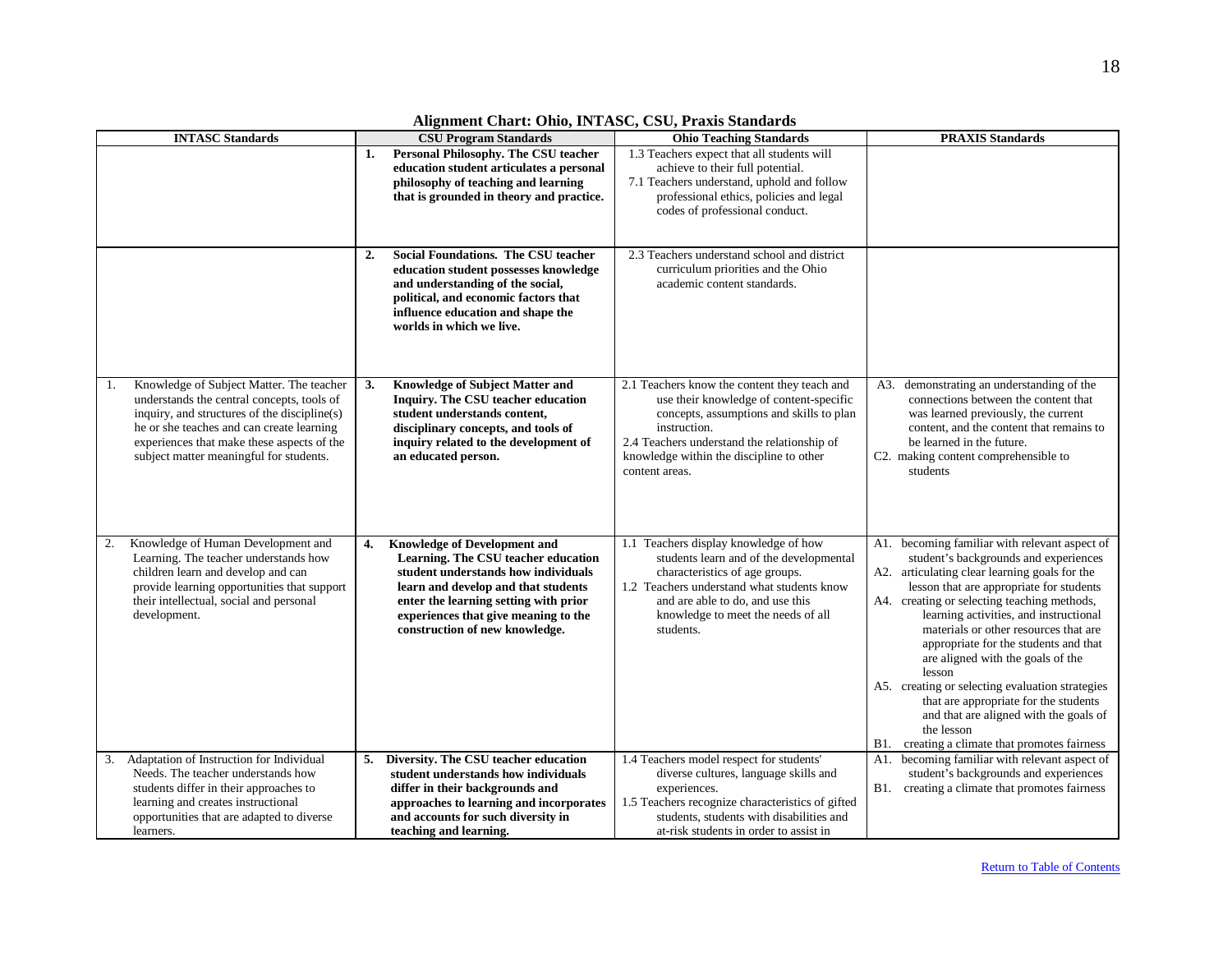| <b>INTASC Standards</b>                          | <b>CSU Program Standards</b>                   | <b>Ohio Teaching Standards</b>                   | <b>PRAXIS Standards</b>                          |
|--------------------------------------------------|------------------------------------------------|--------------------------------------------------|--------------------------------------------------|
|                                                  |                                                | appropriate identification, instruction          |                                                  |
|                                                  |                                                | and intervention.                                |                                                  |
|                                                  |                                                | 4.5 Teachers differentiate instruction to        |                                                  |
|                                                  |                                                | support the learning needs of all                |                                                  |
|                                                  |                                                | students, including students identified          |                                                  |
|                                                  |                                                | as gifted, students with disabilities and        |                                                  |
|                                                  |                                                | at-risk students.                                |                                                  |
|                                                  |                                                | 5.1 Teachers treat all students fairly and       |                                                  |
|                                                  |                                                | establish an environment that is                 |                                                  |
|                                                  |                                                | respectful, supportive and caring.               |                                                  |
| Skills. The teacher uses an understanding<br>5.  | 6. Learning Environment. The CSU teacher       | 5.2 Teachers create an environment that is       | B1. creating a climate that promotes fairness    |
| of individual and group motivation and           | education student uses an                      | physically and emotionally safe.                 | B2. establishing and maintaining rapport with    |
| behavior to create a learning environment        | understanding of individual and group          | 5.3 Teachers motivate students to work           | students                                         |
| that encourages positive social interaction,     | motivation to promote positive social          | productively and assume responsibility for       | B3. communicating challenging learning           |
| active engagement in learning, and self-         | interaction, active engagement in              | their own learning.                              | expectations to each student                     |
| motivation.                                      | learning, and self-motivation.                 | 5.4 Teachers create learning situations in       | establishing and maintaining consistent<br>B4.   |
|                                                  |                                                | which students work independently,               | standards of classroom behavior                  |
|                                                  |                                                | collaboratively and/or as a whole class.         | B5. making the physical environment as safe      |
|                                                  |                                                | 5.5 Teachers maintain an environment that is     | and conducive to learning as possible            |
|                                                  |                                                | conducive to learning for all students.          |                                                  |
| Classroom Motivation and Management.<br>6.       | <b>Communication. The CSU teacher</b><br>7.    | 2.5 Teachers connect content to relevant life    | communicating challenging learning<br><b>B3.</b> |
| The teacher uses knowledge of effective          | education student uses knowledge of            | experiences and career opportunities.            | expectations to each student                     |
| verbal, nonverbal, and media                     | effective verbal, nonverbal, and media         | 4.1 Teachers align their instructional goals and | making learning goals and instructional<br>C1.   |
| communication techniques to foster active        | communication techniques to foster             | activities with school and district              | procedures clear to students                     |
| inquiry, collaboration, and supportive           | inquiry, collaboration, and engagement         | priorities and Ohio's academic content           | C2. making content comprehensible to             |
| interaction in the classroom.                    | in learning environments.                      | standards.                                       | students                                         |
|                                                  |                                                | 4.2 Teachers use information about students'     | C3.<br>encouraging students to extend their      |
|                                                  |                                                | learning and performance to plan and             | thinking                                         |
|                                                  |                                                | deliver instruction that will close the          | using instructional time effectively<br>C5.      |
|                                                  |                                                | achievement gap.                                 |                                                  |
|                                                  |                                                | 4.4 Teachers apply knowledge of how students     |                                                  |
|                                                  |                                                | think and learn to instructional design          |                                                  |
|                                                  |                                                | and delivery.                                    |                                                  |
|                                                  |                                                | 4.6 Teachers create and select activities that   |                                                  |
|                                                  |                                                | are designed to help students develop as         |                                                  |
|                                                  |                                                | independent learners and complex                 |                                                  |
|                                                  |                                                | problem-solvers.                                 |                                                  |
| Multiple Instructional Strategies. The<br>4.     | <b>Instructional Strategies. The CSU</b><br>8. | 2.2 Teachers understand and use content-         | A2. articulating clear learning goals for the    |
| teacher understands and uses a variety of        | teacher education student plans and            | specific instructional strategies to             | lesson that are appropriate for students         |
| instructional strategies to encourage            | implements a variety of                        | effectively teach the central concepts           | A4. creating or selecting teaching methods,      |
| students' development of critical                | developmentally appropriate                    | and skills of the discipline.                    | learning activities, and instructional           |
| thinking, problem solving, and                   | instructional strategies to develop            | 4.1 Teachers align their instructional goals and | materials or other resources that are            |
| performance skills.                              | performance skills, critical thinking,         | activities with school and district              | appropriate for the students and that are        |
|                                                  | and problem solving, as well as to foster      | priorities and Ohio's academic content           | aligned with the goals of the lesson             |
|                                                  | social, emotional, creative, and physical      | standards.                                       | C3.<br>encouraging students to extend their      |
|                                                  | development.                                   | 4.2 Teachers use information about students'     | thinking                                         |
|                                                  | 10. Technology. The CSU teacher education      | learning and performance to plan and             | D2. demonstrating a sense of efficacy            |
| 7.<br>Instructional Planning Skills. The teacher | student understands and uses up-to-            | deliver instruction that will close the          |                                                  |
| plans instruction based upon knowledge           | date technology to enhance the learning        | achievement gap.                                 |                                                  |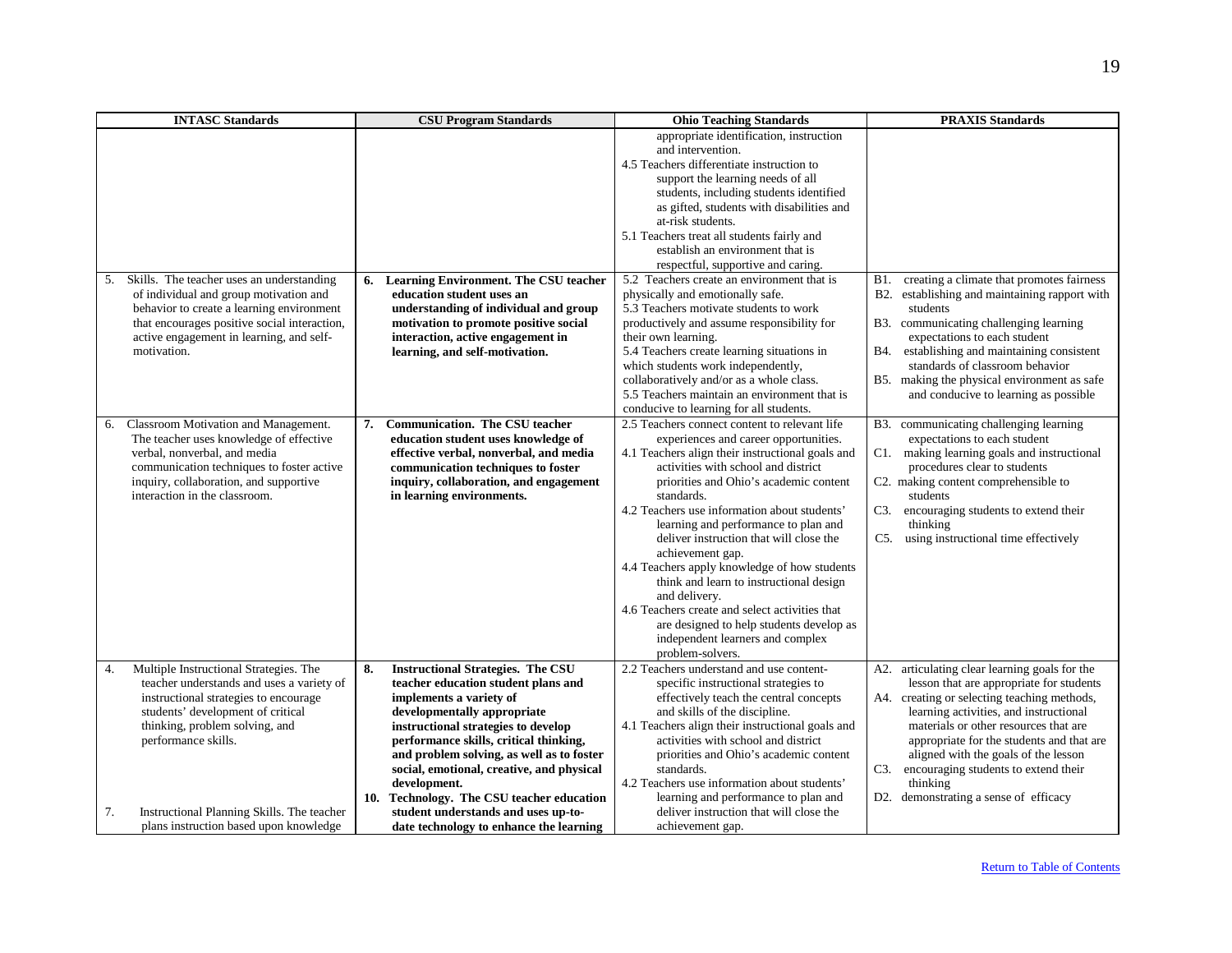| <b>INTASC Standards</b>                                                                                                                                                                                                                                                                                                                | <b>CSU Program Standards</b>                                                                                                                                                                                                                                                                                  | <b>Ohio Teaching Standards</b>                                                                                                                                                                                                                                                                                                                                                                                                                                                                                                                                                                  | <b>PRAXIS Standards</b>                                                                                                                                                                                                                                                                                                                                             |
|----------------------------------------------------------------------------------------------------------------------------------------------------------------------------------------------------------------------------------------------------------------------------------------------------------------------------------------|---------------------------------------------------------------------------------------------------------------------------------------------------------------------------------------------------------------------------------------------------------------------------------------------------------------|-------------------------------------------------------------------------------------------------------------------------------------------------------------------------------------------------------------------------------------------------------------------------------------------------------------------------------------------------------------------------------------------------------------------------------------------------------------------------------------------------------------------------------------------------------------------------------------------------|---------------------------------------------------------------------------------------------------------------------------------------------------------------------------------------------------------------------------------------------------------------------------------------------------------------------------------------------------------------------|
| of the subject matter, students, the<br>community, and curriculum goals.                                                                                                                                                                                                                                                               | environment across the full range of<br>learner needs.                                                                                                                                                                                                                                                        | 4.4 Teachers apply knowledge of how students<br>think and learn to instructional design<br>and delivery.<br>4.6 Teachers create and select activities that<br>are designed to help students develop as<br>independent learners and complex<br>problem-solvers.<br>4.7 Teachers use resources effectively,<br>including technology, to enhance<br>student learning.                                                                                                                                                                                                                              |                                                                                                                                                                                                                                                                                                                                                                     |
| Assessment of Student Learning. The<br>8.<br>teacher uses formal and informal<br>assessment strategies to evaluate and<br>ensure the continuous intellectual, social,<br>and physical development of the learner.                                                                                                                      | Assessment. The CSU teacher<br>9.<br>education student understands, selects,<br>and uses a range of assessment<br>strategies to foster physical, cognitive,<br>social, and emotional development of<br>learners and gives accounts of students'<br>learning to the outside world.                             | 3.1 Teachers are knowledgeable about<br>assessment types, their purposes and the<br>data they generate.<br>3.2 Teachers select, develop and use a variety<br>of diagnostic, formative and summative<br>assessments.<br>3.3 Teachers analyze data to monitor student<br>progress and learning, and to plan,<br>differentiate and modify instruction.<br>3.4 Teachers collaborate and communicate<br>student progress with students, parents<br>and colleagues.<br>3.5 Teachers involve learners in self-<br>assessment and goal setting to address<br>gaps between performance and<br>potential. | A5. creating or selecting evaluation strategies<br>that are appropriate for the students and<br>that are aligned with the goals of the<br>lesson<br>C4. monitoring students' understanding of<br>the content through a variety of means,<br>providing feedback to students to assist<br>in learning, and adjusting learning<br>activities as the situation demands. |
| Professional Commitment and<br>9.<br>Responsibility. The teacher is a reflective<br>practitioner who continually evaluates the<br>effects of his/her choices and actions on<br>others (students, parents, and other<br>professionals in the learning community)<br>and who actively seeks out opportunities<br>to grow professionally. | <b>Professional Development. The CSU</b><br>11.<br>teacher education student is a<br>reflective practitioner who evaluates<br>his/her interactions with others (e.g.,<br>learners, parents/guardians,<br>colleagues and professionals in the<br>community) and seeks opportunities<br>to grow professionally. | 7.2 Teachers take responsibility for engaging<br>in continuous, purposeful professional<br>development.                                                                                                                                                                                                                                                                                                                                                                                                                                                                                         | D1. reflecting on the extent to which the<br>learning goals were met<br>D2. demonstrating a sense of efficacy                                                                                                                                                                                                                                                       |
| 10. Partnerships. The teacher fosters<br>relationships with school colleagues,<br>parents, and agencies in the larger<br>community to support students' learning<br>and well being.                                                                                                                                                    | <b>Collaboration and Professionalism.</b><br>12.<br>The CSU teacher education student<br>fosters relationships with colleagues,<br>parents/guardians, community<br>agencies, and colleges/universities to<br>support students' growth and well<br>being.                                                      | 6.2 Teachers share responsibility with<br>parents and caregivers to support<br>student learning, emotional and<br>physical development and mental<br>health<br>6.3 Teachers collaborate effectively with<br>other teachers, administrators and<br>school and district staff.<br>6.4 Teachers collaborate effectively with the<br>local community and community<br>agencies, when and where<br>appropriate, to promote a positive<br>environment for student learning.                                                                                                                           | D3. building professional relationships<br>with colleagues to share teaching<br>insights and to coordinate learning<br>activities for students<br>communicating with parents or<br>D4.<br>guardians about student learning                                                                                                                                          |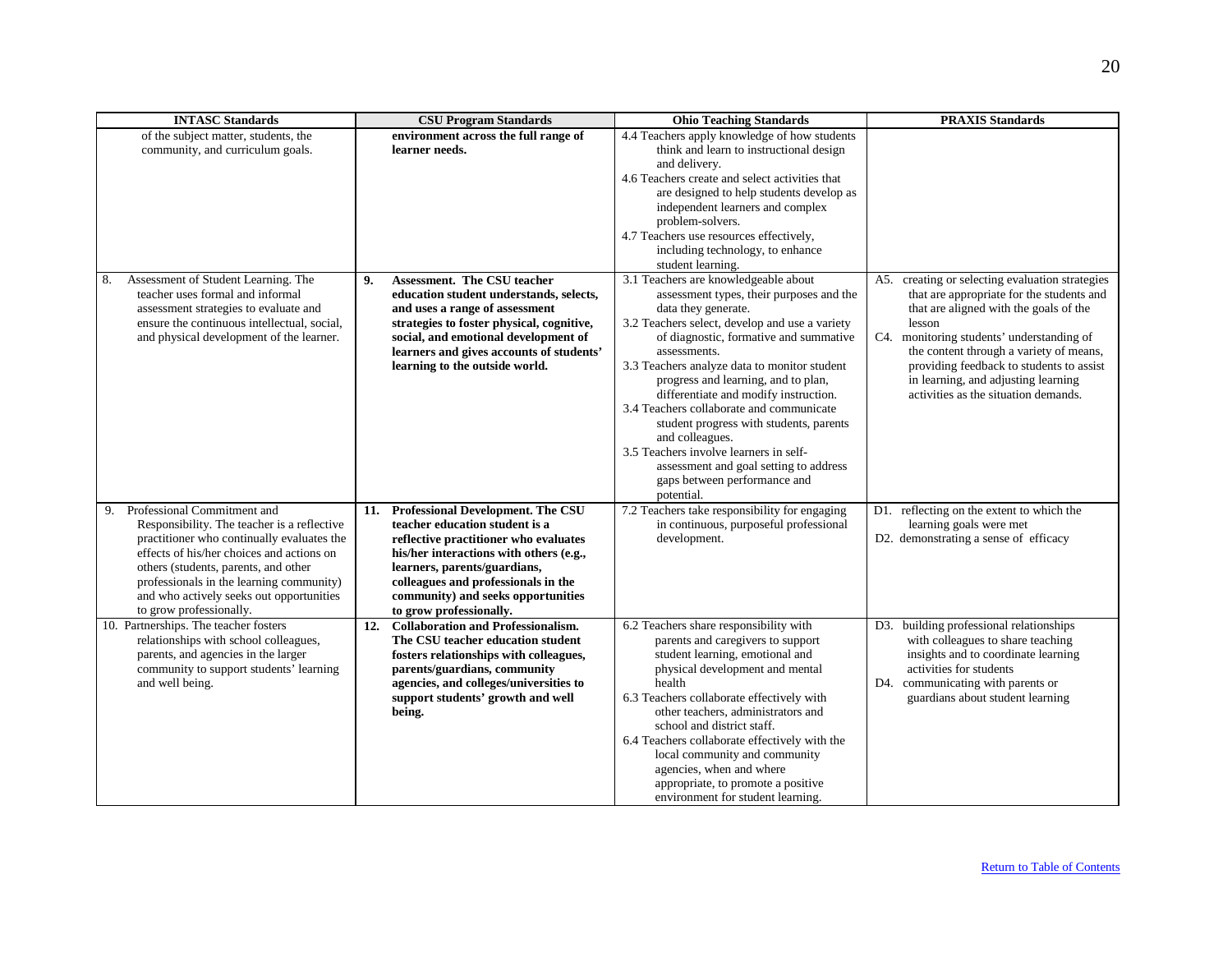<span id="page-21-0"></span>**Appendix B**

**Portfolio Checkpoint Criteria and Remediation**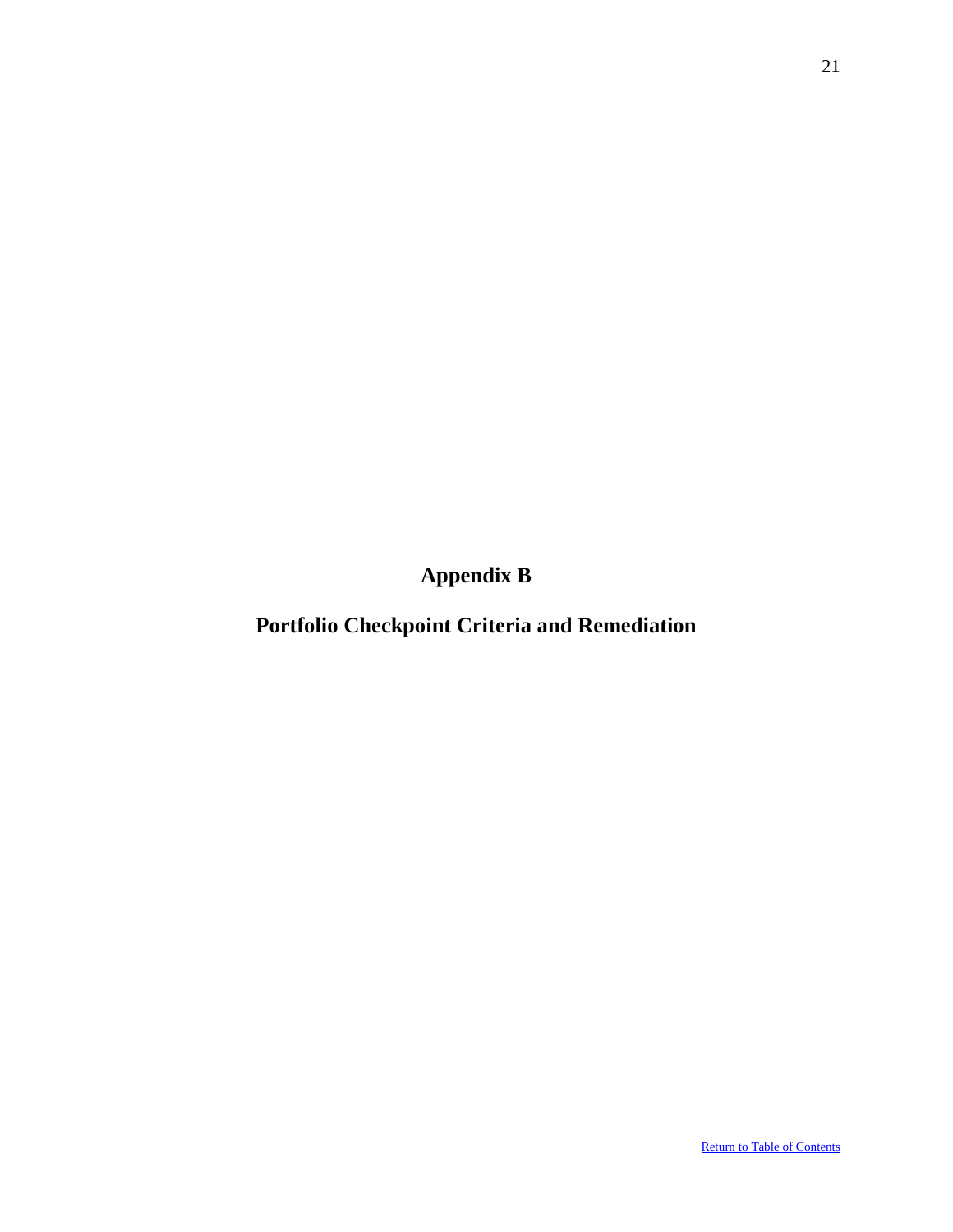# **PORTFOLIO CHECKPOINT CRITERIA AND REMEDIATION**

|                                                                                                                         |                                                                                                                                                                                                                                                                                                                                                      | <b>REMEDIATION PROCESS</b>                                                                                                                                                                                                                                                                                                                                                                                                                                                                          |  |  |
|-------------------------------------------------------------------------------------------------------------------------|------------------------------------------------------------------------------------------------------------------------------------------------------------------------------------------------------------------------------------------------------------------------------------------------------------------------------------------------------|-----------------------------------------------------------------------------------------------------------------------------------------------------------------------------------------------------------------------------------------------------------------------------------------------------------------------------------------------------------------------------------------------------------------------------------------------------------------------------------------------------|--|--|
|                                                                                                                         |                                                                                                                                                                                                                                                                                                                                                      | IF CRITERIA ARE NOT MET                                                                                                                                                                                                                                                                                                                                                                                                                                                                             |  |  |
| <b>CHECKPOINT</b>                                                                                                       | <b>CRITERIA FOR "MOVING ON"</b>                                                                                                                                                                                                                                                                                                                      | Throughout the program, each student will<br>be encouraged to:<br>use suggested tools for monitoring<br>his/her status on each program standard<br>engage in self-directed activities to<br>٠<br>develop increased levels of competence<br>in selected program standards<br>develop additional artifacts in support of<br>competence in selected program<br>standards<br>• re-do required artifacts for re-<br>assessment by original assessor                                                      |  |  |
|                                                                                                                         | To qualify for Practicum, student must                                                                                                                                                                                                                                                                                                               | Student will receive an Incomplete grade                                                                                                                                                                                                                                                                                                                                                                                                                                                            |  |  |
| <b>Checkpoint 2</b><br>(Working)<br>Portfolio checked<br>in designated                                                  | have:<br>a well-organized portfolio<br>Е<br>adequate artifacts for each program<br>standard (including required artifacts)<br>a reflective cover sheet for each artifact<br>an Artifact Rubric Assessment sheet                                                                                                                                      | in the checkpoint course and will not be<br>approved for Practicum until the Working<br>Portfolio is judged as satisfactory by the<br>course instructor and a grade for the<br>checkpoint course is submitted.                                                                                                                                                                                                                                                                                      |  |  |
| courses prior to<br>Practicum)                                                                                          | for each required artifact (signed by<br>assessor)<br>a current Standard Summary Sheet<br>Е                                                                                                                                                                                                                                                          |                                                                                                                                                                                                                                                                                                                                                                                                                                                                                                     |  |  |
| <b>Checkpoint 3</b><br>Checkpoint $3 &$<br>4 Portfolio<br>checked in<br>Practicum or<br>equivalent<br>course)           | To qualify for Student Teaching, student<br>must have achieved at least Emerging on<br>all 12 program standards and Proficient in<br>at least 8 of these, including:<br>#2 --Social Foundations<br>#3—Knowledge of Subject Matter and<br>Inquiry;<br>#4—Knowledge of Development and<br>Learning;<br>#8-Instructional Strategies;<br>#10-Technology. | Student will be notified by Associate Dean<br>that criteria to qualify for Student Teaching<br>have not been met and that a Concern<br>Conference will convene to recommend<br>appropriate remediation. Remediation may<br>include engaging in specific self-<br>improvement activities, re-doing selected<br>artifacts, re-taking Practicum, or other<br>activities. Before qualifying for Student<br>Teaching, student must demonstrate<br>required levels of competence in program<br>standards. |  |  |
| <b>Checkpoint 4</b><br>(Professional<br>and/or<br><b>Employment</b><br>Portfolio checked<br>during Student<br>Teaching) | To qualify for Provisional Teaching<br>License endorsement, student must have<br>achieved at least Proficient on all 12<br>program standards.                                                                                                                                                                                                        | Student will be notified by Associate Dean<br>that criteria to qualify for License<br>endorsement have not been met and that a<br>Concern Conference will convene to<br>recommend appropriate remediation.<br>Remediation may include engaging in<br>specific self-improvement activities, re-<br>doing selected artifacts, re-taking Student<br>Teaching, or other activities. Before<br>qualifying for License endorsement,                                                                       |  |  |
|                                                                                                                         |                                                                                                                                                                                                                                                                                                                                                      | student must demonstrate required levels<br>of competence in program standards.                                                                                                                                                                                                                                                                                                                                                                                                                     |  |  |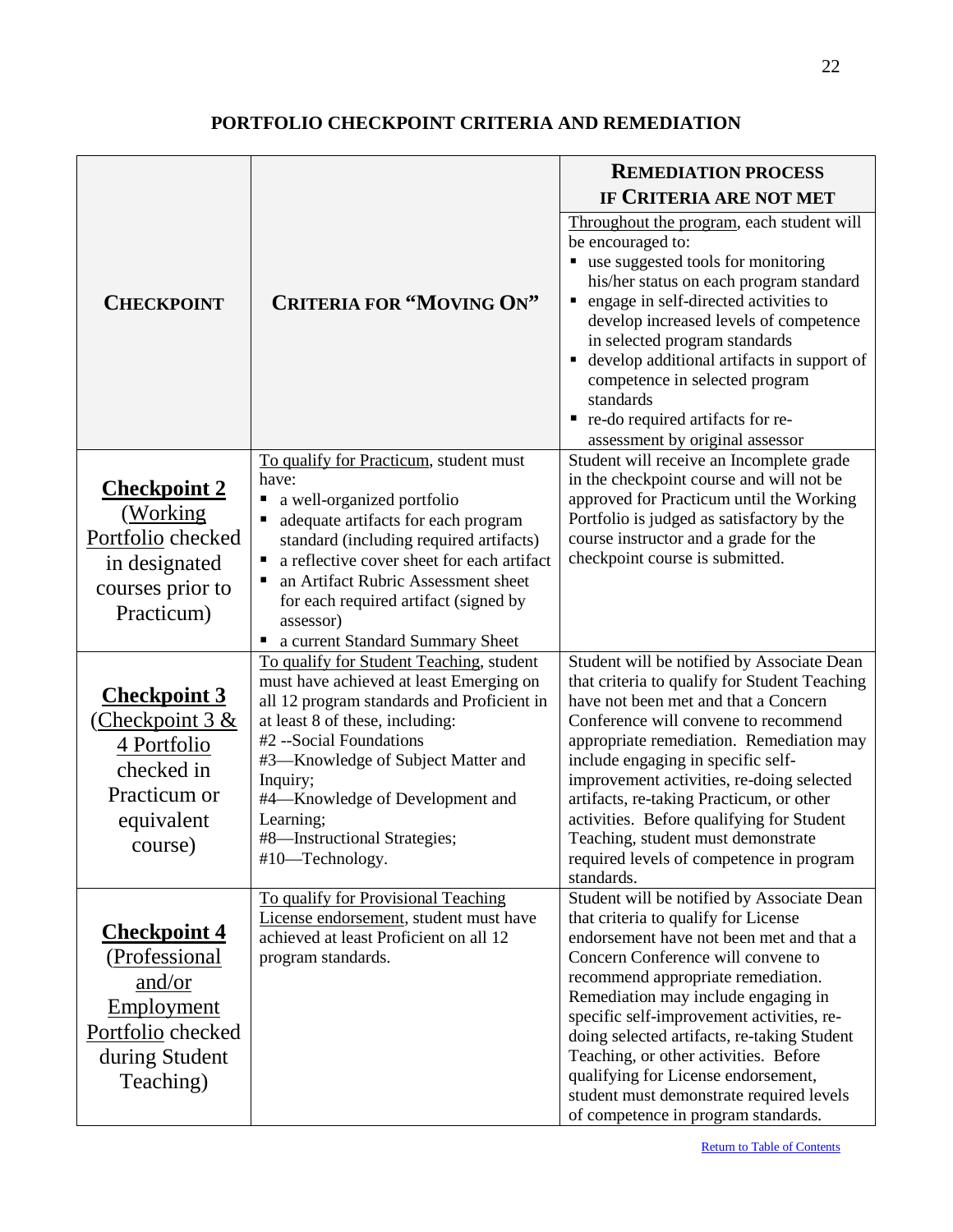<span id="page-23-0"></span>**Appendix C**

**Artifact Rubric Assessment Sheet**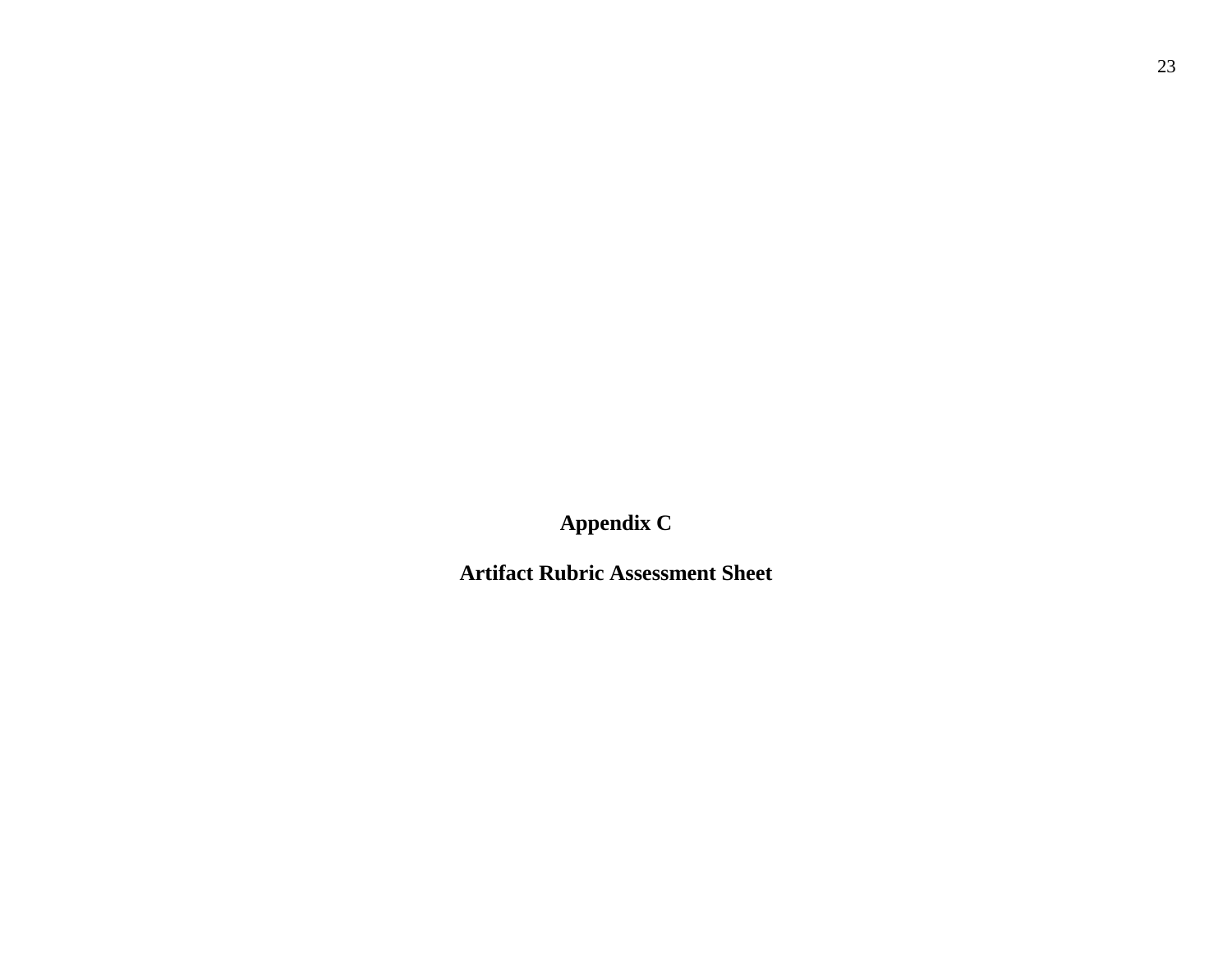# Sample of an Artifact Rubric Assessment Sheet (ePortfolio)

### **Artifact – Rubric Assessment**

| <b>Student Information</b> |                                        |                           |
|----------------------------|----------------------------------------|---------------------------|
| <b>Student Name:</b>       | Ima Sample                             | <b>CSU ID:</b><br>1011111 |
|                            | Title of Standard: Personal Philosophy |                           |
| <b>Name of Artifact:</b>   | What I believe                         | Course/Activity: EDB 200  |
| <b>Date Submitted:</b>     | Nov. 02, 2008                          |                           |

| <b>Grade Details</b>                |                   |                                                                                             |
|-------------------------------------|-------------------|---------------------------------------------------------------------------------------------|
| <b>Rubric Assessment</b>            | <b>Assessment</b> | <b>Comments</b>                                                                             |
| Knowledge &<br><b>Understanding</b> |                   | You should demonstrate greater knowledge of current                                         |
|                                     | <b>Emerging</b>   | philosophical positions.                                                                    |
|                                     |                   |                                                                                             |
| <b>Performance &amp; Skills</b>     | <b>Emerging</b>   | Your skill in philosophical reasoning should grow as you<br>complete additional coursework. |
|                                     |                   |                                                                                             |
| <b>Dispositions</b>                 | <b>Emerging</b>   | Be careful to avoid stating positions based on your<br>personal biases.                     |
|                                     |                   |                                                                                             |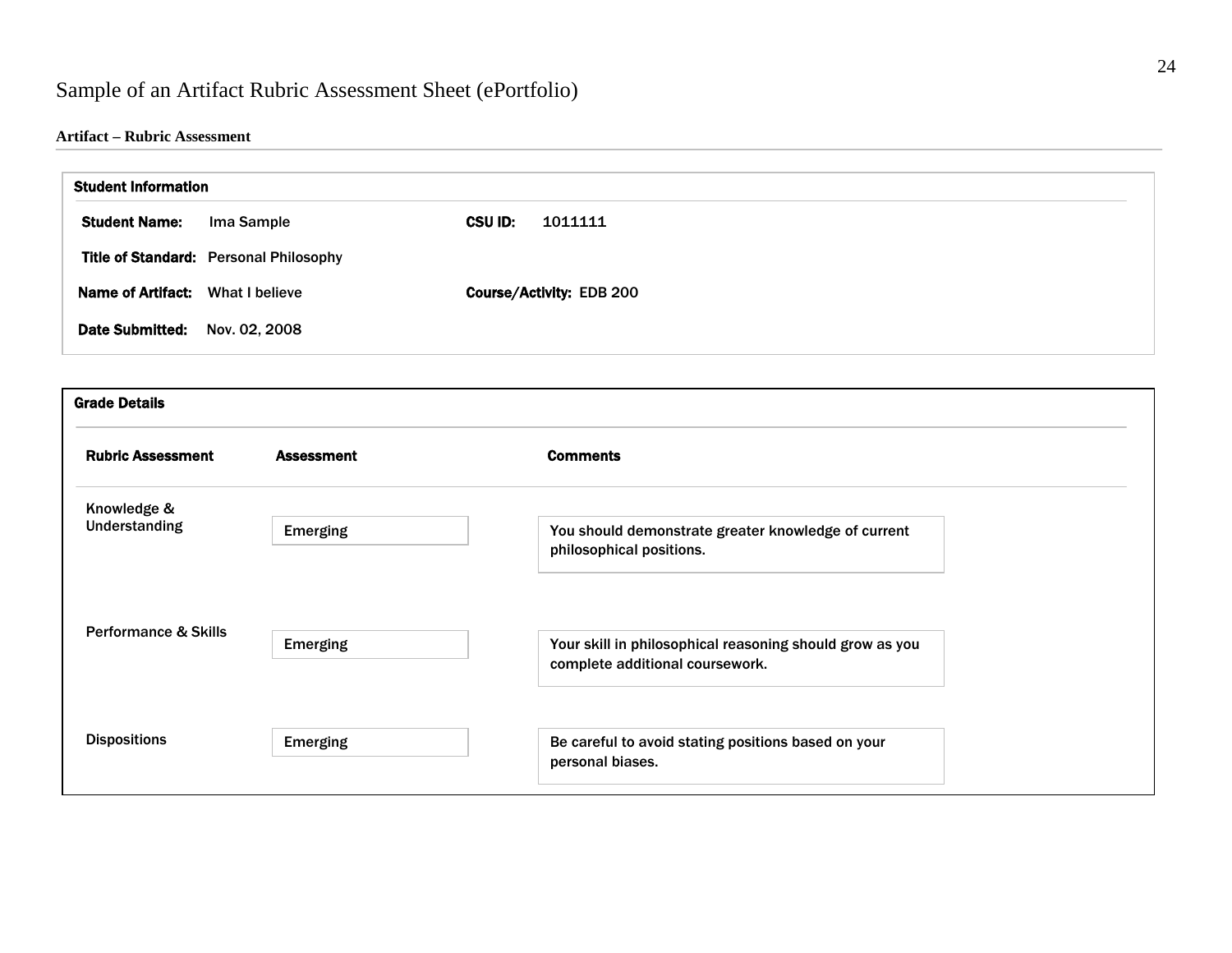**Appendix D**

<span id="page-25-0"></span>**Artifact Assessment Rubrics for 12 Program Standards**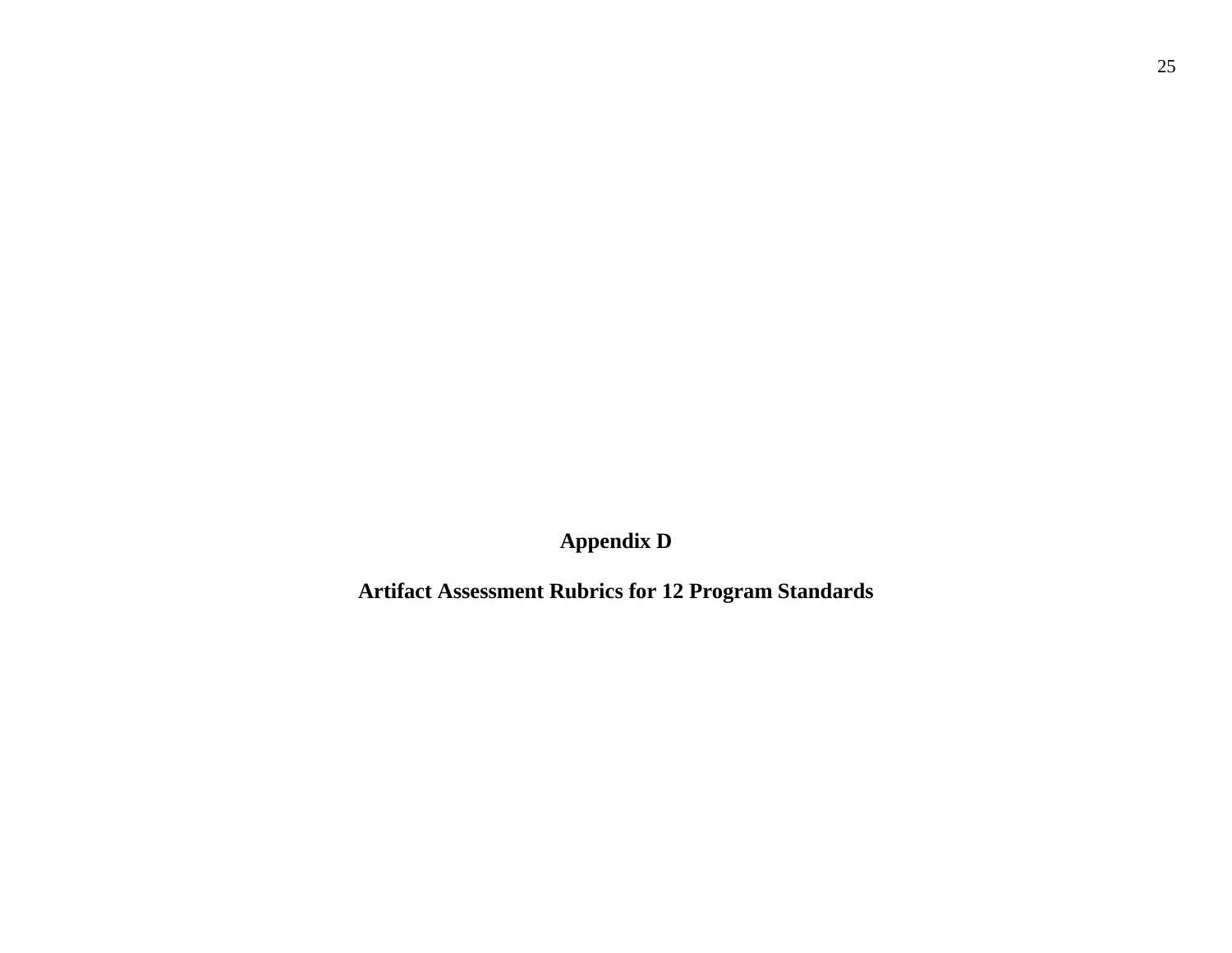### **CLEVELAND STATE UNIVERSITY** COLLEGE OF EDUCATION AND HUMAN SERVICES

# **The Teacher as a Responsive, Reflective Professional: A Partner in Learning**

| <b>Standard 1 - Artifact Assessment Rubric</b><br>PERSONAL PHILOSOPHY                                                                                                                                                                                                                |                                                                                                                                                                                                                                                                                                                                                            |                                                                                                                                                                                                                                                                                                                                                   |                                                                                                                                                                                                                                                                                                                                                                                  |                                                                                                                                                                                                                                                                                                                                                                      |  |  |
|--------------------------------------------------------------------------------------------------------------------------------------------------------------------------------------------------------------------------------------------------------------------------------------|------------------------------------------------------------------------------------------------------------------------------------------------------------------------------------------------------------------------------------------------------------------------------------------------------------------------------------------------------------|---------------------------------------------------------------------------------------------------------------------------------------------------------------------------------------------------------------------------------------------------------------------------------------------------------------------------------------------------|----------------------------------------------------------------------------------------------------------------------------------------------------------------------------------------------------------------------------------------------------------------------------------------------------------------------------------------------------------------------------------|----------------------------------------------------------------------------------------------------------------------------------------------------------------------------------------------------------------------------------------------------------------------------------------------------------------------------------------------------------------------|--|--|
|                                                                                                                                                                                                                                                                                      | The CSU Teacher education student articulates a personal philosophy of teaching and learning that is grounded in theory and practice. [OHIO 1.3, 7.1]                                                                                                                                                                                                      |                                                                                                                                                                                                                                                                                                                                                   |                                                                                                                                                                                                                                                                                                                                                                                  |                                                                                                                                                                                                                                                                                                                                                                      |  |  |
| <b>CRITERIA</b>                                                                                                                                                                                                                                                                      |                                                                                                                                                                                                                                                                                                                                                            |                                                                                                                                                                                                                                                                                                                                                   | <b>LEVELS OF ACHIEVEMENT</b>                                                                                                                                                                                                                                                                                                                                                     |                                                                                                                                                                                                                                                                                                                                                                      |  |  |
|                                                                                                                                                                                                                                                                                      | <b>UNACCEPTABLE</b>                                                                                                                                                                                                                                                                                                                                        | <b>EMERGING</b>                                                                                                                                                                                                                                                                                                                                   | <b>PROFICIENT</b>                                                                                                                                                                                                                                                                                                                                                                | <b>EXEMPLARY</b>                                                                                                                                                                                                                                                                                                                                                     |  |  |
|                                                                                                                                                                                                                                                                                      |                                                                                                                                                                                                                                                                                                                                                            | (showing growth toward proficiency)                                                                                                                                                                                                                                                                                                               | (ready to be a first year teacher)                                                                                                                                                                                                                                                                                                                                               | (target for experienced teacher)                                                                                                                                                                                                                                                                                                                                     |  |  |
| Knowledge & Understanding<br>In the area of Knowledge and<br>Understanding, artifacts &<br>reflections are expected to show that<br>the candidate has an understanding<br>of the key concepts, ideas, or<br>strategies necessary to implement<br>this standard in teaching practice. | The artifact $(\&$ reflection)<br>does not provide a clear<br>explanation of beliefs.<br>Educational philosophy as<br>described is incomprehensible<br>or contradictory.                                                                                                                                                                                   | The artifact $(\&$ reflection)<br>defines educational beliefs with<br>general justifications that are<br>largely based on personal<br>experience.                                                                                                                                                                                                 | The artifact $(\&$ reflection)<br>provides an explanation of<br>educational beliefs consistent<br>with current ideas of best practice<br>as justified by theory and<br>research.                                                                                                                                                                                                 | The artifact $(\&$ reflection)<br>provides an explanation of<br>educational beliefs consistent<br>with current ideas of best practice<br>that includes specific and<br>appropriate references to<br>personal experiences. It clearly<br>and articulately explains the<br>theoretical and philosophical<br>bases for personal beliefs.                                |  |  |
| Performance & Skills<br>In the area of Performance & Skills,<br>artifacts and reflections are expected<br>to show the candidate's ability to<br>implement this standard in teaching<br>practice.                                                                                     | The artifact $(\&$ reflection)<br>provides little or no evidence<br>that the candidate can assess<br>the educational implications<br>and consequences of<br>instructional decisions.<br>Writing is incoherent. The<br>artifact (& reflection) shows<br>an inability to cogently<br>summarize, analyze, or<br>evaluate information, ideas,<br>and opinions. | The artifact $(\&$ reflection)<br>provides some evidence that the<br>candidate can assess the<br>consequences of instructional<br>decisions, but lacks skill in<br>philosophical reasoning. Writing<br>is somewhat incoherent. The<br>artifact ( $\&$ reflection) shows the<br>ability to cogently summarize<br>information, ideas, and opinions. | The artifact $(\&$ reflection)<br>provides some evidence that the<br>candidate can apply<br>philosophical reasoning to assess<br>the consequences and<br>implications of instructional<br>decisions. Writing is clear with<br>minor incoherence. The artifact<br>$(x$ reflection) shows the ability<br>to cogently summarize and<br>analyze information, ideas, and<br>opinions. | The artifact $(\&$ reflection)<br>provides clear evidence that the<br>candidate can apply<br>philosophical reasoning to the<br>critical assessment of his/her own<br>beliefs and actions. Writing is<br>clear and coherent. The artifact<br>$(x$ reflection) shows on ability to<br>cogently summarize, analyze and<br>evaluate information, ideas, and<br>opinions. |  |  |
| <b>Dispositions</b><br>In the area of Dispositions, artifacts<br>and reflections are expected to show<br>that the candidate values the key<br>concepts and beliefs of the standard<br>and behaves in ways that are<br>consistent with those values and<br>beliefs.                   | The personal philosophy<br>reflected in the artifact $(\&$<br>reflection) violates<br>professional and/or ethical<br>standards; it reflects biased,<br>stereotypical, or prejudicial<br>attitudes and beliefs; and it<br>provides no evidence of a<br>commitment to continued<br>professional development.                                                 | The personal philosophy<br>reflected in the artifact $(x$<br>reflection) is congruent with<br>professional and ethical<br>standards. Beliefs and attitudes<br>expresses are relatively free from<br>bias; however, scant evidence is<br>provided to suggest a ongoing<br>commitment to continued<br>professional development.                     | The personal philosophy<br>reflected in the artifact $(\&$<br>reflection) is congruent with<br>professional and ethical<br>standards; it provides some<br>evidence of a commitment to<br>continued professional<br>development; and it is free from<br>bias.                                                                                                                     | The personal philosophy<br>reflected in the artifact $(x$<br>reflection) is congruent with<br>professional and ethical<br>standards; it provides ample<br>evidence of a commitment to<br>continued professional<br>development, and it is free from<br>bias.                                                                                                         |  |  |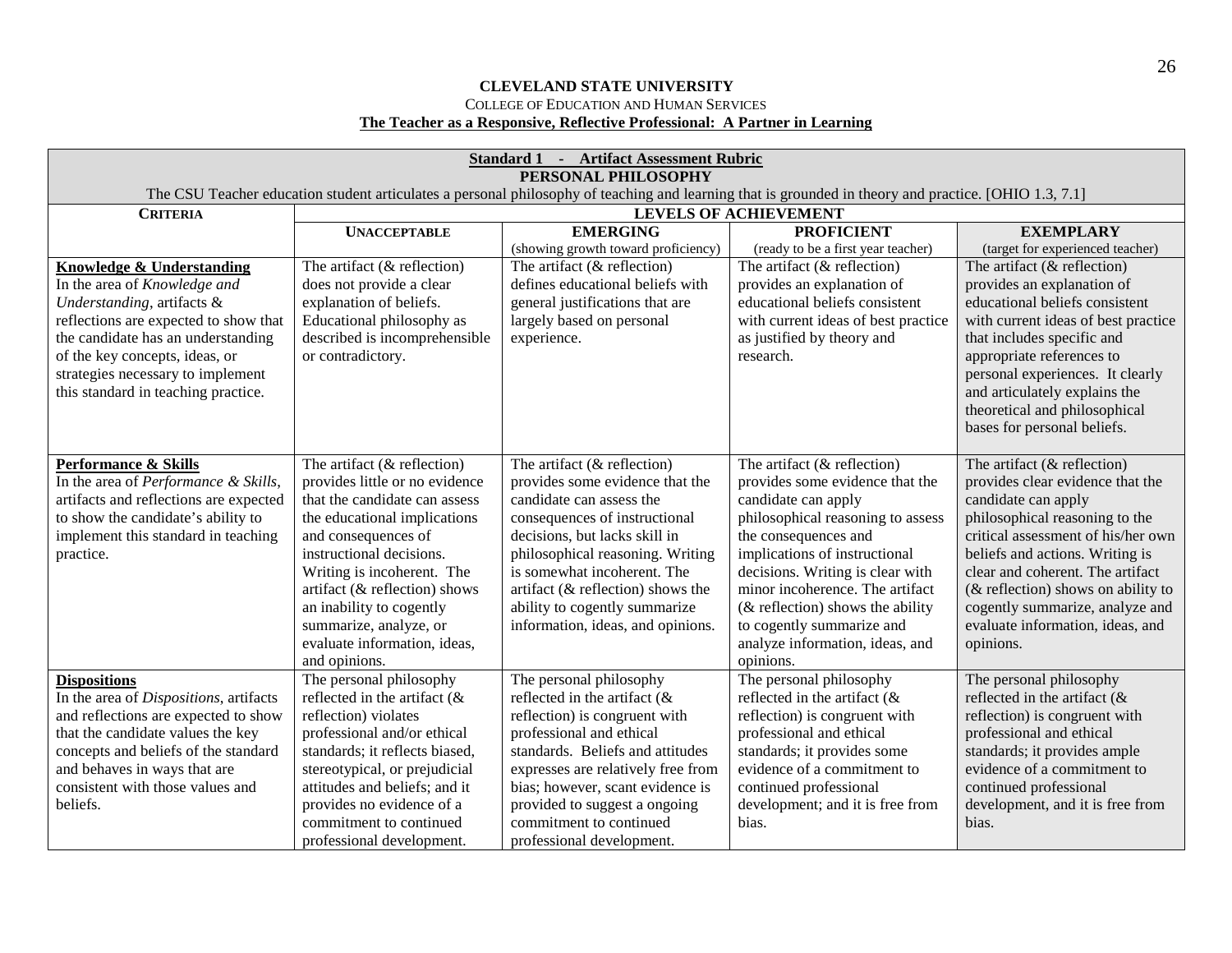COLLEGE OF EDUCATION AND HUMAN SERVICES **The Teacher as a Responsive, Reflective Professional: A Partner in Learning**

| <b>Standard 2 - Artifact Assessment Rubric</b>                                                                                                                                                                                                                                       |                                                                                                                                                                     |                                                                                                                                                                                                                                                                                              |                                                                                                                                                                                                                                                                                                   |                                                                                                                                                                                                                                                                          |  |
|--------------------------------------------------------------------------------------------------------------------------------------------------------------------------------------------------------------------------------------------------------------------------------------|---------------------------------------------------------------------------------------------------------------------------------------------------------------------|----------------------------------------------------------------------------------------------------------------------------------------------------------------------------------------------------------------------------------------------------------------------------------------------|---------------------------------------------------------------------------------------------------------------------------------------------------------------------------------------------------------------------------------------------------------------------------------------------------|--------------------------------------------------------------------------------------------------------------------------------------------------------------------------------------------------------------------------------------------------------------------------|--|
| The CSU teacher education student has knowledge of pertinent issues in society, how they effect education and how they relate to educational reform on community, state,                                                                                                             |                                                                                                                                                                     | <b>SOCIAL FOUNDATIONS</b>                                                                                                                                                                                                                                                                    |                                                                                                                                                                                                                                                                                                   |                                                                                                                                                                                                                                                                          |  |
|                                                                                                                                                                                                                                                                                      |                                                                                                                                                                     | national and international levels. [OHIO 2.3]                                                                                                                                                                                                                                                |                                                                                                                                                                                                                                                                                                   |                                                                                                                                                                                                                                                                          |  |
| <b>CRITERIA</b>                                                                                                                                                                                                                                                                      |                                                                                                                                                                     |                                                                                                                                                                                                                                                                                              | <b>LEVELS OF ACHIEVEMENT</b>                                                                                                                                                                                                                                                                      |                                                                                                                                                                                                                                                                          |  |
|                                                                                                                                                                                                                                                                                      | <b>UNACCEPTABLE</b>                                                                                                                                                 | <b>EMERGING</b>                                                                                                                                                                                                                                                                              | <b>PROFICIENT</b>                                                                                                                                                                                                                                                                                 | <b>EXEMPLARY</b>                                                                                                                                                                                                                                                         |  |
|                                                                                                                                                                                                                                                                                      |                                                                                                                                                                     | (showing growth toward<br>proficiency)                                                                                                                                                                                                                                                       | (ready to be a first year teacher)                                                                                                                                                                                                                                                                | (target for experienced teacher)                                                                                                                                                                                                                                         |  |
| Knowledge & Understanding<br>In the area of Knowledge and<br>Understanding, artifacts & reflections<br>are expected to show that the candidate<br>has an understanding of the key<br>concepts, ideas, or strategies necessary<br>to implement this standard in teaching<br>practice. | The artifact $(\&$ reflection)<br>shows a lack of<br>understanding of the need<br>to view education within<br>the framework of broader<br>social issues.            | The artifact $(\&$ reflection)<br>shows limited understanding<br>of the need to view education<br>within a broader framework of<br>social issues.                                                                                                                                            | The artifact $(\&$ reflection) shows<br>acceptable understanding of<br>education as part of a complex<br>socio-cultural fabric. It shows a<br>knowledge of the effect of social<br>change through educational<br>practice.                                                                        | The artifact $(\&$ reflection) shows<br>evidence through exemplary<br>written and oral communication<br>of a profound understanding of<br>socio-cultural issues and how<br>they are effected by and affect<br>the practice of education.                                 |  |
| <b>Performance &amp; Skills</b><br>In the area of Performance & Skills,<br>artifacts and reflections are expected to<br>show the candidate's ability to<br>implement this standard in teaching<br>practice.                                                                          | The artifact $(\&$ reflection)<br>shows a lack of ability to<br>build conceptual<br>relationships between<br>education and other socio-<br>cultural concepts.       | The artifact $(\&$ reflection)<br>shows limited ability to<br>articulate conceptual<br>relationships between<br>education and other socio-<br>cultural fields of study.                                                                                                                      | The artifact $(\&$ reflection) provides<br>acceptable evidence of the ability<br>to build conceptual relations<br>among education and a wide<br>variety of socio-cultural issues.                                                                                                                 | The artifact $(\&$ reflection) shows<br>exemplary evidence of the<br>ability to use synthesis to build<br>complex conceptual relations<br>between education and a wide<br>variety of socio-cultural issues.                                                              |  |
| <b>Dispositions</b><br>In the area of Dispositions, artifacts and<br>reflections are expected to show that the<br>candidate values the key concepts and<br>beliefs of the standard and behaves in<br>ways that are consistent with those<br>values and beliefs.                      | The artifact $(\&$ reflection)<br>shows a lack of desire to<br>effect social collaboration<br>and change in education<br>through understanding of<br>social issues. | The artifact $(\&$ reflection)<br>shows limited interest and<br>effort in working<br>collaboratively with students,<br>colleagues, parents and<br>community. It shows some<br>sense of responsibility and<br>empowerment of effecting<br>social change through the<br>practice of education. | The artifact $(\&$ reflection) shows<br>consistent work with colleagues to<br>plan ways to involve a broader<br>community in the process of the<br>practice of education and<br>educational reform. It displays<br>evidence of a belief that<br>educational practice can effect<br>social change. | The artifact $(\&$ reflection) shows<br>exemplary positive leadership in<br>working with others to affect the<br>process of educational change<br>and reform. It displays<br>considerable evidence of a belief<br>that educational practice can<br>effect social change. |  |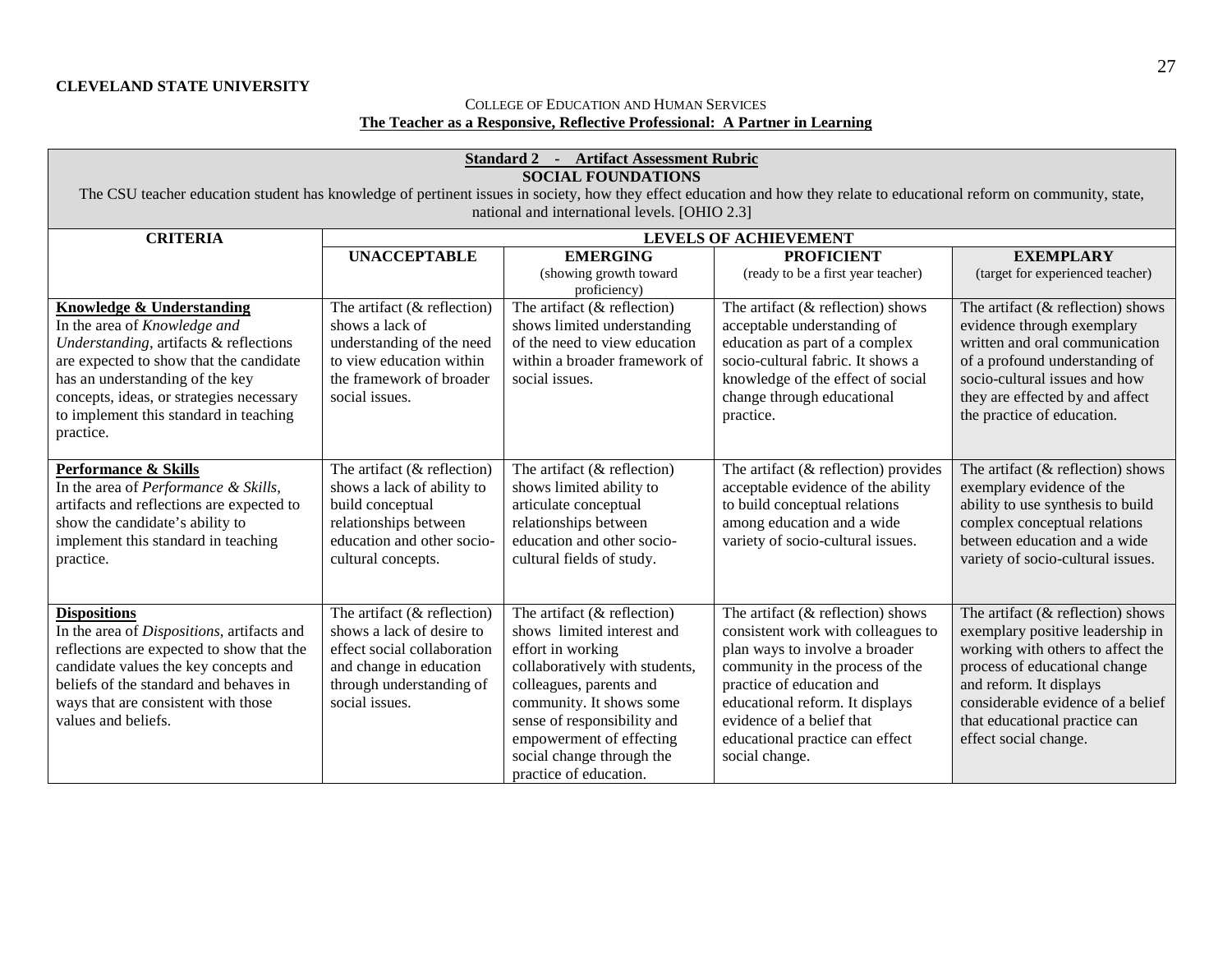### **CLEVELAND STATE UNIVERSITY** COLLEGE OF EDUCATION AND HUMAN SERVICES **The Teacher as a Responsive, Reflective Professional: A Partner in Learning**

| <b>Standard 3 - Artifact Assessment Rubric</b><br>KNOWLEDGE OF SUBJECT MATTER AND INQUIRY |                                  |                                                                                                                                                                      |                                    |                                  |  |
|-------------------------------------------------------------------------------------------|----------------------------------|----------------------------------------------------------------------------------------------------------------------------------------------------------------------|------------------------------------|----------------------------------|--|
|                                                                                           |                                  | The CSU teacher education student understands content, disciplinary concepts, and tools of inquiry related to the development of an educated person. [OHIO 2.1, 2.4; |                                    |                                  |  |
|                                                                                           |                                  | INTASC #1; PRAXIS A3 & C2]                                                                                                                                           |                                    |                                  |  |
| <b>CRITERIA</b>                                                                           |                                  | <b>LEVELS OF ACHIEVEMENT</b>                                                                                                                                         |                                    |                                  |  |
|                                                                                           | <b>UNACCEPTABLE</b>              | <b>EMERGING</b>                                                                                                                                                      | <b>PROFICIENT</b>                  | <b>EXEMPLARY</b>                 |  |
|                                                                                           |                                  | (showing growth toward proficiency)                                                                                                                                  | (ready to be a first year teacher) | (target for experienced teacher) |  |
| <b>Knowledge &amp; Understanding</b>                                                      | The artifact $(\&$ reflection)   | The artifact $(\&$ reflection) shows                                                                                                                                 | The artifact $(\&$ reflection)     | The artifact $(\&$ reflection)   |  |
| In the area of Knowledge and                                                              | shows lack of a grasp of subject | limited knowledge of subject                                                                                                                                         | displays substantial               | displays comprehensive           |  |
| Understanding, artifacts & reflections                                                    | matter, content area standards   | matter and content area standards.                                                                                                                                   | knowledge of subject matter        | knowledge of subject matter      |  |
| are expected to show that the                                                             | or strategies required to create | It evidences some understanding                                                                                                                                      | and content area standards. It     | and content area standards.      |  |
| candidate has an understanding of the                                                     | and implement                    | of strategies, methods, and                                                                                                                                          | evidences adequate                 | It shows understanding of        |  |
| key concepts, ideas, or strategies                                                        | developmentally-appropriate      | materials needed to create and                                                                                                                                       | understanding of strategies,       | strategies, methods, and         |  |
| necessary to implement this standard                                                      | activities.                      | implement a developmentally-                                                                                                                                         | methods, and materials needed      | materials to create and          |  |
| in teaching practice.                                                                     |                                  | appropriate activity.                                                                                                                                                | to create and implement            | implement                        |  |
|                                                                                           |                                  |                                                                                                                                                                      | developmentally-appropriate        | developmentally-                 |  |
|                                                                                           |                                  |                                                                                                                                                                      | activities.                        | appropriate activities           |  |
| <b>Performance &amp; Skills</b>                                                           | The artifact $(\&$ reflection)   | The artifact $(\&$ reflection) shows                                                                                                                                 | The artifact $(\&$ reflection)     | The artifact $(\&$ reflection)   |  |
| In the area of <i>Performance</i> & Skills,                                               | shows representations of         | a limited ability to use                                                                                                                                             | consistently uses                  | uses multiple                    |  |
| artifacts and reflections are expected                                                    | disciplinary ideas that are      | representations of disciplinary                                                                                                                                      | representations of key             | representations of key           |  |
| to show the candidate's ability to                                                        | inaccurate or unclear. It        | ideas to make subject matter                                                                                                                                         | disciplinary ideas to make         | disciplinary ideas to make       |  |
| implement this standard in teaching                                                       | provides evidence of             | accessible to students. It shows                                                                                                                                     | subject matter accessible and      | subject matter accessible        |  |
| practice.                                                                                 | engagement in little or no       | limited engagement in inquiry for                                                                                                                                    | meaningful to students. It         | and meaningful to students.      |  |
|                                                                                           | inquiry for preparation.         | preparation.                                                                                                                                                         | shows engagement in an             | It shows engagement in           |  |
|                                                                                           |                                  |                                                                                                                                                                      | adequate amount of inquiry         | extensive inquiry for            |  |
|                                                                                           |                                  |                                                                                                                                                                      | for preparation.                   | preparation.                     |  |
| <b>Dispositions</b>                                                                       | The artifact $(\&$ reflection)   | The artifact $(\&$ reflection) shows                                                                                                                                 | The artifact $(\&$ reflection)     | The artifact $(\&$ reflection)   |  |
| In the area of Dispositions, artifacts                                                    | shows lack of recognition of the | limited recognition of the                                                                                                                                           | shows a consistent recognition     | shows extensive awareness        |  |
| and reflections are expected to show                                                      | importance of content            | importance of content knowledge.                                                                                                                                     | of the importance of content       | of the synergistic               |  |
| that the candidate values the key                                                         | knowledge. It shows a lack of    | It shows some motivation to                                                                                                                                          | knowledge. It shows                | relationship between content     |  |
| concepts and beliefs of the standard                                                      | the motivation to engage in      | engage in inquiry to learn new                                                                                                                                       | motivatoin to engage in            | and inquiry as applied to        |  |
| and behaves in ways that are                                                              | inquiry to learn new content for | content for planning and teaching.                                                                                                                                   | inquiry to learn new content       | planning and teaching.           |  |
| consistent with those values and                                                          | panning and teaching             |                                                                                                                                                                      | for planning and teaching.         |                                  |  |
| beliefs.                                                                                  |                                  |                                                                                                                                                                      |                                    |                                  |  |
|                                                                                           |                                  |                                                                                                                                                                      |                                    |                                  |  |
|                                                                                           |                                  |                                                                                                                                                                      |                                    |                                  |  |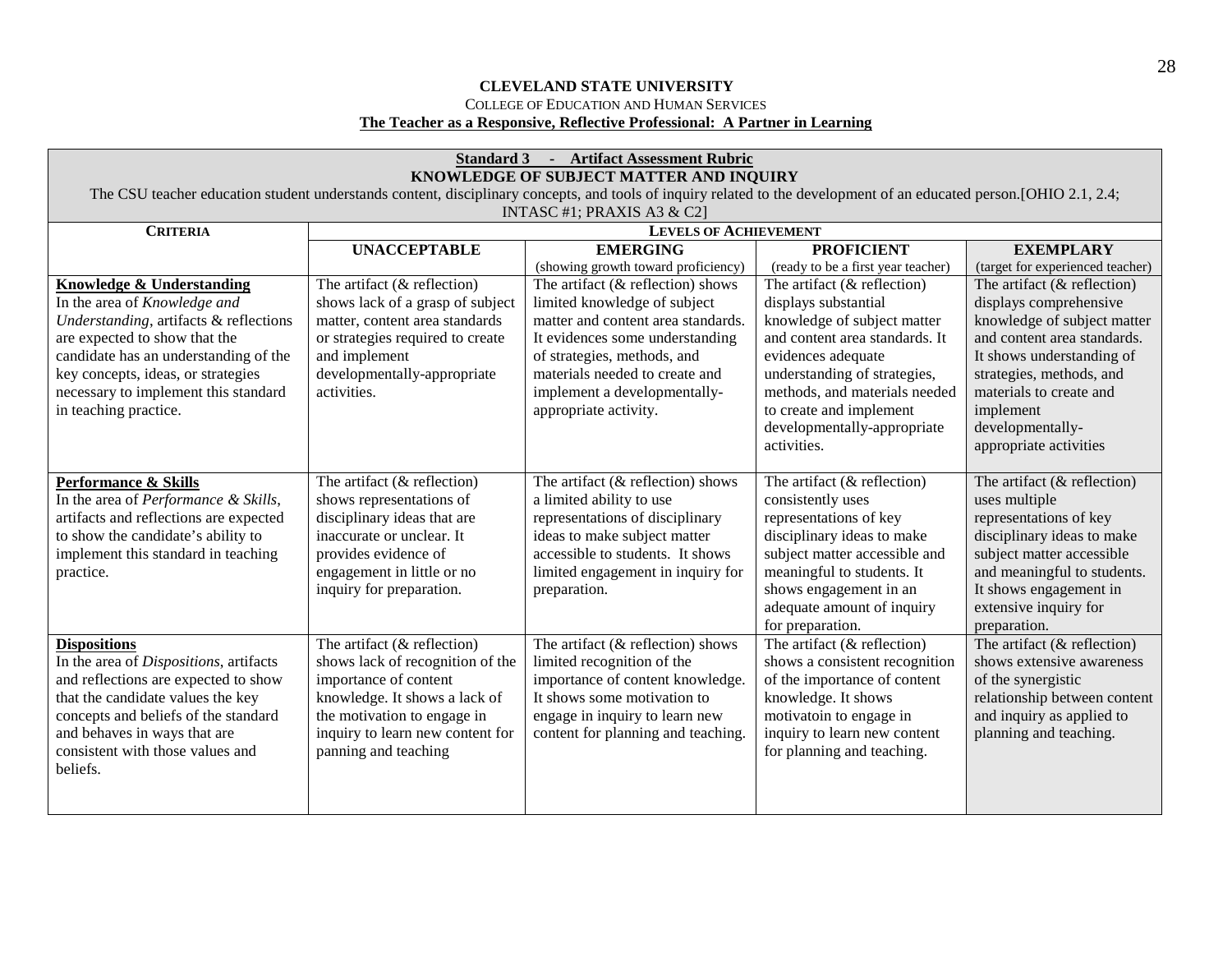### **CLEVELAND STATE UNIVERSITY** COLLEGE OF EDUCATION AND HUMAN SERVICES

### **The Teacher as a Responsive, Reflective Professional: A Partner in Learning**

| <b>Standard 4 - Artifact Assessment Rubric</b><br>KNOWLEDGE OF DEVELOPMENT AND LEARNING<br>The teacher candidate understands how individuals learn and develop, and that students enter the learning setting with prior experiences that give meaning to the construction of<br>new knowledge. [OHIO 1.1, 1.2; INTASC #2; PRAXIS A1, A2, A4, A5, & B1] |                                                                                                                                                                                                                                                                                                                                                                                                               |                                                                                                                                                                                                                                                                                                                                                                                                            |                                                                                                                                                                                                                                                                                                                                                                                                                   |                                                                                                                                                                                                                                                                                                                                                                                                                                 |  |
|--------------------------------------------------------------------------------------------------------------------------------------------------------------------------------------------------------------------------------------------------------------------------------------------------------------------------------------------------------|---------------------------------------------------------------------------------------------------------------------------------------------------------------------------------------------------------------------------------------------------------------------------------------------------------------------------------------------------------------------------------------------------------------|------------------------------------------------------------------------------------------------------------------------------------------------------------------------------------------------------------------------------------------------------------------------------------------------------------------------------------------------------------------------------------------------------------|-------------------------------------------------------------------------------------------------------------------------------------------------------------------------------------------------------------------------------------------------------------------------------------------------------------------------------------------------------------------------------------------------------------------|---------------------------------------------------------------------------------------------------------------------------------------------------------------------------------------------------------------------------------------------------------------------------------------------------------------------------------------------------------------------------------------------------------------------------------|--|
|                                                                                                                                                                                                                                                                                                                                                        |                                                                                                                                                                                                                                                                                                                                                                                                               |                                                                                                                                                                                                                                                                                                                                                                                                            | <b>LEVELS OF ACHIEVEMENT</b>                                                                                                                                                                                                                                                                                                                                                                                      |                                                                                                                                                                                                                                                                                                                                                                                                                                 |  |
| <b>CRITERIA</b>                                                                                                                                                                                                                                                                                                                                        | <b>UNACCEPTABLE</b>                                                                                                                                                                                                                                                                                                                                                                                           | <b>EMERGING</b><br>(showing growth toward<br>proficiency)                                                                                                                                                                                                                                                                                                                                                  | <b>PROFICIENT</b><br>(ready to be a first year teacher)                                                                                                                                                                                                                                                                                                                                                           | <b>EXEMPLARY</b><br>(target for experienced teacher)                                                                                                                                                                                                                                                                                                                                                                            |  |
| Knowledge & Understanding<br>In the area of Knowledge and Understanding,<br>artifacts & reflections are expected to show<br>that the candidate has an understanding of the<br>key concepts, ideas, or strategies necessary to<br>implement this standard in teaching practice.                                                                         | The artifact $(\&$ reflection)<br>shows lack of knowledge and<br>understanding of major<br>theories of cognitive, physical,<br>emotional, social, and moral<br>development, of how students<br>construct knowledge and<br>acquire cognitive and<br>metacognitive skills, and of<br>developmental progressions.                                                                                                | The artifact $(\&$ reflection)<br>shows limited knowledge and<br>understanding of major theories of<br>cognitive, physical, emotional,<br>social, and moral development, of<br>how students construct knowledge<br>and acquire cognitive and<br>metacognitive skills, and of<br>developmental progressions.                                                                                                | The artifact $(\&$ reflection)<br>shows acceptable knowledge<br>and understanding of major<br>theories of cognitive, physical,<br>emotional, social, and moral<br>development, of how students<br>construct knowledge and<br>acquire cognitive and<br>metacognitive skills, and of<br>developmental progressions                                                                                                  | The artifact $(\&$ reflection)<br>shows extensive knowledge and<br>understanding of major theories<br>of cognitive, physical, emotional,<br>social, and moral development, of<br>how students construct<br>knowledge and acquire cognitive<br>and metacognitive skills, and of<br>developmental progressions                                                                                                                    |  |
| <b>Performance &amp; Skills</b><br>In the area of Performance & Skills, artifacts<br>and reflections are expected to show the<br>candidate's ability to implement this standard<br>in teaching practice.                                                                                                                                               | The artifact $(\&$ reflection)<br>shows lack of ability to apply<br>knowledge of educational<br>theories and concepts, to build<br>on prior knowledge in the<br>development of students'<br>thinking and the<br>implementation of appropriate<br>instructional activities; it<br>shows lack of ability to<br>integrate awareness of cultural<br>and individual differences and<br>similarities into practice. | The artifact $(\&$ reflection)<br>shows limited ability to apply<br>knowledge of educational theories<br>and concepts, to build on prior<br>knowledge in the development of<br>students' thinking and the<br>implementation of appropriate<br>instructional activities; it shows<br>limited ability to integrate<br>awareness of cultural and<br>individual differences and<br>similarities into practice. | The artifact $(\&$ reflection)<br>consistently shows application<br>of knowledge of educational<br>theories and concepts, to build<br>on prior knowledge in the<br>development of students'<br>thinking and the<br>implementation of appropriate<br>instructional activities; it shows<br>consistent integration of the<br>awareness of cultural and<br>individual differences and<br>similarities into practice. | The artifact $(\&$ reflection)<br>shows consistent and deliberate<br>application of knowledge of<br>educational theories and concepts;<br>it shows provision of<br>opportunities for students to<br>discover connections between<br>prior knowledge and present<br>learning; it shows consistent and<br>deliberate integration of the<br>awareness of cultural and<br>individual differences and<br>similarities into practice. |  |
| <b>Dispositions</b><br>In the area of Dispositions, artifacts and<br>reflections are expected to show that the<br>candidate values the key concepts and beliefs<br>of the standard and behaves in ways that are<br>consistent with those values and beliefs.                                                                                           | The artifact $(\&$ reflection)<br>shows lack of appreciation<br>and respect for developmental<br>changes, individual<br>differences, self-efficacy, for<br>the fact that all students are<br>able to achieve: and the<br>instructional opportunity of<br>students' misconceptions.                                                                                                                            | The artifact $(\&$ reflection)<br>shows limited appreciation and<br>respect for developmental change,<br>individual differences, self-<br>efficacy, the fact that all students<br>are able to achieve, and the<br>instructional opportunity of<br>students' misconceptions                                                                                                                                 | The artifact $(\&$ reflection)<br>shows consistent appreciation<br>and respect for developmental<br>changes, individual differences,<br>self-efficacy, the fact that all<br>students are able to achieve,<br>and the instructional<br>opportunity of students'<br>misconceptions.                                                                                                                                 | The artifact $(\&$ reflection)<br>shows consistent and deliberate<br>appreciation and respect for<br>developmental changes,<br>individual differences, self-<br>efficacy, the fact that all students<br>are able to achieve, and the<br>instructional opportunity of<br>students' misconceptions.                                                                                                                               |  |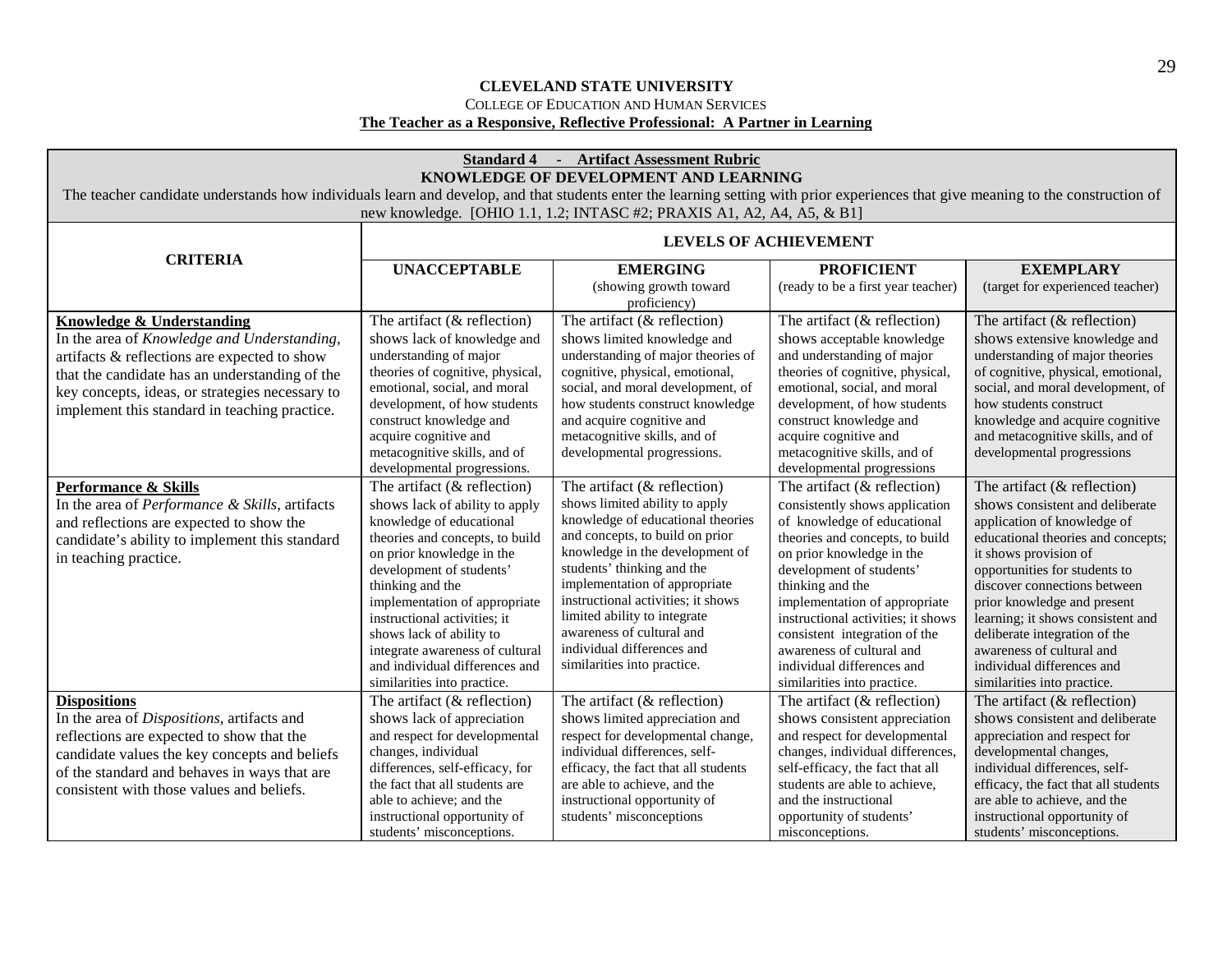### **CLEVELAND STATE UNIVERSITY** COLLEGE OF EDUCATION AND HUMAN SERVICES **The Teacher as a Responsive, Reflective Professional: A Partner in Learning**

| <b>Standard 5 - Artifact Assessment Rubric</b><br><b>DIVERSITY</b>                                                                                                                                                                                                          |                                                                                                                                                                                                                                                                                                                                                                                                                                                                             |                                                                                                                                                                                                                                                                                                                                                                                                                                                                                                                                                        |                                                                                                                                                                                                                                                                                                                                                                                                                                                                                                                                                                    |                                                                                                                                                                                                                                                                                                                                                                                                                                                                                 |  |
|-----------------------------------------------------------------------------------------------------------------------------------------------------------------------------------------------------------------------------------------------------------------------------|-----------------------------------------------------------------------------------------------------------------------------------------------------------------------------------------------------------------------------------------------------------------------------------------------------------------------------------------------------------------------------------------------------------------------------------------------------------------------------|--------------------------------------------------------------------------------------------------------------------------------------------------------------------------------------------------------------------------------------------------------------------------------------------------------------------------------------------------------------------------------------------------------------------------------------------------------------------------------------------------------------------------------------------------------|--------------------------------------------------------------------------------------------------------------------------------------------------------------------------------------------------------------------------------------------------------------------------------------------------------------------------------------------------------------------------------------------------------------------------------------------------------------------------------------------------------------------------------------------------------------------|---------------------------------------------------------------------------------------------------------------------------------------------------------------------------------------------------------------------------------------------------------------------------------------------------------------------------------------------------------------------------------------------------------------------------------------------------------------------------------|--|
|                                                                                                                                                                                                                                                                             | diversity in teaching and learning. [OHIO 1.4, 1.5, 4.5, 5.1; INTASC #3; PRAXIS A1 & B1]                                                                                                                                                                                                                                                                                                                                                                                    |                                                                                                                                                                                                                                                                                                                                                                                                                                                                                                                                                        | The teacher candidate understands how individuals differ in their backgrounds and approaches to learning and incorporates and accounts for such                                                                                                                                                                                                                                                                                                                                                                                                                    |                                                                                                                                                                                                                                                                                                                                                                                                                                                                                 |  |
|                                                                                                                                                                                                                                                                             | <b>LEVELS OF ACHIEVEMENT</b>                                                                                                                                                                                                                                                                                                                                                                                                                                                |                                                                                                                                                                                                                                                                                                                                                                                                                                                                                                                                                        |                                                                                                                                                                                                                                                                                                                                                                                                                                                                                                                                                                    |                                                                                                                                                                                                                                                                                                                                                                                                                                                                                 |  |
| <b>CRITERIA</b>                                                                                                                                                                                                                                                             | <b>UNACCEPTABLE</b>                                                                                                                                                                                                                                                                                                                                                                                                                                                         | <b>EMERGING</b>                                                                                                                                                                                                                                                                                                                                                                                                                                                                                                                                        | <b>PROFICIENT</b>                                                                                                                                                                                                                                                                                                                                                                                                                                                                                                                                                  | <b>EXEMPLARY</b>                                                                                                                                                                                                                                                                                                                                                                                                                                                                |  |
| Knowledge & Understanding<br>In the area of Knowledge and Understanding, artifacts &<br>reflections are expected to show that the candidate has an<br>understanding of the key concepts, ideas, or strategies<br>necessary to implement this standard in teaching practice. | The artifact $(\&$ reflection) shows lack<br>of a grasp of the concept of varying<br>individual learning abilities; it shows<br>lack of knowledge of the need to vary<br>instructional assessments and<br>approaches for students, including<br>those with varying abilities, second<br>language learners and those from<br>diverse cultural backgrounds; it shows<br>lack of understanding of the<br>importance of community resources to<br>learning of diverse learners. | (showing growth toward proficiency)<br>The artifact $(\&$ reflection) shows<br>limited knowledge of varying<br>individual learning abilities and of the<br>need to vary instructional assessments,<br>appropriate activities, response modes,<br>etc. to accommodate the needs of<br>learners with varying abilities, second<br>language learners, and those from<br>diverse cultural backgrounds; it shows<br>limited knowledge of community<br>resources.                                                                                            | (ready to be a first year teacher)<br>The artifact $(\&$ reflection) shows<br>acceptable levels of knowledge of<br>varying learning abilities and of the<br>need to vary instructional assessments,<br>appropriate activities, response modes<br>and adaptations of instruction for<br>students with varying abilities; it<br>shows knowledge of educational needs<br>of second language learners and those<br>from diverse cultural backgrounds; it<br>shows understanding of the<br>importance of community resources to<br>diverse learners and their families. | (target for experienced teacher)<br>The artifact $(k$ reflection) shows deep<br>knowledge of "culturally responsive<br>pedagogy" including assessments,<br>curricular and instructional design<br>related to it for children with varying<br>abilities, second language learners,<br>and those from diverse cultural<br>backgrounds; it shows deep<br>understanding of the importance of<br>community resources to meet the<br>needs of diverse learners and their<br>families. |  |
| Performance & Skills<br>In the area of Performance & Skills, artifacts and<br>reflections are expected to show the candidate's ability to<br>implement this standard in teaching practice.                                                                                  | The artifact $(\&$ reflection) lacks the<br>ability to design instruction that<br>responds to the needs of individual<br>and diverse learners; it demonstrates<br>only modest expectations for children<br>with varying abilities, second<br>language learners, and those from<br>diverse cultural backgrounds; it does<br>not respond sensitively to the needs of<br>students' families from diverse<br>cultures or abilities.                                             | The artifact (& reflection) shows<br>limited ability to design instruction<br>that is responsive to individual student<br>needs; it does not display consistent<br>expectations for students; it shows<br>limited ability to respond sensitively<br>to differing and diverse family<br>cultures and needs.                                                                                                                                                                                                                                             | The artifact $(\&$ reflection) shows<br>ability to design instruction that<br>appropriately challenges students of<br>varying abilities, diverse cultures, and<br>linguistic histories; it shows the ability<br>to communicate effectively with<br>families of children with varying<br>abilities, from diverse cultures and<br>those of second language learners; it<br>shows ability to utilize community<br>services and resources to support<br>students' learning needs.                                                                                      | The artifact (& reflection) shows<br>ability to consistently plan and<br>implement effective instruction which<br>responds to individual students'<br>diverse needs; it shows consistent use<br>of community resources that support<br>the learning of students with varying<br>abilities, second language learners,<br>and those from diverse cultural<br>backgrounds; it shows ability to work<br>effectively with families as partners in<br>their children's learning.      |  |
| <b>Dispositions</b><br>In the area of Dispositions, artifacts and reflections are<br>expected to show that the candidate values the key<br>concepts and beliefs of the standard and behaves in ways<br>that are consistent with those values and beliefs.                   | The artifact (& reflection) places little<br>value on high expectations for all<br>students or on the importance of<br>"culturally responsive pedagogy" to<br>meet the needs of diverse learners; it<br>shows little respect for students'<br>varied talents, interests, linguistic<br>histories, or cultural backgrounds; it<br>shows little regard for the importance<br>of community resources for diverse<br>learners and their families.                               | The artifact (& reflection) shows little<br>value of the need to vary goals,<br>instruction, activities, and assessment<br>in response to individual students'<br>needs for children with varying<br>abilities, those from diverse cultural<br>backgrounds, and second language<br>learners; it shows little appreciation<br>for human diversity and how human<br>differences have an impact on the<br>learning process; it shows some value<br>on using community resources in the<br>educational process for diverse<br>learners and their families. | The artifact $($ & reflection $)$ shows high<br>value on the importance of responding<br>sensitively to students' varied abilities,<br>cultures, and linguistic histories; it<br>shows an appreciation for seeking<br>ways to represent community and<br>cultural norms in the learning<br>environment; it shows appreciation for<br>the importance of families and the<br>community in the educational process.                                                                                                                                                   | The artifact $($ & reflection $)$ shows high<br>value on human variability and the<br>importance of varying instruction to<br>meet the needs of children with<br>varying abilities, second language<br>learners, and those from diverse<br>cultural backgrounds; it shows an<br>expectation for students to achieve at<br>their highest levels; it shows a deep<br>appreciation of the importance of<br>family and community involvement in<br>the educational process.         |  |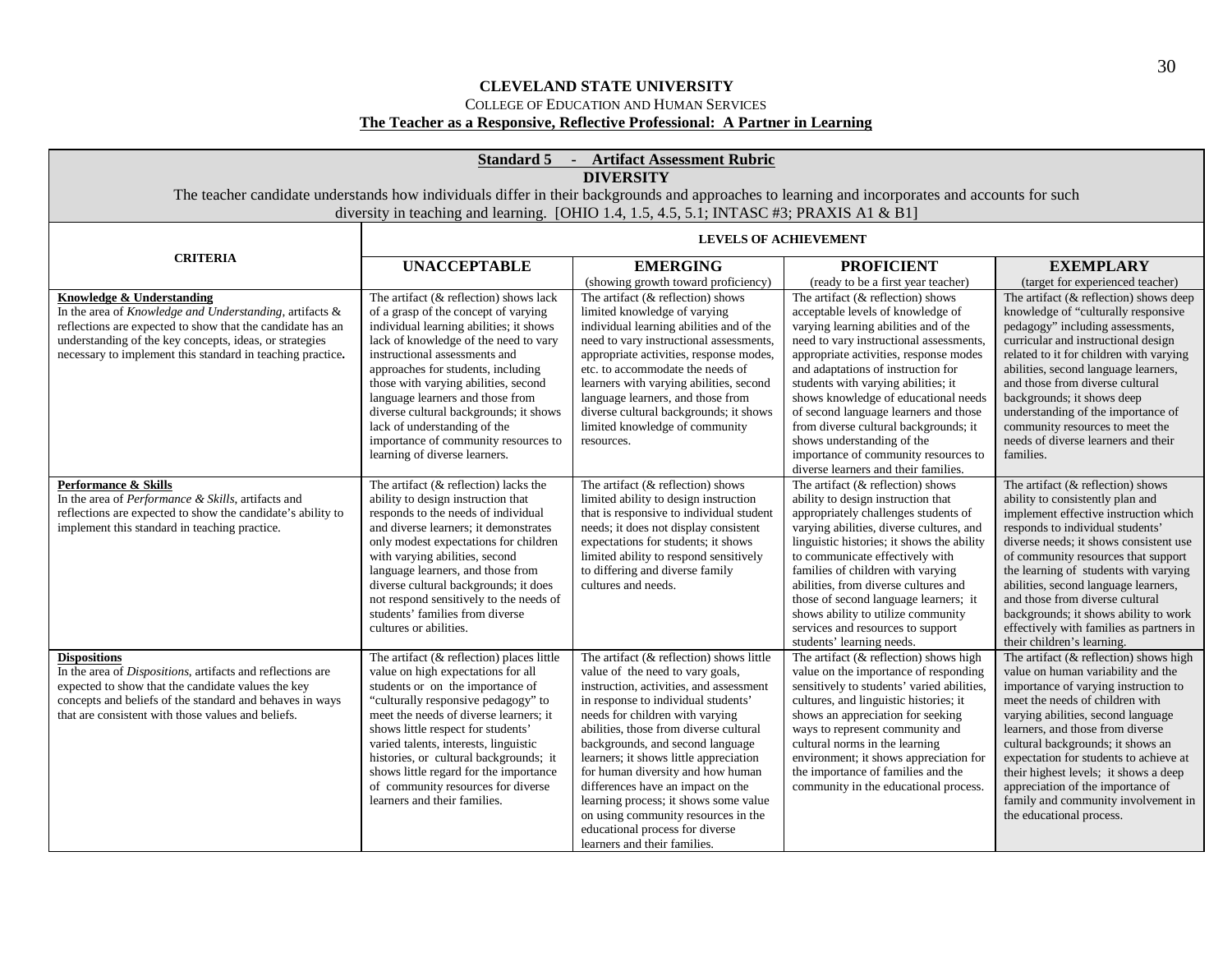### **CLEVELAND STATE UNIVERSITY** COLLEGE OF EDUCATION AND HUMAN SERVICES **The Teacher as a Responsive, Reflective Professional: A Partner in Learning**

|                                                                                                                                                                                                                                                                                      | <b>Standard 6 - Artifact Assessment Rubric</b>                                                                                                                                                                                                                                                                                                                                                                                                  |                                                                                                                                                                                                                                                                                                                                                                                                                                                       |                                                                                                                                                                                                                                                                                                                                                                                                                                                        |                                                                                                                                                                                                                                                                                                                                                                                                                                                                                    |  |
|--------------------------------------------------------------------------------------------------------------------------------------------------------------------------------------------------------------------------------------------------------------------------------------|-------------------------------------------------------------------------------------------------------------------------------------------------------------------------------------------------------------------------------------------------------------------------------------------------------------------------------------------------------------------------------------------------------------------------------------------------|-------------------------------------------------------------------------------------------------------------------------------------------------------------------------------------------------------------------------------------------------------------------------------------------------------------------------------------------------------------------------------------------------------------------------------------------------------|--------------------------------------------------------------------------------------------------------------------------------------------------------------------------------------------------------------------------------------------------------------------------------------------------------------------------------------------------------------------------------------------------------------------------------------------------------|------------------------------------------------------------------------------------------------------------------------------------------------------------------------------------------------------------------------------------------------------------------------------------------------------------------------------------------------------------------------------------------------------------------------------------------------------------------------------------|--|
|                                                                                                                                                                                                                                                                                      |                                                                                                                                                                                                                                                                                                                                                                                                                                                 | <b>LEARNING ENVIRONMENT</b>                                                                                                                                                                                                                                                                                                                                                                                                                           |                                                                                                                                                                                                                                                                                                                                                                                                                                                        |                                                                                                                                                                                                                                                                                                                                                                                                                                                                                    |  |
|                                                                                                                                                                                                                                                                                      | The CSU teacher education student uses an understanding of individual and group motivation to promote positive social interaction, active engagement in learning, and self-                                                                                                                                                                                                                                                                     |                                                                                                                                                                                                                                                                                                                                                                                                                                                       |                                                                                                                                                                                                                                                                                                                                                                                                                                                        |                                                                                                                                                                                                                                                                                                                                                                                                                                                                                    |  |
|                                                                                                                                                                                                                                                                                      |                                                                                                                                                                                                                                                                                                                                                                                                                                                 | motivation. [OHIO 5.2, 5.3, 5.4, 5.5; INTASC #5; PRAXIS B1, B2, B3, B4 & B5]                                                                                                                                                                                                                                                                                                                                                                          |                                                                                                                                                                                                                                                                                                                                                                                                                                                        |                                                                                                                                                                                                                                                                                                                                                                                                                                                                                    |  |
| <b>CRITERIA</b>                                                                                                                                                                                                                                                                      | <b>LEVELS OF ACHIEVEMENT</b>                                                                                                                                                                                                                                                                                                                                                                                                                    |                                                                                                                                                                                                                                                                                                                                                                                                                                                       |                                                                                                                                                                                                                                                                                                                                                                                                                                                        |                                                                                                                                                                                                                                                                                                                                                                                                                                                                                    |  |
|                                                                                                                                                                                                                                                                                      | <b>UNACCEPTABLE</b>                                                                                                                                                                                                                                                                                                                                                                                                                             | <b>EMERGING</b>                                                                                                                                                                                                                                                                                                                                                                                                                                       | <b>PROFICIENT</b>                                                                                                                                                                                                                                                                                                                                                                                                                                      | <b>EXEMPLARY</b>                                                                                                                                                                                                                                                                                                                                                                                                                                                                   |  |
|                                                                                                                                                                                                                                                                                      |                                                                                                                                                                                                                                                                                                                                                                                                                                                 | (showing growth toward<br>proficiency)                                                                                                                                                                                                                                                                                                                                                                                                                | (ready to be a first year teacher)                                                                                                                                                                                                                                                                                                                                                                                                                     | (target for experienced teacher)                                                                                                                                                                                                                                                                                                                                                                                                                                                   |  |
| Knowledge & Understanding<br>In the area of Knowledge and<br>Understanding, artifacts & reflections<br>are expected to show that the candidate<br>has an understanding of the key<br>concepts, ideas, or strategies necessary<br>to implement this standard in teaching<br>practice. | The artifact $(\&$ reflection) shows lack of<br>knowledge and understanding of major<br>theories of motivation and learning, self-<br>efficacy, goal orientations, group dynamics,<br>and development as well as cultural<br>variations and classroom applications; it<br>shows lack of knowledge of how materials,<br>tasks, and features of the physical<br>environment contribute to students' learning.                                     | The artifact $(\&$ reflection) show<br>limited knowledge and<br>understanding of major theories of<br>motivation and learning, self-<br>efficacy, goal orientations, group<br>dynamics, and development as well<br>as cultural variations and classroom<br>applications; it shows limited<br>knowledge of how materials, tasks,<br>and features of the physical<br>environment contribute to students'<br>learning.                                   | The artifact (& reflection) show<br>acceptable knowledge and understanding<br>of major theories of motivation and<br>learning, self-efficacy, goal orientations,<br>group dynamics, and development as<br>well as cultural variations and classroom<br>applications; it shows acceptable<br>knowledge of how materials, tasks, and<br>features of the physical environment<br>contribute to students' learning.                                        | The artifact $(\&$ reflection) shows<br>extensive knowledge and understanding<br>of major theories of motivation and<br>learning, self-efficacy, goal orientations,<br>group dynamics, and development as<br>well as cultural variations and classroom<br>applications; it shows extensive<br>knowledge of how materials, tasks, and<br>features of the physical environment<br>contribute to students' learning.                                                                  |  |
| Performance & Skills<br>In the area of Performance & Skills,<br>artifacts and reflections are expected to<br>show the candidate's ability to<br>implement this standard in teaching<br>practice.                                                                                     | The artifact $(\&$ reflection) shows lack of<br>ability to use strategies that demonstrate<br>knowledge of major theories of motivation<br>and learning, self-efficacy, goal orientations,<br>group dynamics, and development in<br>culturally appropriate ways; it shows lack of<br>ability to utilize understanding of how<br>materials, tasks, and features of the physical<br>environment contribute to students' learning.                 | The artifact (& reflection) shows<br>limited ability to use strategies that<br>demonstrate knowledge of major<br>theories of motivation and learning,<br>self-efficacy, goal orientations,<br>group dynamics, and development<br>in culturally appropriate ways; it<br>shows limited ability to utilize<br>understanding of how materials,<br>tasks, and features of the physical<br>environment contribute to students'<br>learning.                 | The artifact $(\&$ reflection) shows<br>consistent uses of strategies that<br>demonstrate knowledge of major theories<br>of motivation and learning, self-efficacy,<br>goal orientations, group dynamics, and<br>development in culturally appropriate<br>ways; it shows consistent application of<br>understanding of how materials, tasks,<br>and features of the physical environment<br>contribute to students' learning.                          | The artifact $(\&$ reflection) show<br>consistent and deliberate use of strategies<br>that demonstrate knowledge of major<br>theories of motivation and learning, self-<br>efficacy, goal orientations, group<br>dynamics, and development in culturally<br>appropriate ways; it shows consistent and<br>deliberate application of understanding<br>of how materials, tasks, and features of<br>the physical environment contribute to<br>students' learning.                      |  |
| <b>Dispositions</b><br>In the area of Dispositions, artifacts and<br>reflections are expected to show that the<br>candidate values the key concepts and<br>beliefs of the standard and behaves in<br>ways that are consistent with those<br>values and beliefs.                      | The artifact $(\&$ reflection) shows lack of<br>appreciation for the importance of<br>establishing a positive learning environment<br>in the classroom that promotes social<br>interaction, active engagement in learning<br>and self-motivation in culturally appropriate<br>ways; it shows lack of appreciation for the<br>degree to which materials, tasks, and<br>features of the physical environment<br>contribute to students' learning. | The artifact $(\&$ reflection) shows<br>limited appreciation for the<br>importance of establishing a positive<br>learning environment in the<br>classroom that promotes social<br>interaction, active engagement in<br>learning and self-motivation in<br>culturally appropriate ways; it shows<br>limited appreciation for the degree<br>to which materials, tasks, and<br>features of the physical environment<br>contribute to students' learning. | The artifact (& reflection) shows<br>consistent appreciation for the<br>importance of establishing a positive<br>learning environment in the classroom<br>that promotes social interaction, active<br>engagement in learning and self-<br>motivation in culturally appropriate<br>ways; it shows consistent appreciation<br>for the degree to which materials, tasks,<br>and features of the physical environment<br>contribute to students' learning. | The artifact (& reflection) shows<br>consistent and explicit appreciation for<br>the importance of establishing a positive<br>learning environment in the classroom<br>that promotes social interaction, active<br>engagement in learning and self-<br>motivation in culturally appropriate<br>ways; it shows consistent and explicit<br>appreciation for the degree to which<br>materials, tasks, and features of the<br>physical environment contribute to<br>students' learning |  |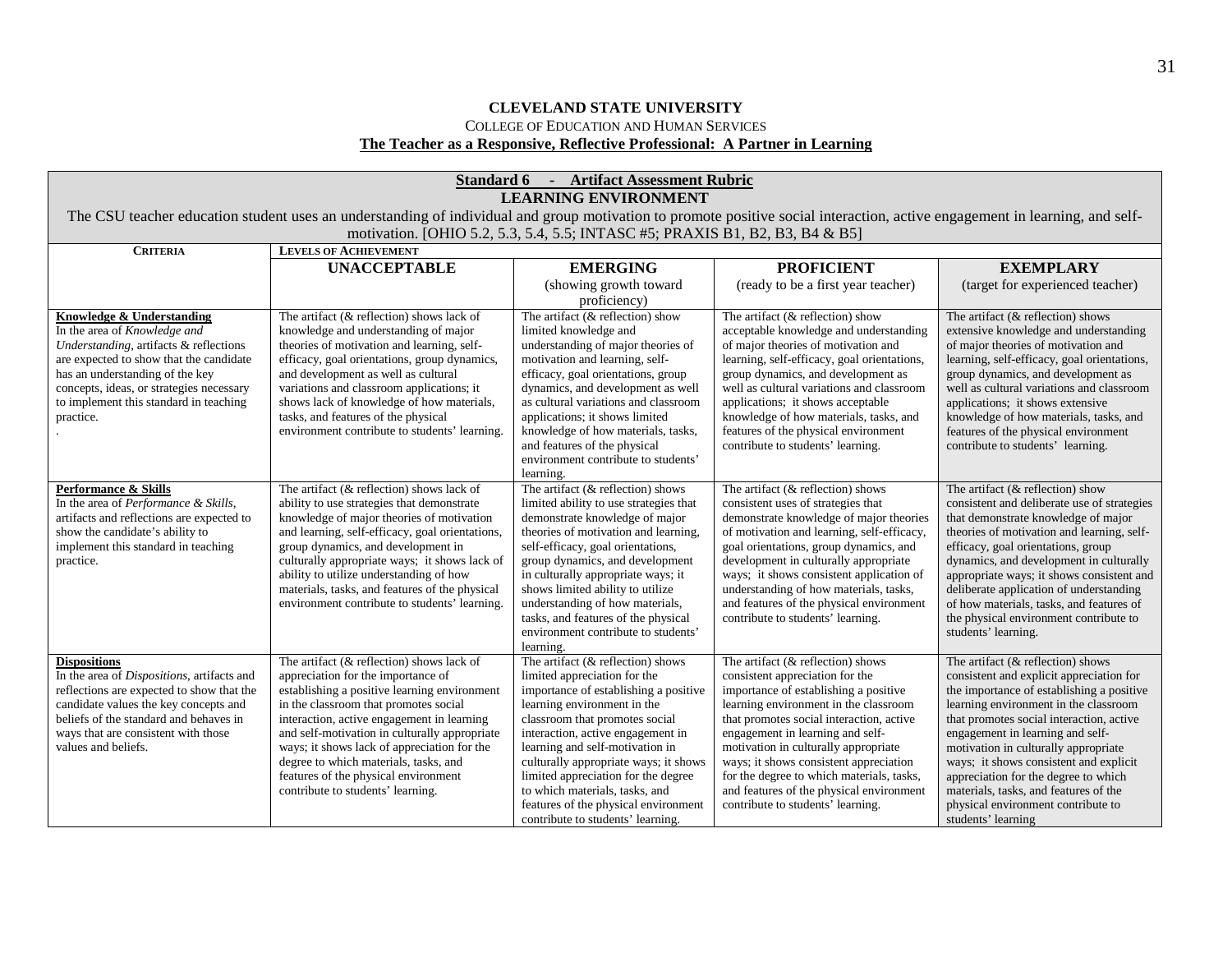### COLLEGE OF EDUCATION AND HUMAN SERVICES

### **The Teacher as a Responsive, Reflective Professional: A Partner in Learning**

### **Standard 7 - Artifact Assessment Rubric**

### **COMMUNICATION**

The teacher uses knowledge of effective verbal, nonverbal, and media communication techniques to foster inquiry, collaboration, and engagement in learning environments. [OHIO 2.5, 4.1, 4.2, 4.4, 4.6; INTASC #6; PRAXIS B3, C1, C2, C3, & C5]

| <b>CRITERIA</b>                                                                                                                                                                                                                                                                   |                                                                                                                                                                                                                                                                                                                                                                                                                                                                                                         |                                                                                                                                                                                                                                                                                                                                                                                                                                                                                                                                                                                                                                                                                 | <b>LEVELS OF ACHIEVEMENT</b>                                                                                                                                                                                                                                                                                                                                                                                                                                                                                                                                              |                                                                                                                                                                                                                                                                                                                                                                                                                                                                                                                                                                       |
|-----------------------------------------------------------------------------------------------------------------------------------------------------------------------------------------------------------------------------------------------------------------------------------|---------------------------------------------------------------------------------------------------------------------------------------------------------------------------------------------------------------------------------------------------------------------------------------------------------------------------------------------------------------------------------------------------------------------------------------------------------------------------------------------------------|---------------------------------------------------------------------------------------------------------------------------------------------------------------------------------------------------------------------------------------------------------------------------------------------------------------------------------------------------------------------------------------------------------------------------------------------------------------------------------------------------------------------------------------------------------------------------------------------------------------------------------------------------------------------------------|---------------------------------------------------------------------------------------------------------------------------------------------------------------------------------------------------------------------------------------------------------------------------------------------------------------------------------------------------------------------------------------------------------------------------------------------------------------------------------------------------------------------------------------------------------------------------|-----------------------------------------------------------------------------------------------------------------------------------------------------------------------------------------------------------------------------------------------------------------------------------------------------------------------------------------------------------------------------------------------------------------------------------------------------------------------------------------------------------------------------------------------------------------------|
|                                                                                                                                                                                                                                                                                   | <b>UNACCEPTABLE</b>                                                                                                                                                                                                                                                                                                                                                                                                                                                                                     | <b>EMERGING</b>                                                                                                                                                                                                                                                                                                                                                                                                                                                                                                                                                                                                                                                                 | <b>PROFICIENT</b>                                                                                                                                                                                                                                                                                                                                                                                                                                                                                                                                                         | <b>EXEMPLARY</b>                                                                                                                                                                                                                                                                                                                                                                                                                                                                                                                                                      |
|                                                                                                                                                                                                                                                                                   |                                                                                                                                                                                                                                                                                                                                                                                                                                                                                                         | (showing growth toward proficiency)                                                                                                                                                                                                                                                                                                                                                                                                                                                                                                                                                                                                                                             | (ready to be a first year teacher)                                                                                                                                                                                                                                                                                                                                                                                                                                                                                                                                        | (target for experienced teacher)                                                                                                                                                                                                                                                                                                                                                                                                                                                                                                                                      |
| Knowledge & Understanding<br>In the area of Knowledge and<br>Understanding, artifacts & reflections are<br>expected to show that the candidate has an<br>understanding of the key concepts, ideas,<br>or strategies necessary to implement this<br>standard in teaching practice. | The artifact $(\&$ reflection) shows<br>weak knowledge of subject that may<br>hinder ability to provide<br>understandable, accurate statements<br>about content. It shows lack of<br>understanding of multiple methods<br>of presenting information, how to<br>structure classroom discussion, how<br>to question students to probe their<br>thinking, and how to use nonverbal<br>communication strategies.                                                                                            | The artifact $(\&$ reflection) show<br>relatively weak knowledge of subject<br>that may hinder ability to provide<br>understandable, accurate statements<br>about content. It shows limited<br>repertoire of methods of presenting<br>information, limited awareness of how to<br>structure classroom discussion or how to<br>question students to probe their thinking.<br>It shows little or no understanding of<br>nonverbal communication strategies.                                                                                                                                                                                                                       | The artifact (& reflection) shows<br>knowledge of subject that supports<br>ability to provide understandable,<br>accurate statements about content. It<br>shows understanding of multiple<br>methods of presenting information, how<br>to structure classroom discussion, how<br>to question students to probe their<br>thinking, and how to use nonverbal<br>communication as a communication<br>tool.                                                                                                                                                                   | The artifact $(\&$ reflection) shows strong<br>knowledge of subject that makes it possible<br>to offer multiple powerful representations of<br>content. It shows understanding of multiple<br>methods of presenting information, how to<br>structure classroom discussion, how to<br>question students to probe their thinking, and<br>how to use nonverbal communication as a<br>communication tool.                                                                                                                                                                 |
| Performance & Skills<br>In the area of Performance & Skills,<br>artifacts and reflections are expected to<br>show the candidate's ability to implement<br>this standard in teaching practice.                                                                                     | The artifact $(\&$ reflection) shows<br>poor communication of learning<br>expectations, ineffective use of<br>instructional time, use of lecturing as<br>the only mode of communication, no<br>use of group work. It shows<br>presentations of content that are<br>incomprehensible or incorrect; rare<br>attempts to probe or encourage<br>diversity of student thinking, and<br>ineffective management of group<br>work. It demonstrates mastery of<br>some major conventions of standard<br>English. | The artifact $(\&$ reflection) shows clear<br>communication of non-challenging<br>learning expectations, and ineffective use<br>of instructional time, which includes<br>doing two or three or more of the<br>following: primarily use of lecturing as a<br>mode of communication, with occasional<br>questions interspersed; sporadic use of<br>group work; presenting content that is<br>difficult to follow or contains relatively<br>serious factual errors; rarely attempting<br>to probe or encourage diversity of<br>student thinking; managing group work<br>ineffectively. It demonstrates mastery of<br>most major and some minor conventions<br>of standard English. | The artifact $(\&$ reflection) shows some<br>clarity in communicating challenging<br>learning expectations, effective use of<br>instructional time, varying methods of<br>presentation of new material, including<br>group work, comprehensible and<br>correct presentations of content, some<br>attempts to probe or encourage<br>diversity of student thinking, and<br>effective management of group work. It<br>demonstrates mastery of major and<br>many minor conventions of standard<br>English.                                                                    | The artifact $(\&$ reflection) shows clear<br>communication of challenging learning<br>expectations, effective use of instructional<br>time, varied methods of presentation of new<br>material, including group work, powerful,<br>comprehensible and correct presentations of<br>content, regularly probing and encouraging<br>of diversity of student thinking, and effective<br>management of group work. It demonstrates<br>complete mastery of major and minor<br>conventions of standard English.                                                               |
| <b>Dispositions</b><br>In the area of Dispositions, artifacts and<br>reflections are expected to show that the<br>candidate values the key concepts and<br>beliefs of the standard and behaves in<br>ways that are consistent with those values<br>and beliefs.                   | The artifact $(\&$ reflection) shows a<br>view of self as deliverer of<br>information. It shows little regard<br>for ideas of students, a belief that<br>students have no prior knowledge to<br>use in making sense of new content,<br>a belief that students should be kept<br>silent, even if that means not<br>allowing them to speak to one<br>another, a belief that saying the same<br>thing over and over again will<br>ultimately help students learn<br>material.                              | The artifact (& reflection) shows a view<br>of self as deliverer of information, with<br>an occasional need to solicit student<br>input. It shows occasional fostering of<br>student inquiry, few attempts to promote<br>student collaboration, a belief mainly in<br>one planned representation of content,<br>supplemented occasionally with other<br>representations (visual, audio).                                                                                                                                                                                                                                                                                        | The artifact $(\&$ reflection) shows a view<br>of students as a valid sources of<br>information. It shows the offering of<br>additional information to clarify and<br>extend student thinking, a belief in the<br>importance of listening to students'<br>ideas. Fostering of student inquiry by<br>providing situations, tasks or problems<br>and inviting students to engage with<br>them individually, a belief in regular<br>use of student collaboration, a belief in<br>the importance of multiple<br>representations of content to make<br>content comprehensible. | The artifact $(\&$ reflection) shows a view of<br>students as a valid sources of information. It<br>shows the offering of additional information<br>to clarify or extend student thinking, a belief<br>in the importance of listening to students'<br>ideas, a fostering of student inquiry by<br>providing situations, tasks or problems and<br>inviting students to engage with them<br>individually or in groups, a belief in the<br>importance of multiple representations of<br>content that address multiple learning styles<br>to make content comprehensible. |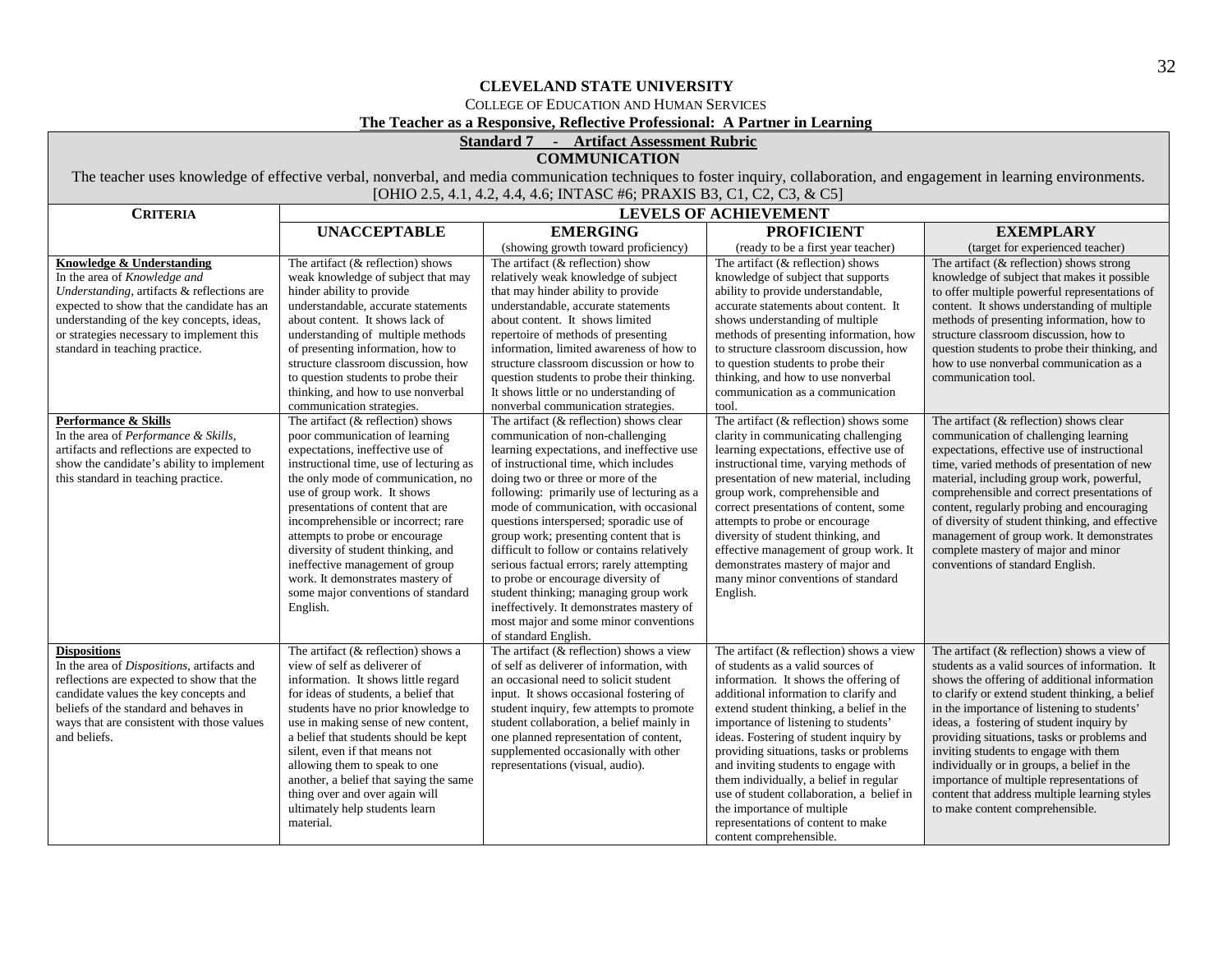### **CLEVELAND STATE UNIVERSITY** COLLEGE OF EDUCATION AND HUMAN SERVICES

# **The Teacher as a Responsive, Reflective Professional: A Partner in Learning**

|                                                     | <b>Standard 8 - Artifact Assessment Rubric</b>                                                                                                                                 |                                                                                                                                                                           |                                                                                 |                                                                       |  |  |  |
|-----------------------------------------------------|--------------------------------------------------------------------------------------------------------------------------------------------------------------------------------|---------------------------------------------------------------------------------------------------------------------------------------------------------------------------|---------------------------------------------------------------------------------|-----------------------------------------------------------------------|--|--|--|
|                                                     | <b>INSTRUCTIONAL STRATEGIES</b>                                                                                                                                                |                                                                                                                                                                           |                                                                                 |                                                                       |  |  |  |
|                                                     | The CSU teacher education student plans and implements a variety of developmentally appropriate instructional strategies to develop performance skills, critical thinking, and |                                                                                                                                                                           |                                                                                 |                                                                       |  |  |  |
|                                                     |                                                                                                                                                                                | problem solving, as well as to foster social, emotional, creative, and physical development. [OHIO 2.2, 4.1, 4.2, 4.4, 4.6, 4.7; INTASC #4 & #7; PRAXIS A2, A4, C3, & D2] |                                                                                 |                                                                       |  |  |  |
| <b>CRITERIA</b>                                     |                                                                                                                                                                                | <b>LEVELS OF ACHIEVEMENT</b>                                                                                                                                              |                                                                                 |                                                                       |  |  |  |
|                                                     | <b>UNACCEPTABLE</b>                                                                                                                                                            | <b>EMERGING</b>                                                                                                                                                           | <b>PROFICIENT</b>                                                               | <b>EXEMPLARY</b>                                                      |  |  |  |
|                                                     |                                                                                                                                                                                | (showing growth toward proficiency)                                                                                                                                       | (ready to be a first year teacher)                                              | (target for experienced teacher)                                      |  |  |  |
| <b>Knowledge &amp; Understanding</b>                | The artifact $(\&$ reflection) shows                                                                                                                                           | The artifact $(\&$ reflection) shows                                                                                                                                      | The artifact $(\&$ reflection) shows                                            | The artifact $(\&$ reflection) shows                                  |  |  |  |
| In the area of Knowledge and                        | little or no knowledge and                                                                                                                                                     | some knowledge and understanding                                                                                                                                          | knowledge and understanding of an                                               | knowledge and understanding of                                        |  |  |  |
| Understanding, artifacts & reflections              | understanding of a range of                                                                                                                                                    | of a range of instructional strategies.                                                                                                                                   | adequate range of instructional                                                 | a broad range of instructional                                        |  |  |  |
| are expected to show that the candidate             | instructional strategies. It does                                                                                                                                              | It shows an understanding that                                                                                                                                            | strategies. It shows an understanding                                           | strategies. It shows an                                               |  |  |  |
| has an understanding of the key                     | not show an understanding that                                                                                                                                                 | instructional strategies are somewhat                                                                                                                                     | that instructional strategies are                                               | understanding that instructional                                      |  |  |  |
| concepts, ideas, or strategies necessary            | instructional strategies are                                                                                                                                                   | important for students' social,                                                                                                                                           | important for students' social,                                                 | strategies are an essential                                           |  |  |  |
| to implement this standard in teaching<br>practice. | important for students' social,<br>emotional, creative, and physical                                                                                                           | emotional, creative, and physical<br>development It shows limited                                                                                                         | emotional, creative, and physical<br>development. It shows acceptable           | prerequisite for students' social,<br>emotional creative and physical |  |  |  |
|                                                     | development. It shows a lack of                                                                                                                                                | knowledge of how instructional                                                                                                                                            | knowledge of how instructional                                                  | development. It shows extensive                                       |  |  |  |
|                                                     | knowledge of how instructional                                                                                                                                                 | strategies promote critical thinking                                                                                                                                      | strategies promote critical thinking                                            | knowledge of how instructional                                        |  |  |  |
|                                                     | strategies promote critical                                                                                                                                                    | and problem solving skills.                                                                                                                                               | and problem solving skills.                                                     | strategies promote critical                                           |  |  |  |
|                                                     | thinking and problem solving                                                                                                                                                   |                                                                                                                                                                           |                                                                                 | thinking and problem solving                                          |  |  |  |
|                                                     | skills.                                                                                                                                                                        |                                                                                                                                                                           |                                                                                 | skills.                                                               |  |  |  |
| Performance & Skills                                | The artifact $(\&$ reflection) shows                                                                                                                                           | The artifact $(\&$ reflection) shows a                                                                                                                                    | The artifact $(\&$ reflection) shows a                                          | The artifact $(\&$ reflection) shows                                  |  |  |  |
| In the area of Performance & Skills,                | no range of instructional                                                                                                                                                      | limited range of instructional                                                                                                                                            | range of instructional techniques,                                              | mastery of an extensive range of                                      |  |  |  |
| artifacts and reflections are expected to           | techniques and no proper use of                                                                                                                                                | techniques, with little understanding                                                                                                                                     | based on assessment, including but                                              | instructional techniques, based                                       |  |  |  |
| show the candidate's ability to                     | assessment. It shows little or no                                                                                                                                              | of assessment. It shows some ability                                                                                                                                      | not limited to cooperative learning,                                            | on assessment, including but not                                      |  |  |  |
| implement this standard in teaching                 | ability to choose appropriate                                                                                                                                                  | to choose appropriate activities for                                                                                                                                      | presentation skills, and discussion                                             | limited to cooperative learning,                                      |  |  |  |
| practice.                                           | activities for instructional                                                                                                                                                   | instructional objectives and some                                                                                                                                         | learning. It shows an adequate                                                  | presentation skills, and leading                                      |  |  |  |
|                                                     | objectives and shows a lack of                                                                                                                                                 | degree of flexibility to adapt                                                                                                                                            | ability to choose appropriate                                                   | discussions. It shows ability to                                      |  |  |  |
|                                                     | flexibility to adapt instructional<br>strategies to classroom needs.                                                                                                           | instructional strategies to classroom<br>needs.                                                                                                                           | activities for instructional objectives<br>and a degree of flexibility to adapt | choose appropriate activities for<br>instructional objectives and a   |  |  |  |
|                                                     |                                                                                                                                                                                |                                                                                                                                                                           | instructional strategies to classroom                                           | high degree of flexibility to adapt                                   |  |  |  |
|                                                     |                                                                                                                                                                                |                                                                                                                                                                           | needs.                                                                          | instructional strategies to                                           |  |  |  |
|                                                     |                                                                                                                                                                                |                                                                                                                                                                           |                                                                                 | classroom needs.                                                      |  |  |  |
| <b>Dispositions</b>                                 | The artifact $(\&$ reflection) shows                                                                                                                                           | The artifact $(\&$ reflection) shows                                                                                                                                      | The artifact $(\&$ reflection) shows a                                          | The artifact $(\&$ reflection) shows                                  |  |  |  |
| In the area of Dispositions, artifacts and          | a lack of value for the use of                                                                                                                                                 | limited acknowledgement of the                                                                                                                                            | belief in the value of using many                                               | a belief in the value of using                                        |  |  |  |
| reflections are expected to show that the           | many types of instructional                                                                                                                                                    | value of using many types of                                                                                                                                              | types of instructional strategies. It                                           | many types of instructional                                           |  |  |  |
| candidate values the key concepts and               | strategies. It does not show value                                                                                                                                             | instructional strategies. It shows                                                                                                                                        | shows value for the importance of                                               | strategies. It shows value for the                                    |  |  |  |
| beliefs of the standard and behaves in              | for the importance of adapting                                                                                                                                                 | some value for the importance of                                                                                                                                          | adapting instructional strategies to                                            | importance of adapting                                                |  |  |  |
| ways that are consistent with those                 | instructional strategies to                                                                                                                                                    | adapting instructional strategies to                                                                                                                                      | classroom and individual student                                                | instructional strategies to                                           |  |  |  |
| values and beliefs.                                 | classroom and individual student                                                                                                                                               | classroom and individual student                                                                                                                                          | needs.                                                                          | classroom and individual student                                      |  |  |  |
|                                                     | needs.                                                                                                                                                                         | needs.                                                                                                                                                                    |                                                                                 | needs. It shows value for the                                         |  |  |  |
|                                                     |                                                                                                                                                                                |                                                                                                                                                                           |                                                                                 | importance of students engaging<br>in performance, critical thinking, |  |  |  |
|                                                     |                                                                                                                                                                                |                                                                                                                                                                           |                                                                                 |                                                                       |  |  |  |
|                                                     |                                                                                                                                                                                |                                                                                                                                                                           |                                                                                 | and problem solving activities.                                       |  |  |  |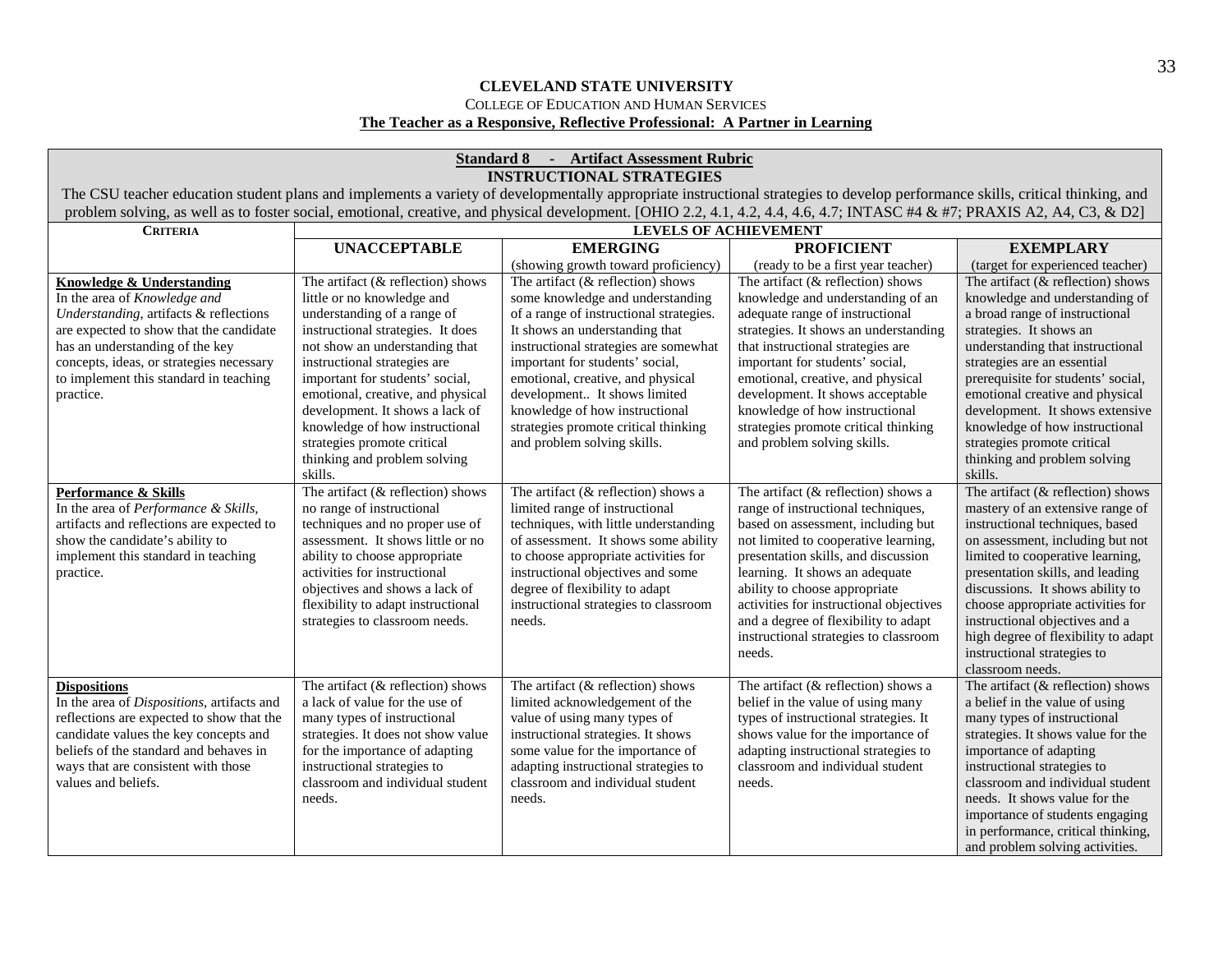### COLLEGE OF EDUCATION AND HUMAN SERVICES

### **The Teacher as a Responsive, Reflective Professional: A Partner in Learning**

### **Standard 9 - Artifact Assessment Rubric**

### **ASSESSMENT**

The CSU teacher education student understands, selects, and uses a range of assessment strategies to foster physical, cognitive, social, and emotional development of learners and gives accounts of students' learning to the outside world. [OHIO 3.1, 3.2, 3.3, 3.4, 3.5; INTASC #8; PRAXIS A5  $\&$  C4]

| <b>CRITERIA</b>                                                                                                                                                                                                                                                                         | $\frac{1}{2}$<br><b>LEVELS OF ACHIEVEMENT</b>                                                                                                                                                                                                                                                                                                                                                                                                                                                                                                                                                                                                                                                                                                           |                                                                                                                                                                                                                                                                                                                                                                                                                                                                                                                                                                                                                                                                                                                                                                                                                                              |                                                                                                                                                                                                                                                                                                                                                                                                                                                                                                                                                                                                                                                                                                                                                                                                                                                                                                                                         |                                                                                                                                                                                                                                                                                                                                                                                                                                                                                                                                                                                                                                                                                                                                                                                                                                                                                                                                         |
|-----------------------------------------------------------------------------------------------------------------------------------------------------------------------------------------------------------------------------------------------------------------------------------------|---------------------------------------------------------------------------------------------------------------------------------------------------------------------------------------------------------------------------------------------------------------------------------------------------------------------------------------------------------------------------------------------------------------------------------------------------------------------------------------------------------------------------------------------------------------------------------------------------------------------------------------------------------------------------------------------------------------------------------------------------------|----------------------------------------------------------------------------------------------------------------------------------------------------------------------------------------------------------------------------------------------------------------------------------------------------------------------------------------------------------------------------------------------------------------------------------------------------------------------------------------------------------------------------------------------------------------------------------------------------------------------------------------------------------------------------------------------------------------------------------------------------------------------------------------------------------------------------------------------|-----------------------------------------------------------------------------------------------------------------------------------------------------------------------------------------------------------------------------------------------------------------------------------------------------------------------------------------------------------------------------------------------------------------------------------------------------------------------------------------------------------------------------------------------------------------------------------------------------------------------------------------------------------------------------------------------------------------------------------------------------------------------------------------------------------------------------------------------------------------------------------------------------------------------------------------|-----------------------------------------------------------------------------------------------------------------------------------------------------------------------------------------------------------------------------------------------------------------------------------------------------------------------------------------------------------------------------------------------------------------------------------------------------------------------------------------------------------------------------------------------------------------------------------------------------------------------------------------------------------------------------------------------------------------------------------------------------------------------------------------------------------------------------------------------------------------------------------------------------------------------------------------|
|                                                                                                                                                                                                                                                                                         | <b>UNACCEPTABLE</b>                                                                                                                                                                                                                                                                                                                                                                                                                                                                                                                                                                                                                                                                                                                                     | <b>EMERGING</b>                                                                                                                                                                                                                                                                                                                                                                                                                                                                                                                                                                                                                                                                                                                                                                                                                              | <b>PROFICIENT</b>                                                                                                                                                                                                                                                                                                                                                                                                                                                                                                                                                                                                                                                                                                                                                                                                                                                                                                                       | <b>EXEMPLARY</b>                                                                                                                                                                                                                                                                                                                                                                                                                                                                                                                                                                                                                                                                                                                                                                                                                                                                                                                        |
|                                                                                                                                                                                                                                                                                         |                                                                                                                                                                                                                                                                                                                                                                                                                                                                                                                                                                                                                                                                                                                                                         | (showing growth toward proficiency)                                                                                                                                                                                                                                                                                                                                                                                                                                                                                                                                                                                                                                                                                                                                                                                                          | (ready to be a first year teacher)                                                                                                                                                                                                                                                                                                                                                                                                                                                                                                                                                                                                                                                                                                                                                                                                                                                                                                      | (target for experienced teacher)                                                                                                                                                                                                                                                                                                                                                                                                                                                                                                                                                                                                                                                                                                                                                                                                                                                                                                        |
| Knowledge & Understanding<br>In the area of Knowledge and<br>Understanding, artifacts &<br>reflections are expected to show<br>that the candidate has an<br>understanding of the key concepts,<br>ideas, or strategies necessary to<br>implement this standard in teaching<br>practice. | The artifact (& reflection) shows a<br>lack of understanding of rationale<br>for adopting assessment procedures<br>to meet student's individual needs.<br>It shows familiarity with a very<br>limited range of formal and<br>informal assessment strategies. It<br>shows a lack of understanding of<br>fundamental test statistics and<br>constructs such as validity and<br>reliability.                                                                                                                                                                                                                                                                                                                                                               | The artifact $($ & reflection $)$ shows familiarity<br>with a limited range of formal and informal<br>assessment strategies. It shows an initial<br>understanding of fundamental test statistics<br>and constructs such as validity and<br>reliability.                                                                                                                                                                                                                                                                                                                                                                                                                                                                                                                                                                                      | The artifact $(\&$ reflection) shows familiarity<br>with a variety of formal and informal<br>assessment strategies. It shows an<br>understanding of how to accurately calculate<br>fundamental test statistics. It shows<br>satisfactory knowledge of constructs such as<br>reliability and validity.                                                                                                                                                                                                                                                                                                                                                                                                                                                                                                                                                                                                                                   | The artifact (& reflection) shows a<br>knowledge about a variety of formal and<br>informal assessment strategies, including<br>their inherent strengths and limitations. It<br>shows an understanding of how to<br>accurately calculate fundamental test<br>statistics. It shows knowledge of different<br>types of validity and reliability.                                                                                                                                                                                                                                                                                                                                                                                                                                                                                                                                                                                           |
| Performance & Skills<br>In the area of Performance &<br>Skills, artifacts and reflections are<br>expected to show the candidate's<br>ability to implement this standard<br>in teaching practice.                                                                                        | The artifact $(\&$ reflection) shows<br>the ability to select and uses<br>instruments for assessment that are<br>incongruent with learning goals. It<br>shows a lack of ability to develop,<br>administer, and interpret a variety<br>of formal and informal instruments<br>to evaluate processes and products.<br>It shows an inability to devise and<br>employ appropriate and reliable<br>scoring procedures for evaluating<br>student work. It shows an inability<br>to adapt assessment procedures to<br>meet students' individual needs or<br>employs inappropriate adaptations.<br>It shows an inability to explain,<br>utilize, or report assessment<br>strategies and results to students,<br>administrators, parents, and other<br>audiences. | The artifact $(\&$ reflection) shows the ability<br>to select and use procedures and<br>instruments for assessment that are<br>congruent with learning goals, but shows a<br>lack of proficiency in designing and<br>interpreting measures to assess complex<br>tasks and higher order knowledge and<br>skills. It shows the ability to develop,<br>administer, and interpret a limited range of<br>formal and informal activities and<br>instruments to evaluate products. The<br>artifact (& reflection) shows difficulty in<br>adapting assessment procedures to meet the<br>individual needs of students; it shows a<br>heavy reliance on only one type of<br>assessment. It shows the ability to<br>accurately explain and report assessment<br>strategies and results to students,<br>administrators, parents, and other<br>audiences. | The artifact $(\&$ reflection) shows the ability<br>to select and use procedures and instruments<br>for assessment that are congruent with<br>learning goals and shows some proficiency in<br>designing and interpreting measures for<br>assessing complex tasks and higher order<br>knowledge and skills. It shows the ability to<br>develop, administer, and interpret a variety of<br>formal and informal activities and<br>instruments to evaluate products. The<br>artifact ( $\&$ reflection) shows the use of<br>reliable scoring procedures, clearly written<br>items and prompts, and unambiguous<br>directions to assess pupil progress. It shows<br>inconsistent adaptation of assessment<br>procedures to meet the individual needs of<br>students. It shows the ability to clearly and<br>accurately explain and report assessment<br>strategies and results to students,<br>administrators, parents, and other audiences. | The artifact $(\&$ reflection) shows the ability<br>to select and use procedures and<br>instruments for assessment that are<br>congruent with learning goals and shows<br>proficiency in designing and interpreting<br>measures for assessing complex tasks and<br>higher order knowledge and skills. It shows<br>the ability to develop, administer, and<br>interpret a variety of formal and informal<br>activities and instruments to evaluate both<br>products and processes. It shows consistent<br>use of reliable scoring procedures, clearly<br>written items and prompts, and<br>unambiguous directions to assess pupil<br>progress. It shows routine adaptation of<br>assessment procedures to meet the<br>individual needs of students. It shows use of<br>multiple forms to clearly and accurately<br>explain and report assessment strategies and<br>results to students, administrators, parents,<br>and other audiences. |
| <b>Dispositions</b><br>In the area of Dispositions, artifacts<br>and reflections are expected to<br>show that the candidate values the<br>key concepts and beliefs of the<br>standard and behaves in ways that<br>are consistent with those values and<br>beliefs.                      | The artifact $(\&$ reflection) shows<br>lack of perception of assessment as<br>an integral part of instruction as<br>evidence by its lack of use in<br>instructional planning. It does not<br>show belief in adopting assessment<br>procedures to meet students'<br>individual needs.                                                                                                                                                                                                                                                                                                                                                                                                                                                                   | The artifact $(\&$ reflection) shows some<br>value for the role of assessment in<br>evaluating pupil progress, but generally<br>shows a failure to make use of the results of<br>formative and summative measures to<br>reflect on practice and improve instruction.<br>It shows a belief in occasionally adopting<br>assessment procedures to meet students'<br>individual needs.                                                                                                                                                                                                                                                                                                                                                                                                                                                           | The artifact $(\&$ reflection) shows a value for<br>assessment as an integral part of instruction<br>and shows an effort to use the results of<br>formative and summative assessments to<br>reflect on practice and improve instruction. It<br>shows a belief in adapting assessment<br>procedures to meet individual needs but does<br>not show consistency in utilizing adaptations                                                                                                                                                                                                                                                                                                                                                                                                                                                                                                                                                   | The artifact $(\&$ reflection) shows a value for<br>assessment as an integral part of instruction<br>and shows consistent use of the results of<br>formative and summative assessments to<br>reflect on practice and improve instruction.<br>It constantly shows a belief in the<br>adaptation of assessment procedures by<br>utilizing adaptations in instruction and<br>assessment practice.                                                                                                                                                                                                                                                                                                                                                                                                                                                                                                                                          |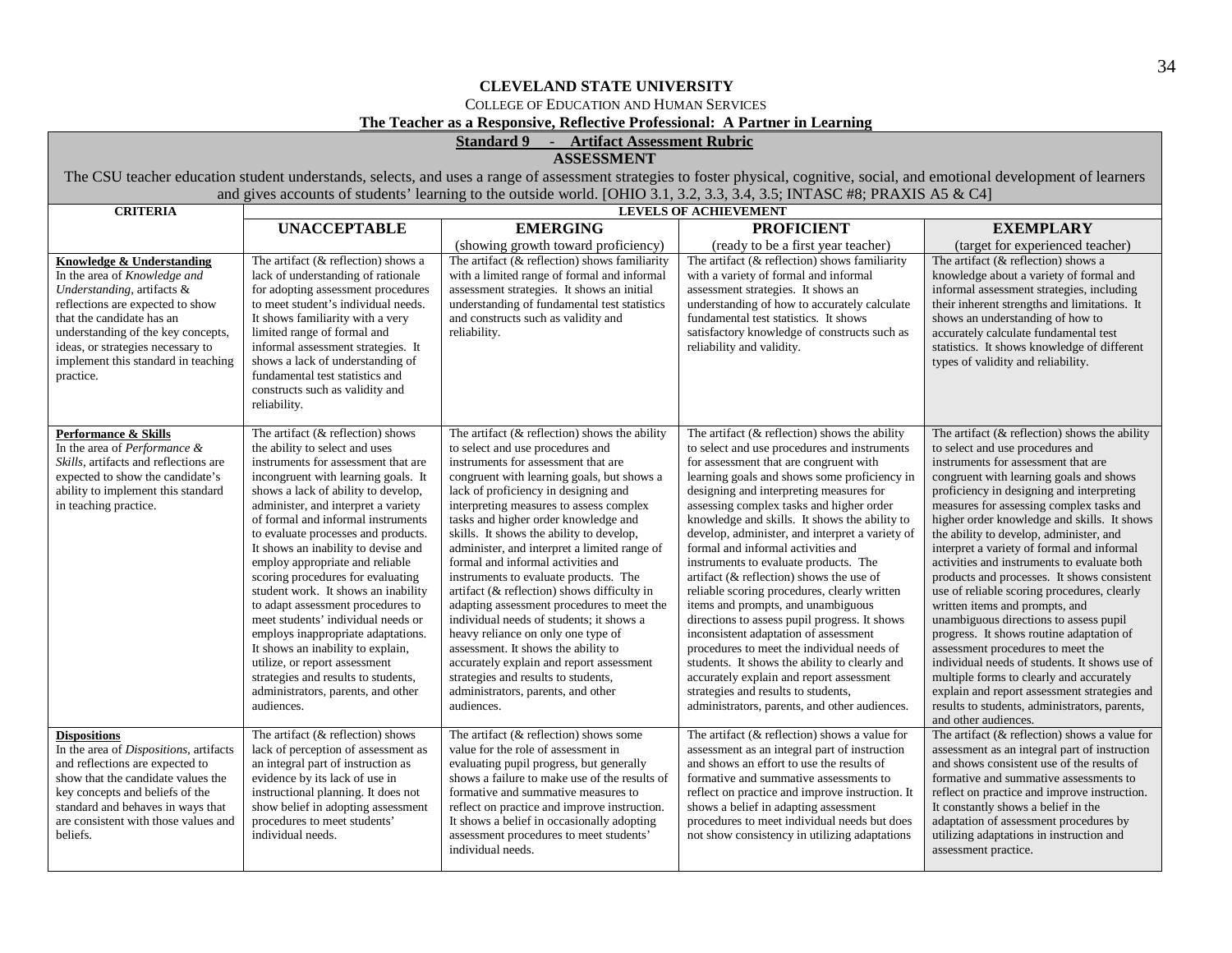COLLEGE OF EDUCATION AND HUMAN SERVICES

**The Teacher as a Responsive, Reflective Professional: A Partner in Learning**

**Standard 10 - Artifact Assessment Rubric**

# **TECHNOLOGY**

The CSU teacher education student understands and uses up-to-date technology to enhance the learning environment across the full range of learner needs. [OHIO 2.2, 4.1, 4.2, 4.4, 4.6, 4.7; INTASC #4 & #7; PRAXIS A2, A4, C3, & D2]

| <b>CRITERIA</b>                                                                                                                                                                                                                                                                         | <b>LEVELS OF ACHIEVEMENT</b>                                                                                                                                                                                                                                                                                                                               |                                                                                                                                                                                                                                                                                                                                                                                                                                                                                                             |                                                                                                                                                                                                                                                                                                                                                                                                                                                                                                                                                                                                                              |                                                                                                                                                                                                                                                                                                                                                                                                                                                                                                                                                                                                                                                                                                                                                                                                                                                                                                                                                                                                                                                                                                                                                                                                                                           |  |
|-----------------------------------------------------------------------------------------------------------------------------------------------------------------------------------------------------------------------------------------------------------------------------------------|------------------------------------------------------------------------------------------------------------------------------------------------------------------------------------------------------------------------------------------------------------------------------------------------------------------------------------------------------------|-------------------------------------------------------------------------------------------------------------------------------------------------------------------------------------------------------------------------------------------------------------------------------------------------------------------------------------------------------------------------------------------------------------------------------------------------------------------------------------------------------------|------------------------------------------------------------------------------------------------------------------------------------------------------------------------------------------------------------------------------------------------------------------------------------------------------------------------------------------------------------------------------------------------------------------------------------------------------------------------------------------------------------------------------------------------------------------------------------------------------------------------------|-------------------------------------------------------------------------------------------------------------------------------------------------------------------------------------------------------------------------------------------------------------------------------------------------------------------------------------------------------------------------------------------------------------------------------------------------------------------------------------------------------------------------------------------------------------------------------------------------------------------------------------------------------------------------------------------------------------------------------------------------------------------------------------------------------------------------------------------------------------------------------------------------------------------------------------------------------------------------------------------------------------------------------------------------------------------------------------------------------------------------------------------------------------------------------------------------------------------------------------------|--|
|                                                                                                                                                                                                                                                                                         | <b>UNACCEPTABLE</b>                                                                                                                                                                                                                                                                                                                                        | <b>EMERGING</b>                                                                                                                                                                                                                                                                                                                                                                                                                                                                                             | <b>PROFICIENT</b>                                                                                                                                                                                                                                                                                                                                                                                                                                                                                                                                                                                                            | <b>EXEMPLARY</b>                                                                                                                                                                                                                                                                                                                                                                                                                                                                                                                                                                                                                                                                                                                                                                                                                                                                                                                                                                                                                                                                                                                                                                                                                          |  |
|                                                                                                                                                                                                                                                                                         |                                                                                                                                                                                                                                                                                                                                                            | (showing growth toward                                                                                                                                                                                                                                                                                                                                                                                                                                                                                      | (ready to be a first year teacher)                                                                                                                                                                                                                                                                                                                                                                                                                                                                                                                                                                                           | (target for experienced teacher)                                                                                                                                                                                                                                                                                                                                                                                                                                                                                                                                                                                                                                                                                                                                                                                                                                                                                                                                                                                                                                                                                                                                                                                                          |  |
|                                                                                                                                                                                                                                                                                         |                                                                                                                                                                                                                                                                                                                                                            | proficiency)                                                                                                                                                                                                                                                                                                                                                                                                                                                                                                |                                                                                                                                                                                                                                                                                                                                                                                                                                                                                                                                                                                                                              |                                                                                                                                                                                                                                                                                                                                                                                                                                                                                                                                                                                                                                                                                                                                                                                                                                                                                                                                                                                                                                                                                                                                                                                                                                           |  |
| Knowledge & Understanding<br>In the area of Knowledge and<br>Understanding, artifacts &<br>reflections are expected to show<br>that the candidate has an<br>understanding of the key<br>concepts, ideas, or strategies<br>necessary to implement this<br>standard in teaching practice. | The artifact $(\&$<br>reflection) shows a lack<br>of understanding of basic<br>technology operations<br>and concepts. It shows<br>unfamiliarity with the<br>social, ethical, legal and<br>human issues<br>surrounding the use of<br>technology in schools.                                                                                                 | The artifact (& reflection) shows<br>an awareness of basic technology<br>operations and concepts, and<br>begins to show the application of<br>this awareness to professional<br>growth. It shows awareness of the<br>social, ethical, legal and human<br>issues surrounding the use of<br>technology in schools, and begins<br>to show the application of them in<br>practice.                                                                                                                              | The artifact $(\&$ reflection) shows an<br>understanding of basic technology<br>operations in most but not all areas<br>described in state or national (e.g. ISTE)<br>standards, and shows an active effort to<br>develop an understanding in the areas<br>which have not yet been mastered. It<br>shows functional understanding of the<br>social, ethical, legal and human issues<br>surrounding the use of technology in<br>schools, and shows an active effort to<br>transform classroom practice to address<br>these issues.                                                                                            | The artifact (& reflection) shows an understanding of technology<br>knowledge, skills and concepts as described in state or national (e.g.<br>ISTE) standards documents, and shows continuing professional<br>growth in staying abreast of current and unacceptable technologies. It<br>shows the abilities to model and teach legal & ethical technology<br>use; to apply technology resources to empower diverse learners; to<br>promote safe and healthy use of technology resources; and to<br>facilitate equitable access to technology resources for all students.                                                                                                                                                                                                                                                                                                                                                                                                                                                                                                                                                                                                                                                                  |  |
| Performance & Skills<br>In the area of Performance &<br>Skills, artifacts and reflections are<br>expected to show the candidate's<br>ability to implement this standard<br>in teaching practice.                                                                                        | The artifact $($ &<br>reflection) does not show<br>the ability to incorporate<br>technology into learning<br>environments and<br>experiences. It does not<br>show the ability to<br>implement curriculum<br>plans which include<br>technological<br>components. It does not<br>show the application of<br>technology to assessment<br>or evaluation needs. | The artifact $(\&$ reflection) shows<br>a beginning ability to tentatively<br>incorporate technology into<br>learning environments and<br>experiences. It shows the ability<br>to implement curriculum plans<br>which incorporate minor<br>technological components which<br>have limited effect on student<br>learning. It shows awareness of<br>methods for using technology in<br>assessment and evaluation, and<br>begins to show the<br>implementation of these methods<br>practice in tentative ways. | The artifact $(\&$ reflection) shows the<br>ability to incorporate a variety of learner-<br>appropriate technology-enhanced<br>activities within the classroom learning<br>environment, but does not yet show<br>adoption of a proactive stance with regard<br>to technological developments. It shows<br>the ability to implement curriculum plans<br>which incorporate substantial<br>technological components likely to<br>significantly enhance student learning<br>outcomes. It shows the regular application<br>of technology as a substantial and<br>meaningful component in assessment and<br>evaluation activities. | The artifact $(\&$ reflection) shows the abilities to design<br>developmentally appropriate learning activities that incorporate<br>technology-enhanced instructional strategies; to apply current<br>research on teaching and learning with technology; to identify, locate<br>and evaluate technology resources; to plan for the management of<br>technology resources within learning activities; and to plan strategies<br>to manage student learning in a technology-enhanced environment. It<br>shows the abilities to facilitate technology-enhanced experiences that<br>address content standards and student technology standards; to use<br>technology to support learner-centered strategies; to apply<br>technology to develop students higher order thinking skills and<br>creativity; and to manage student learning activities in a technology-<br>enhanced format. It shows the abilities to apply technology in<br>assessing student learning using a variety of assessment techniques;<br>to use technology resources to collect and analyze data, interprets<br>results, and communicates findings; and to apply multiple methods of<br>evaluation to determine students' appropriate uses of technology<br>resources. |  |
| Dispositions<br>In the area of Dispositions,<br>artifacts and reflections are<br>expected to show that the<br>candidate values the key concepts<br>and beliefs of the standard and<br>behaves in ways that are<br>consistent with those values and<br>beliefs.                          | The artifact $(x$<br>reflection) does not show<br>a value for technology<br>within professional<br>practice.                                                                                                                                                                                                                                               | The artifact $(\&$ reflection) shows<br>some values for the use of<br>technology for periodic<br>professional communications and<br>to provide minor increases in<br>professional productivity.                                                                                                                                                                                                                                                                                                             | The artifact $(\&$ reflection) shows a value<br>for the use technology for regular,<br>substantial professional communications<br>and to provide significant increases in<br>professional productivity. It begins to<br>show a value for technology as a means of<br>acquiring new knowledge and skills.                                                                                                                                                                                                                                                                                                                     | The artifact $($ & reflection $)$ shows an appreciation for the use of<br>technology to: engage in ongoing professional development; increase<br>professional productivity, and communicate/collaborate with others<br>in order to nurture student learning.                                                                                                                                                                                                                                                                                                                                                                                                                                                                                                                                                                                                                                                                                                                                                                                                                                                                                                                                                                              |  |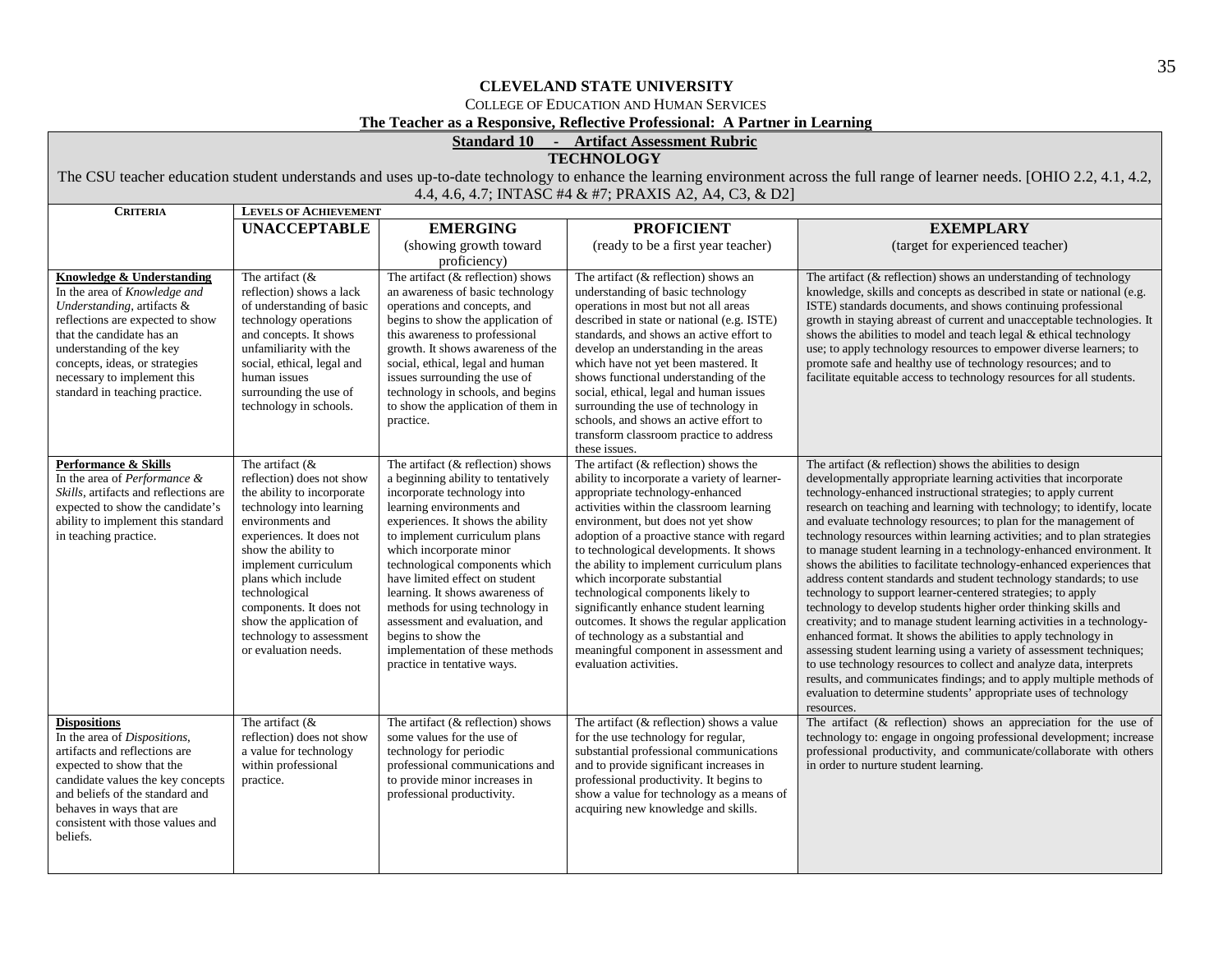### COLLEGE OF EDUCATION AND HUMAN SERVICES **The Teacher as a Responsive, Reflective Professional: A Partner in Learning**

| <b>Standard 11 - Artifact Assessment Rubric</b><br>PROFESSIONAL DEVELOPMENT    |                                                                               |                                                                                   |                                                                       |                                                                                                                                                                              |
|--------------------------------------------------------------------------------|-------------------------------------------------------------------------------|-----------------------------------------------------------------------------------|-----------------------------------------------------------------------|------------------------------------------------------------------------------------------------------------------------------------------------------------------------------|
|                                                                                |                                                                               |                                                                                   |                                                                       | The teacher is a reflective practitioner who evaluates his/her interactions with others (e.g. learners parents/guardians, colleagues and professionals in the community) and |
|                                                                                |                                                                               | seeks opportunities to grow professionally. [OHIO 7.2; INTASC #9; PRAXIS D1 & D2] |                                                                       |                                                                                                                                                                              |
| <b>CRITERIA</b>                                                                |                                                                               |                                                                                   | <b>LEVELS OF ACHIEVEMENT</b>                                          |                                                                                                                                                                              |
|                                                                                | <b>UNACCEPTABLE</b>                                                           | <b>EMERGING</b>                                                                   | <b>PROFICIENT</b>                                                     | <b>EXEMPLARY</b>                                                                                                                                                             |
|                                                                                |                                                                               | (showing growth toward                                                            | (ready to be a first year teacher)                                    | (target for experienced teacher)                                                                                                                                             |
|                                                                                |                                                                               | proficiency)                                                                      |                                                                       |                                                                                                                                                                              |
| Knowledge & Understanding                                                      | The artifact $(\&$ reflection) shows a                                        | The artifact $(\&$ reflection) shows                                              | The artifact $(\&$ reflection) shows                                  | The artifact $(\&$ reflection) shows knowledge of                                                                                                                            |
| In the area of Knowledge and                                                   | lack of knowledge about how to                                                | limited knowledge about how to                                                    | adequate knowledge about how to                                       | how to think critically about planning, teaching,                                                                                                                            |
| Understanding, artifacts &<br>reflections are expected to show that            | reflect on teaching. It shows a lack of<br>understanding of the importance of | reflect about teaching. It shows some<br>understanding of the need for            | reflect on teaching. It shows an<br>understanding of the need for     | and student learning to reflect on teaching. It<br>shows an understanding of the need for several                                                                            |
| the candidate has an understanding of                                          | professional development goals. It                                            | professional development goals. It                                                | professional development goals. It                                    | specific professional development goals and a clear                                                                                                                          |
| the key concepts, ideas, or strategies                                         | shows little or no awareness of                                               | shows some awareness of strategies                                                | shows some awareness of strategies                                    | plan for accomplishing those goals. It shows                                                                                                                                 |
| necessary to implement this standard                                           | strategies for promoting professional                                         | for promoting professional                                                        | for promoting professional                                            | knowledge about available strategies for promoting                                                                                                                           |
| in teaching practice.                                                          | development.                                                                  | development.                                                                      | development.                                                          | professional development.                                                                                                                                                    |
|                                                                                |                                                                               |                                                                                   |                                                                       |                                                                                                                                                                              |
|                                                                                |                                                                               |                                                                                   |                                                                       |                                                                                                                                                                              |
|                                                                                |                                                                               |                                                                                   |                                                                       |                                                                                                                                                                              |
| Performance & Skills                                                           | The artifact $(\&$ reflection) does not                                       | The artifact $(\&$ reflection) shows a                                            | The artifact $(\&$ reflection) shows                                  | The artifact $(\&$ reflection) shows the ability to                                                                                                                          |
| In the area of Performance & Skills,<br>artifacts and reflections are expected | show the ability to reflect on<br>teaching, and to make an effort to          | minimal ability to reflect on teaching<br>(only surface level awareness of        | adequate ability to reflects on<br>teaching, and to improve, based on | reflect thoughtfully and critically on teaching, and<br>to actively seek to improve teaching based on                                                                        |
| to show the candidate's ability to                                             | improve. The artifact $(\&$ reflection)                                       | classroom events), and to make                                                    | others' suggestions. The artifact $(\&$                               | others' suggestions and self-identified goals. It                                                                                                                            |
| implement this standard in teaching                                            | shows a lack of participation in                                              | efforts to improve. It shows                                                      | reflection) shows participation in                                    | shows active participation in professional                                                                                                                                   |
| practice.                                                                      | professional opportunities. It shows                                          | occasional participation in                                                       | professional opportunities such as                                    | opportunities such as conferences and workshops.                                                                                                                             |
|                                                                                | no involvement in school activities                                           | professional opportunities. It shows                                              | conferences and workshops. It                                         | It shows extensive involvement in school activities                                                                                                                          |
|                                                                                | outside the classroom.                                                        | some involvement in school activities                                             | shows involvement in school                                           | outside the classroom.                                                                                                                                                       |
|                                                                                |                                                                               | outside the classroom.                                                            | activities outside the classroom.                                     |                                                                                                                                                                              |
| <b>Dispositions</b>                                                            | The artifact $(\&$ reflection) does not                                       | The artifact $(\&$ reflection)                                                    | The artifact $(\&$ reflection) shows a                                | The artifact $(\&$ reflection) shows a keen interest in                                                                                                                      |
| In the area of <i>Dispositions</i> , artifacts                                 | acknowledge the importance of                                                 | acknowledges minimal need for                                                     | value for the need for professional                                   | personal growth. It shows a value for course work,                                                                                                                           |
| and reflections are expected to show<br>that the candidate values the key      | professional growth; it presents a<br>view of course work, supervision,       | professional growth; it presents a<br>view of course work, supervision,           | growth. It presents a view of course<br>work, supervision, and other  | supervision, and other professional development<br>activities as opportunities to pursue learning goals.                                                                     |
| concepts and beliefs of the standard                                           | and other professional development                                            | and other professional development                                                | professional development activities                                   | It shows a keen interest in the suggestions of                                                                                                                               |
| and behaves in ways that are                                                   | activities as hurdles rather than                                             | activities somewhat as hurdles. It                                                | as opportunities to learn. It shows a                                 | supervisors, other professionals, and parents as                                                                                                                             |
| consistent with those values and                                               | growth opportunities. It does not                                             | shows a some value for supervisors,                                               | value for supervisors, other                                          | resources for growth.                                                                                                                                                        |
| beliefs.                                                                       | show a value for supervisors, other                                           | other professionals, and parents as                                               | professionals, and parents as                                         |                                                                                                                                                                              |
|                                                                                | professionals, or parents as resources                                        | resources for growth.                                                             | resources for growth.                                                 |                                                                                                                                                                              |
|                                                                                | for growth.                                                                   |                                                                                   |                                                                       |                                                                                                                                                                              |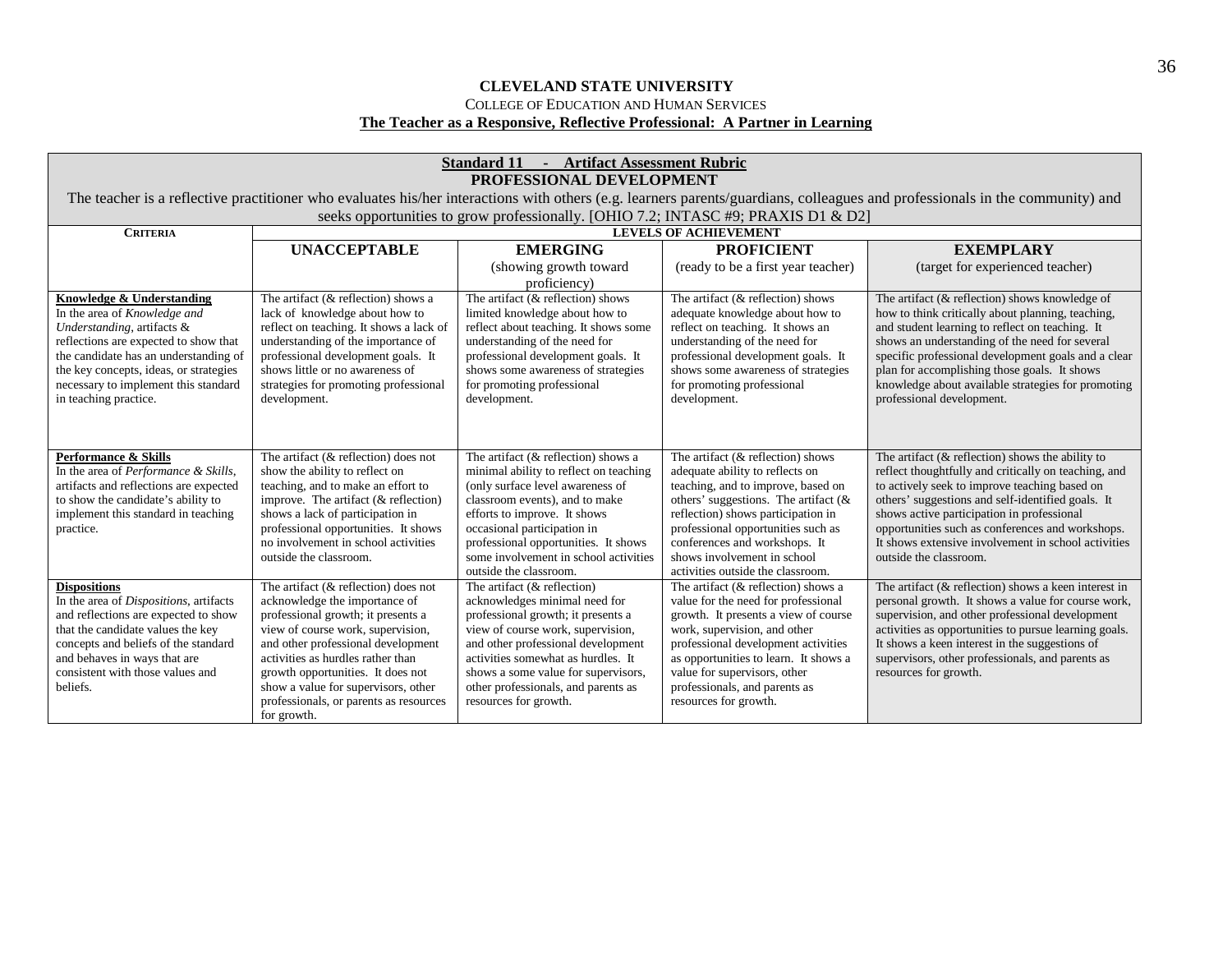### **CLEVELAND STATE UNIVERSITY** COLLEGE OF EDUCATION AND HUMAN SERVICES **The Teacher as a Responsive, Reflective Professional: A Partner in Learning**

| <b>Standard 12 - Artifact Assessment Rubric</b><br><b>COLLABORATION AND PROFESSIONALISM</b><br>The CSU teacher education student fosters relationships with colleagues, parents/guardians, community agencies, and colleagues/university                                                        |                                                                                                                                                                                                            |                                                                                                                                                                                                                                  |                                                                                                                                                                                                                                                |                                                                                                                                                                                                                                                                                 |  |  |
|-------------------------------------------------------------------------------------------------------------------------------------------------------------------------------------------------------------------------------------------------------------------------------------------------|------------------------------------------------------------------------------------------------------------------------------------------------------------------------------------------------------------|----------------------------------------------------------------------------------------------------------------------------------------------------------------------------------------------------------------------------------|------------------------------------------------------------------------------------------------------------------------------------------------------------------------------------------------------------------------------------------------|---------------------------------------------------------------------------------------------------------------------------------------------------------------------------------------------------------------------------------------------------------------------------------|--|--|
| to support students' growth and well-being. [OHIO 6.2, 6.3, 6.4; INTASC #10; PRAXIS D3 & D4]                                                                                                                                                                                                    |                                                                                                                                                                                                            |                                                                                                                                                                                                                                  |                                                                                                                                                                                                                                                |                                                                                                                                                                                                                                                                                 |  |  |
| <b>CRITERIA</b>                                                                                                                                                                                                                                                                                 | <b>LEVELS OF ACHIEVEMENT</b>                                                                                                                                                                               |                                                                                                                                                                                                                                  |                                                                                                                                                                                                                                                |                                                                                                                                                                                                                                                                                 |  |  |
|                                                                                                                                                                                                                                                                                                 | <b>UNACCEPTABLE</b>                                                                                                                                                                                        | <b>EMERGING</b><br>(showing growth toward<br>proficiency)                                                                                                                                                                        | <b>PROFICIENT</b><br>(ready to be a first year teacher)                                                                                                                                                                                        | <b>EXEMPLARY</b><br>(target for experienced teacher)                                                                                                                                                                                                                            |  |  |
| <b>Knowledge &amp; Understanding</b><br>In the area of Knowledge and<br>Understanding, artifacts & reflections<br>are expected to show that the candidate<br>has an understanding of the key<br>concepts, ideas, or strategies necessary<br>to implement this standard in teaching<br>practice. | The artifact $(\&$ reflection)<br>shows a lack of the<br>concept of the need for<br>working positively with<br>colleagues, parents or<br>community or how to<br>actively build successful<br>partnerships. | The artifact $(\&$ reflection)<br>shows some limited<br>knowledge and understanding<br>for working collaboratively<br>with colleagues, parents and<br>community.                                                                 | The artifact $(\&$ reflection) shows<br>an acceptable understanding and<br>knowledge of collaboration to<br>explain concepts necessary for<br>planning positive partnerships with<br>students, colleagues and<br>community.                    | The artifact $(\&$ reflection) shows<br>comprehensive knowledge of the<br>need for and the planning of<br>positive collaborative activities<br>with students, colleagues and<br>community.                                                                                      |  |  |
| Performance & Skills<br>In the area of Performance & Skills,<br>artifacts and reflections are expected to<br>show the candidate's ability to<br>implement this standard in teaching<br>practice.                                                                                                | The artifact $(\&$ reflection)<br>shows a lack of evidence<br>of fostering relationships<br>with colleagues,<br>parents/guardians,<br>agencies, to support<br>students' growth and<br>well-being.          | The artifact $(\&$ reflection)<br>shows some limited evidence<br>of fostering relationships with<br>colleagues, parents/ guardians,<br>agencies, to support students'<br>growth and well-being through<br>collaborative efforts. | The artifact $(\&$ reflection) shows<br>acceptable evidence of fostering<br>relationships and reflections with<br>colleagues, parents/ guardians,<br>agencies, to support students'<br>growth and well-being through<br>collaborative efforts. | The artifact $(\&$ reflection) shows<br>extensive evidence of fostering<br>relationships and reflections with<br>colleagues, parents/guardians,<br>agencies, to support students'<br>growth and well-being; it shows<br>evidence of participation beyond<br>basic requirements. |  |  |
| <b>Dispositions</b><br>In the area of Dispositions, artifacts and<br>reflections are expected to show that the<br>candidate values the key concepts and<br>beliefs of the standard and behaves in<br>ways that are consistent with those<br>values and beliefs.                                 | The artifact $(\&$ reflection)<br>shows a lack of interest in<br>working positively with<br>colleagues, parents or<br>community                                                                            | The artifact $(\&$ reflection)<br>shows limited interest and<br>effort in working<br>collaboratively with<br>colleagues, parents and<br>community.                                                                               | The artifact $(\&$ reflection) shows<br>acceptable evidence in written and<br>oral interactions of an<br>understanding of the need for<br>positive collaboration. It shows a<br>desire to develop successful<br>partnerships.                  | The artifact $(\&$ reflection) shows<br>a belief that the teacher must<br>provide positive leadership in<br>developing relationships and<br>attitudes with colleagues and<br>others. It shows a sense of<br>efficacy.                                                           |  |  |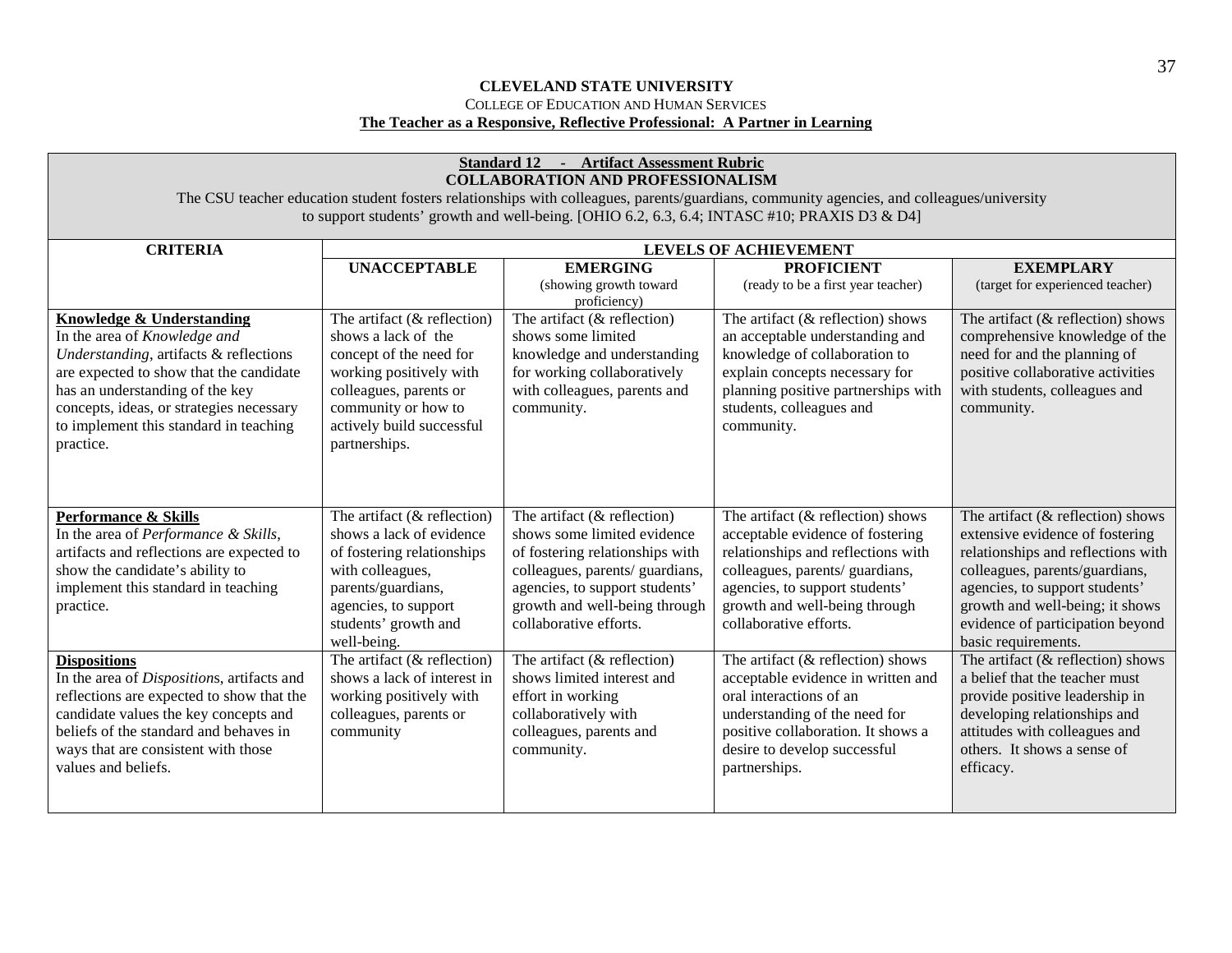<span id="page-38-0"></span>**Appendix E**

**Checkpoint 3 and 4 Portfolio Assessment Rubric**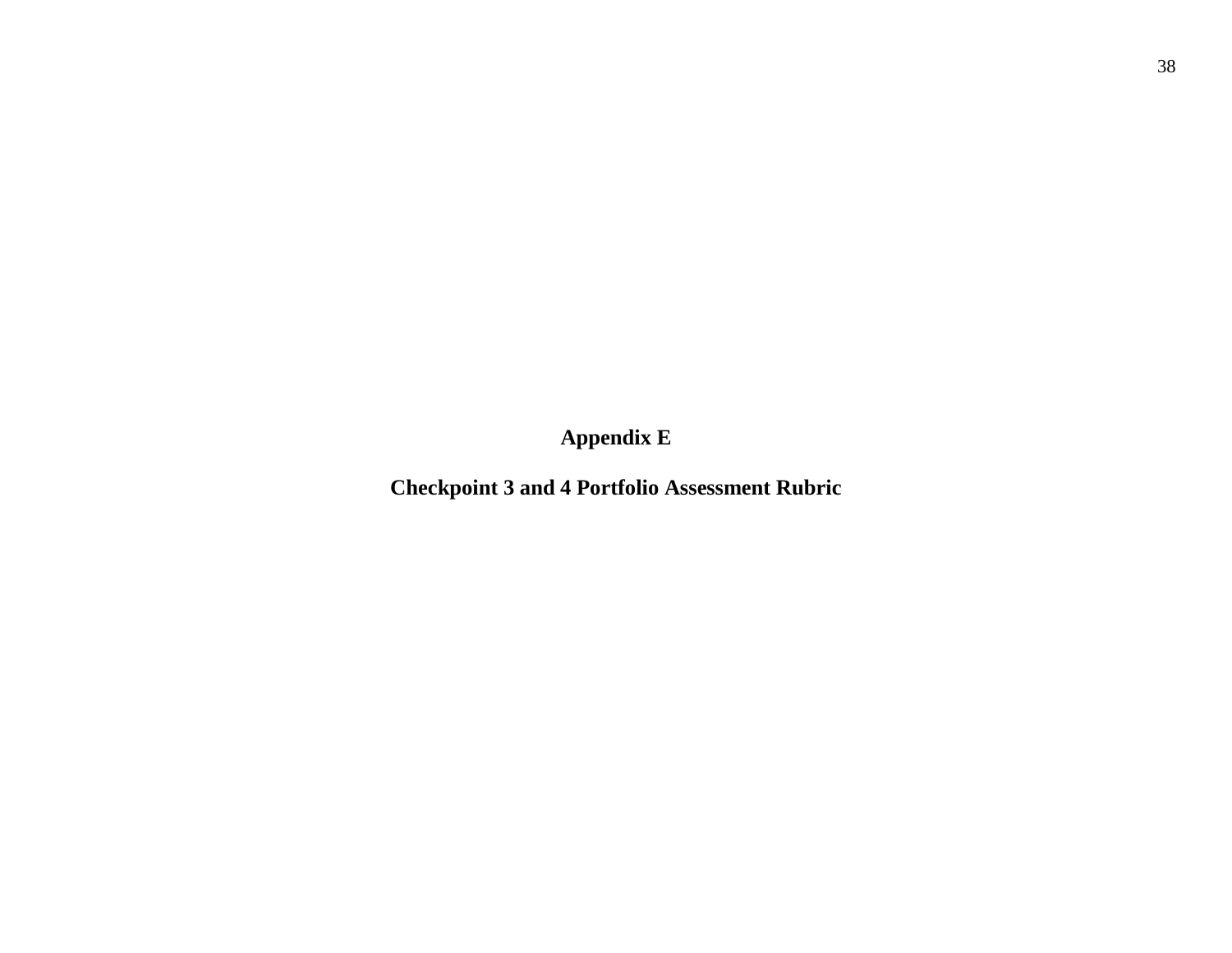| Assessment of Evidence Presented in Checkpoint 3 & 4 Portfolio at Checkpoint 3 or 4 |                                                                                                                                                                                           |                                                                                                                                                                                                                       |                                                                                                                                                                                                                                                                                                                                                                                                                                                                                                                                                                                                                                                                                                                                                                                                                                  |                                                                                                                                                                                                                                |
|-------------------------------------------------------------------------------------|-------------------------------------------------------------------------------------------------------------------------------------------------------------------------------------------|-----------------------------------------------------------------------------------------------------------------------------------------------------------------------------------------------------------------------|----------------------------------------------------------------------------------------------------------------------------------------------------------------------------------------------------------------------------------------------------------------------------------------------------------------------------------------------------------------------------------------------------------------------------------------------------------------------------------------------------------------------------------------------------------------------------------------------------------------------------------------------------------------------------------------------------------------------------------------------------------------------------------------------------------------------------------|--------------------------------------------------------------------------------------------------------------------------------------------------------------------------------------------------------------------------------|
| <b>COEHS</b><br><b>Outcomes</b>                                                     | Unacceptable                                                                                                                                                                              | <b>Emerging</b>                                                                                                                                                                                                       | <b>Proficient</b><br>(ready to be a first year teacher)<br>$K =$ Knowledge and Understanding<br>Key:                                                                                                                                                                                                                                                                                                                                                                                                                                                                                                                                                                                                                                                                                                                             | <b>Exemplary</b><br>(target for experienced<br>teacher)                                                                                                                                                                        |
|                                                                                     |                                                                                                                                                                                           |                                                                                                                                                                                                                       | $P =$ Performance and Skills<br>$\mathbf{D}$ = Dispositions                                                                                                                                                                                                                                                                                                                                                                                                                                                                                                                                                                                                                                                                                                                                                                      |                                                                                                                                                                                                                                |
| <b>Outcome 1</b><br>PERSONAL<br>PHILOSOPHY                                          | Does not demonstrate<br>the knowledge, skills<br>and dispositions for the<br>outcome, and may at<br>times demonstrate<br>behaviors incongruent<br>with those required for<br>the outcome. | Is still developing in<br>knowledge, skills, and/or<br>dispositions in this area.<br>Shows progress and<br>promise for reaching a<br>Proficient level with<br>additional effort,<br>experience, and/or<br>coursework. | K: Understands the need to develop and articulate a personal<br>philosophy grounded in theory and practice.<br>P: Applies philosophical reasoning to a critical assessment of the<br>consequences and implications of educational decisions.<br>D: Displays beliefs that are congruent with professional and ethical<br>standards and free from bias.                                                                                                                                                                                                                                                                                                                                                                                                                                                                            | Demonstrates advanced<br>understanding and maturity for the<br>outcome, prominently and<br>consistently demonstrating<br>exemplary knowledge, skills and<br>dispositions beyond those seen in<br>a typical entry-year teacher. |
| $\frac{\text{Outcome 2}}{\text{SOCAL FOUNDATION}}$                                  | Does not demonstrate<br>the knowledge, skills<br>and dispositions for the<br>outcome, and may at<br>times demonstrate<br>behaviors incongruent<br>with those required for<br>the outcome. | Is still developing in<br>knowledge, skills, and/or<br>dispositions in this area.<br>Shows progress and<br>promise for reaching a<br>Proficient level with<br>additional effort,<br>experience, and/or<br>coursework. | K: Understands the need to see education as part of a complex socio-<br>cultural fabric. Recognizes the potential to effect social change<br>through educational processes.<br>P: Displays knowledge of social issues in education and the ability to<br>use that knowledge to build conceptual relationships between socio-<br>cultural issues and the practice of education.<br>D: Understands the value of working collaboratively with students,<br>colleagues, parents, and community; feels a sense of empowerment to<br>effect change in the field of education through an understanding of<br>social issues and educational practice.                                                                                                                                                                                    | Demonstrates advanced<br>understanding and maturity for the<br>outcome, prominently and<br>consistently demonstrating<br>exemplary knowledge, skills and<br>dispositions beyond those seen in<br>a typical entry-year teacher. |
| <b>Outcome 3</b><br>KNOWLEDGE OF<br>SUBJECT MATTER<br>AND INQUIRY                   | Does not demonstrate<br>the knowledge, skills<br>and dispositions for the<br>outcome, and may at<br>times demonstrate<br>behaviors incongruent<br>with those required for<br>the outcome. | Is still developing in<br>knowledge, skills, and/or<br>dispositions in this area.<br>Shows progress and<br>promise for reaching a<br>Proficient level with<br>additional effort,<br>experience, and/or<br>coursework. | K: Displays comprehensive knowledge of subject matter and content<br>area standards. Understands strategies, methods, and materials to<br>create and implement developmentally-appropriate activities.<br>P: Uses multiple representations of key disciplinary ideas to make<br>subject matter accessible and meaningful to students. Engages in<br>extensive inquiry for preparation.<br>D: Has an extensive awareness of the synergistic relationship<br>between content and inquiry as applied to planning and teaching.                                                                                                                                                                                                                                                                                                      | Demonstrates advanced<br>understanding and maturity for the<br>outcome, prominently and<br>consistently demonstrating<br>exemplary knowledge, skills and<br>dispositions beyond those seen in<br>a typical entry-year teacher. |
| <b>Outcome 4</b><br>KNOWLEDGE OF DEVELOPMENT<br>AND LEARNING                        | Does not demonstrate<br>the knowledge, skills<br>and dispositions for the<br>outcome, and may at<br>times demonstrate<br>behaviors incongruent<br>with those required for<br>the outcome. | Is still developing in<br>knowledge, skills, and/or<br>dispositions in this area.<br>Shows progress and<br>promise for reaching a<br>Proficient level with<br>additional effort,<br>experience, and/or<br>coursework. | K: Understands major theories of cognitive, physical, emotional,<br>social, and moral development; understands how students construct<br>knowledge and acquire cognitive and metacognitive skills; is aware of<br>developmental progressions.<br>P: Demonstrates ability to apply knowledge of educational theories<br>and concepts; builds on prior knowledge in the development of<br>students' thinking and the implementation of appropriate instructional<br>activities; demonstrates awareness of cultural and individual<br>differences and similarities.<br><b>D:</b> Appreciates and respects both developmental changes and<br>individual differences; values the importance of self-efficacy;<br>appreciates that all students are able to achieve; sees students'<br>misconceptions as an instructional opportunity. | Demonstrates advanced<br>understanding and maturity for the<br>outcome, prominently and<br>consistently demonstrating<br>exemplary knowledge, skills and<br>dispositions beyond those seen in<br>a typical entry-year teacher. |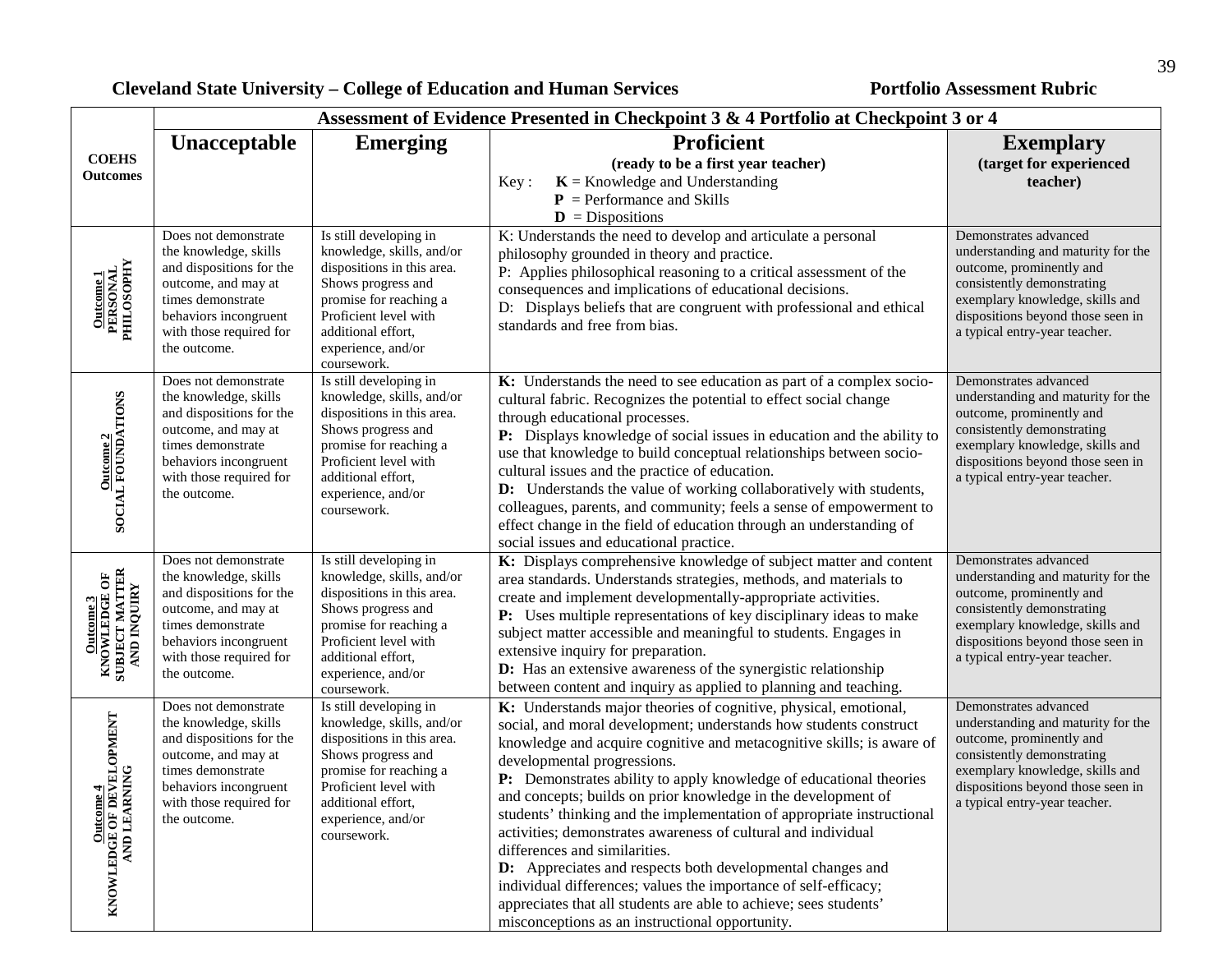|                                          | Assessment of Evidence Presented in Checkpoint 3 & 4 Portfolio at Checkpoint 3 or 4                                                                                                       |                                                                                                                                                                                                                       |                                                                                                                                                                                                                                                                                                                                                                                                                                                                                                                                                                                                                                                                                                                                                                                                                                                                                                                                                                                                                                                                                                    |                                                                                                                                                                                                                                |  |
|------------------------------------------|-------------------------------------------------------------------------------------------------------------------------------------------------------------------------------------------|-----------------------------------------------------------------------------------------------------------------------------------------------------------------------------------------------------------------------|----------------------------------------------------------------------------------------------------------------------------------------------------------------------------------------------------------------------------------------------------------------------------------------------------------------------------------------------------------------------------------------------------------------------------------------------------------------------------------------------------------------------------------------------------------------------------------------------------------------------------------------------------------------------------------------------------------------------------------------------------------------------------------------------------------------------------------------------------------------------------------------------------------------------------------------------------------------------------------------------------------------------------------------------------------------------------------------------------|--------------------------------------------------------------------------------------------------------------------------------------------------------------------------------------------------------------------------------|--|
|                                          | Unacceptable                                                                                                                                                                              | <b>Emerging</b>                                                                                                                                                                                                       | <b>Proficient</b>                                                                                                                                                                                                                                                                                                                                                                                                                                                                                                                                                                                                                                                                                                                                                                                                                                                                                                                                                                                                                                                                                  | <b>Exemplary</b>                                                                                                                                                                                                               |  |
| <b>COEHS</b><br><b>Outcomes</b>          |                                                                                                                                                                                           |                                                                                                                                                                                                                       | (ready to be a first year teacher)<br>$K =$ Knowledge and Understanding<br>Key:                                                                                                                                                                                                                                                                                                                                                                                                                                                                                                                                                                                                                                                                                                                                                                                                                                                                                                                                                                                                                    | (target for experienced teacher)                                                                                                                                                                                               |  |
|                                          |                                                                                                                                                                                           |                                                                                                                                                                                                                       | $P =$ Performance and Skills                                                                                                                                                                                                                                                                                                                                                                                                                                                                                                                                                                                                                                                                                                                                                                                                                                                                                                                                                                                                                                                                       |                                                                                                                                                                                                                                |  |
|                                          |                                                                                                                                                                                           |                                                                                                                                                                                                                       | $D = Dispositions$                                                                                                                                                                                                                                                                                                                                                                                                                                                                                                                                                                                                                                                                                                                                                                                                                                                                                                                                                                                                                                                                                 |                                                                                                                                                                                                                                |  |
| Outcome 5<br>DIVERSITY                   | Does not demonstrate<br>the knowledge, skills<br>and dispositions for the<br>outcome, and may at<br>times demonstrate<br>behaviors incongruent<br>with those required for<br>the outcome. | Is still developing in<br>knowledge, skills, and/or<br>dispositions in this area.<br>Shows progress and<br>promise for reaching a<br>Proficient level with<br>additional effort,<br>experience, and/or<br>coursework. | K: Understands differences in approaches to learning and<br>performance; is able to explain areas of varying abilities, cultural<br>issues that effect learning, culturally responsive pedagogy, and issues<br>related to teaching second language learners; understands how<br>learning is influenced by individual experiences, talents and prior<br>learning; understands cultural and community diversity and<br>resources.<br>P: Uses instructional approaches that are sensitive to different<br>learning and performance modes; makes appropriate provisions to<br>meet individual needs of youngsters with varying abilities, second<br>language learners, or those from diverse cultures; can access<br>appropriate community services and resources; responds sensitively to<br>students' families and cultures.<br><b>D:</b> Values high expectations for the learning of all children; values<br>human diversity; respects students' varied abilities, linguistic<br>histories, and cultural backgrounds; is sensitive to diverse family<br>needs and to community and cultural norms. | Demonstrates advanced<br>understanding and maturity for the<br>outcome, prominently and<br>consistently demonstrating<br>exemplary knowledge, skills and<br>dispositions beyond those seen in a<br>typical entry-year teacher. |  |
| <b>Outcome 6</b><br>LEARNING ENVIRONMENT | Does not demonstrate<br>the knowledge, skills<br>and dispositions for the<br>outcome, and may at<br>times demonstrate<br>behaviors incongruent<br>with those required for<br>the outcome. | Is still developing in<br>knowledge, skills, and/or<br>dispositions in this area.<br>Shows progress and<br>promise for reaching a<br>Proficient level with<br>additional effort,<br>experience, and/or<br>coursework. | K: Understands major theories of motivation and learning, self-<br>efficacy, goal orientations, group dynamics, and development as well<br>as cultural variations and classroom applications; understands how<br>materials, tasks, and features of the physical environment contribute to<br>students' learning.<br>P: Uses strategies that demonstrate ability to apply knowledge of<br>major theories of motivation and learning, self-efficacy, goal<br>orientations, group dynamics, and development in culturally<br>appropriate ways; utilizes understanding of how materials, tasks, and<br>features of the physical environment contribute to students' learning.<br><b>D:</b> Appreciates the importance of establishing a positive learning<br>environment in the classroom that promotes social interaction, active<br>engagement in learning and self-motivation in culturally appropriate<br>ways; appreciates the degree to which materials, tasks, and features of<br>the physical environment contribute to students' learning.                                                    | Demonstrates advanced<br>understanding and maturity for the<br>outcome, prominently and<br>consistently demonstrating<br>exemplary knowledge, skills and<br>dispositions beyond those seen in a<br>typical entry-year teacher. |  |

┑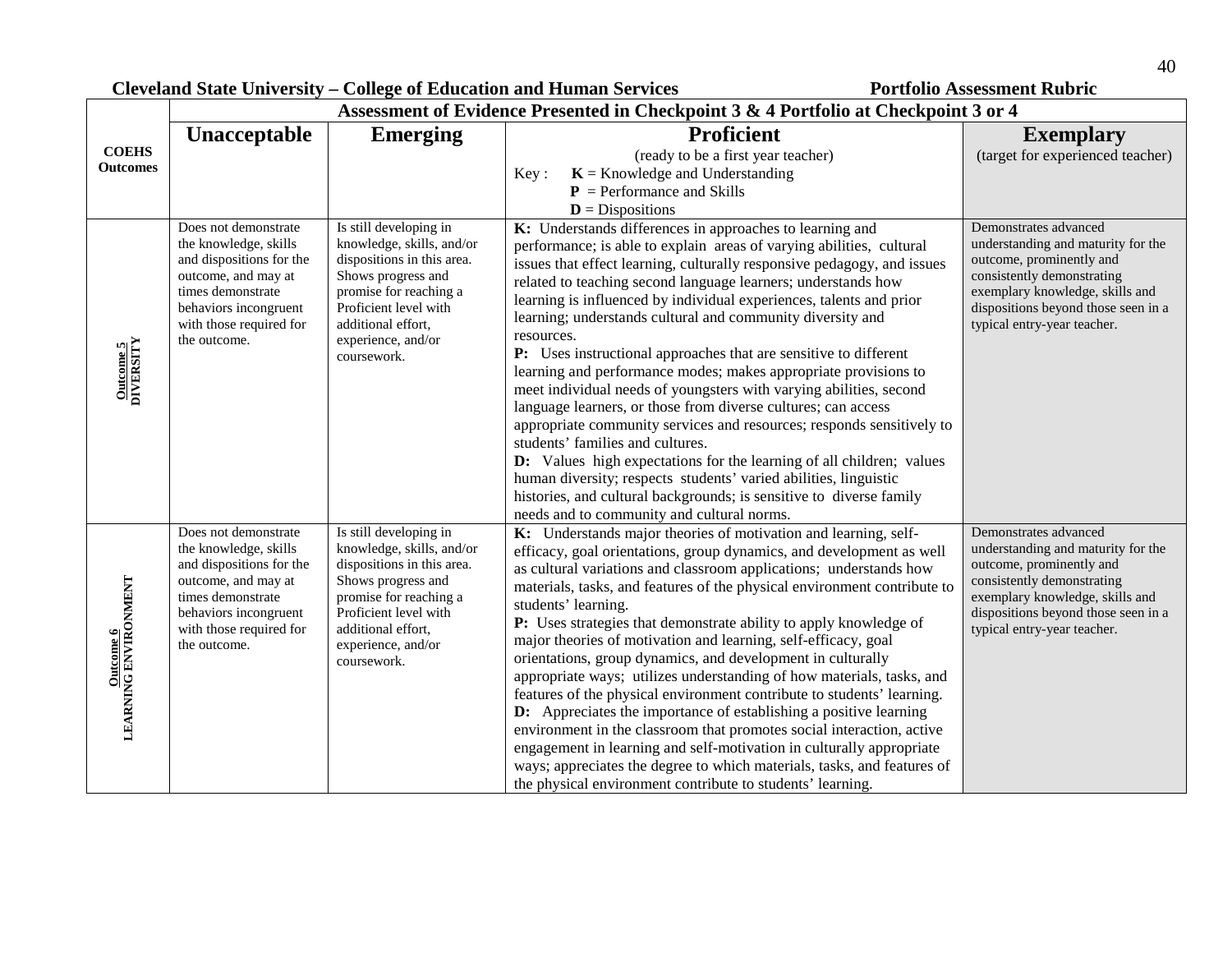|                                                 |                                                                                                                                                                                           |                                                                                                                                                                                                                       | Assessment of Evidence Presented in Checkpoint 3 & 4 Portfolio at Checkpoint 3 or 4                                                                                                                                                                                                                                                                                                                                                                                                                                                                                                                                                                                                                                                                                                                                                                                                                                                                                                                          |                                                                                                                                                                                                                                |
|-------------------------------------------------|-------------------------------------------------------------------------------------------------------------------------------------------------------------------------------------------|-----------------------------------------------------------------------------------------------------------------------------------------------------------------------------------------------------------------------|--------------------------------------------------------------------------------------------------------------------------------------------------------------------------------------------------------------------------------------------------------------------------------------------------------------------------------------------------------------------------------------------------------------------------------------------------------------------------------------------------------------------------------------------------------------------------------------------------------------------------------------------------------------------------------------------------------------------------------------------------------------------------------------------------------------------------------------------------------------------------------------------------------------------------------------------------------------------------------------------------------------|--------------------------------------------------------------------------------------------------------------------------------------------------------------------------------------------------------------------------------|
|                                                 | <b>Unacceptable</b>                                                                                                                                                                       | <b>Emerging</b>                                                                                                                                                                                                       | <b>Proficient</b>                                                                                                                                                                                                                                                                                                                                                                                                                                                                                                                                                                                                                                                                                                                                                                                                                                                                                                                                                                                            | <b>Exemplary</b>                                                                                                                                                                                                               |
| <b>COEHS</b><br><b>Outcomes</b>                 |                                                                                                                                                                                           |                                                                                                                                                                                                                       | (ready to be a first year teacher)<br>$K =$ Knowledge and Understanding<br>Key:<br>$P =$ Performance and Skills<br>$D = Dispositions$                                                                                                                                                                                                                                                                                                                                                                                                                                                                                                                                                                                                                                                                                                                                                                                                                                                                        | (target for experienced teacher)                                                                                                                                                                                               |
| $\frac{\text{Outcome 7}}{\text{COMMUNICATION}}$ | Does not demonstrate<br>the knowledge, skills<br>and dispositions for the<br>outcome, and may at<br>times demonstrate<br>behaviors incongruent<br>with those required for<br>the outcome. | Is still developing in<br>knowledge, skills, and/or<br>dispositions in this area.<br>Shows progress and<br>promise for reaching a<br>Proficient level with<br>additional effort,<br>experience, and/or<br>coursework. | K: Understands subject well enough to communicate it effectively;<br>communicates ideas clearly; understands techniques of structuring<br>classroom discussion; questioning strategies; how to structure group<br>work; understands the uses of non-verbal communication to maintain<br>student engagement and to manage student behavior.<br>P: Communicates challenging learning expectations clearly; listens<br>carefully to students and helps students articulate and extend their<br>thinking; uses multiple representations to make content<br>comprehensible; uses instructional time effectively, including<br>introductions, closure, transitions, questioning and discussion<br>strategies, management of individual and group work.<br>D: Views students as a valid source of information; cares about<br>student ideas and student thinking; values group work as a way to<br>promote conversation and team work, recognizes the importance of<br>multiple representations to engage learners. | Demonstrates advanced<br>understanding and maturity for the<br>outcome, prominently and<br>consistently demonstrating<br>exemplary knowledge, skills and<br>dispositions beyond those seen in a<br>typical entry-year teacher. |
| <b>Outcome 8</b><br>INSTRUCTIONAL STRATEGIES    | Does not demonstrate<br>the knowledge, skills<br>and dispositions for the<br>outcome, and may at<br>times demonstrate<br>behaviors incongruent<br>with those required for<br>the outcome. | Is still developing in<br>knowledge, skills, and/or<br>dispositions in this area.<br>Shows progress and<br>promise for reaching a<br>Proficient level with<br>additional effort,<br>experience, and/or<br>coursework. | K: Understands the importance of developing critical thinking and<br>problem solving skills; knowledgeable in using instructional strategies<br>to foster social, emotional, creative, and physical development;<br>understands that appropriate instructional strategies can lead to<br>successful learning and to increasing self-esteem.<br>P: Uses developmentally and instructionally appropriate assessments<br>in several instructional areas, including critical thinking, problem-<br>solving, and performance areas as the first step in the instructional<br>process; uses an array of instructional strategies to foster social and<br>emotional development and creativity.<br>D: Appreciates individual instructional needs; believes in the<br>importance of using assessments to guide instructional decision<br>making; believes in the importance of addressing many domains of<br>development                                                                                             | Demonstrates advanced<br>understanding and maturity for the<br>outcome, prominently and<br>consistently demonstrating<br>exemplary knowledge, skills and<br>dispositions beyond those seen in a<br>typical entry-year teacher. |

ᄀ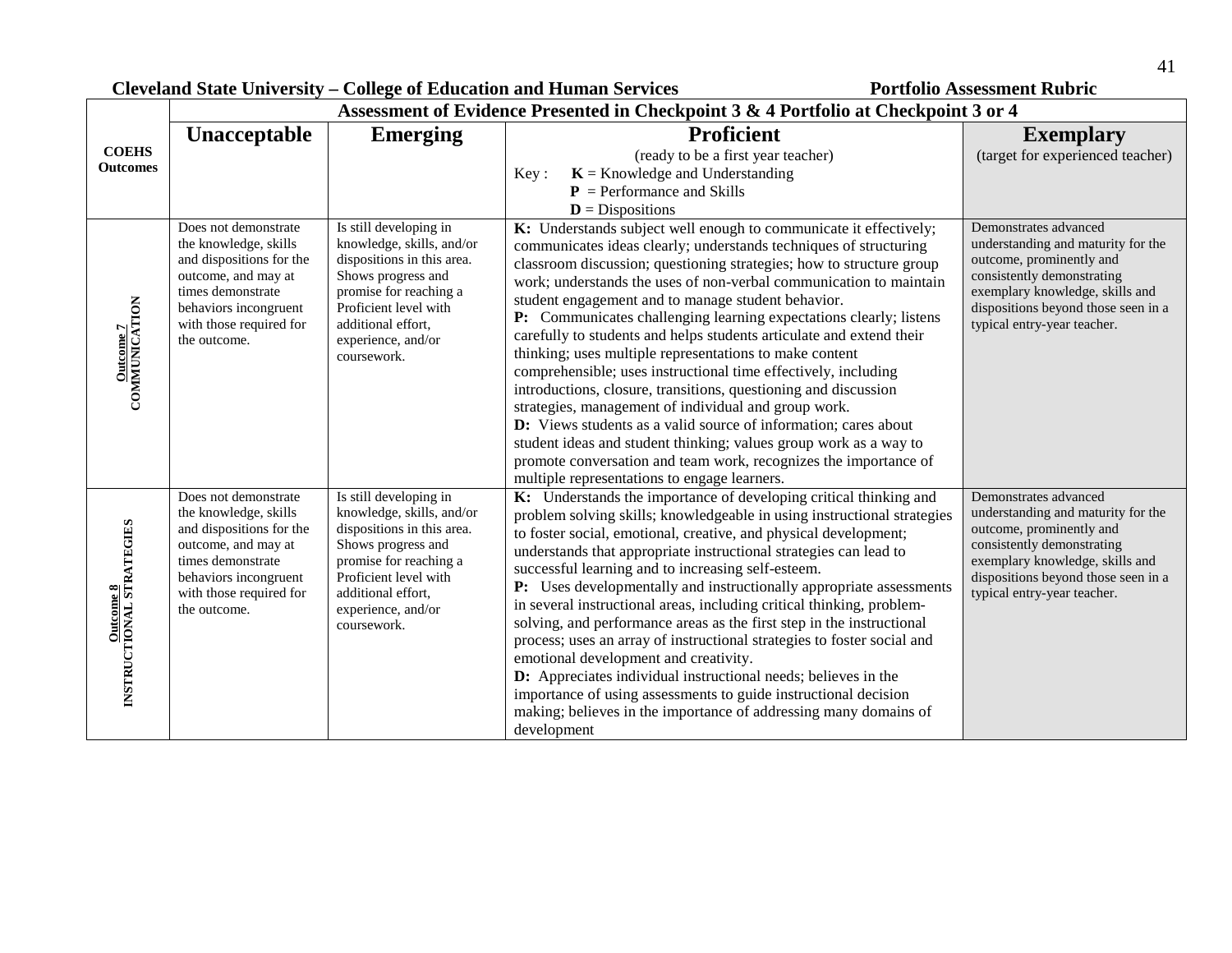42

 $\overline{\phantom{0}}$ 

|                                 |                                                                                                                                                                                           | Assessment of Evidence Presented in Checkpoint 3 & 4 Portfolio at Checkpoint 3 or 4                                                                                                                                   |                                                                                                                                                                                                                                                                                                                                                                                                                                                                                                                                                                                                                                                                                                                                                                                                                                                                                                                                                                                                                                       |                                                                                                                                                                                                                                |
|---------------------------------|-------------------------------------------------------------------------------------------------------------------------------------------------------------------------------------------|-----------------------------------------------------------------------------------------------------------------------------------------------------------------------------------------------------------------------|---------------------------------------------------------------------------------------------------------------------------------------------------------------------------------------------------------------------------------------------------------------------------------------------------------------------------------------------------------------------------------------------------------------------------------------------------------------------------------------------------------------------------------------------------------------------------------------------------------------------------------------------------------------------------------------------------------------------------------------------------------------------------------------------------------------------------------------------------------------------------------------------------------------------------------------------------------------------------------------------------------------------------------------|--------------------------------------------------------------------------------------------------------------------------------------------------------------------------------------------------------------------------------|
|                                 | <b>Unacceptable</b><br><b>Emerging</b>                                                                                                                                                    |                                                                                                                                                                                                                       | <b>Proficient</b>                                                                                                                                                                                                                                                                                                                                                                                                                                                                                                                                                                                                                                                                                                                                                                                                                                                                                                                                                                                                                     | <b>Exemplary</b>                                                                                                                                                                                                               |
| <b>COEHS</b><br><b>Outcomes</b> |                                                                                                                                                                                           |                                                                                                                                                                                                                       | (ready to be a first year teacher)<br>$K =$ Knowledge and Understanding<br>Key:<br>$P =$ Performance and Skills<br>$\mathbf{D}$ = Dispositions                                                                                                                                                                                                                                                                                                                                                                                                                                                                                                                                                                                                                                                                                                                                                                                                                                                                                        | (target for experienced teacher)                                                                                                                                                                                               |
| <b>Outcome 9</b><br>ASSESSMENT  | Does not demonstrate<br>the knowledge, skills<br>and dispositions for the<br>outcome, and may at<br>times demonstrate<br>behaviors incongruent<br>with those required for<br>the outcome. | Is still developing in<br>knowledge, skills, and/or<br>dispositions in this area.<br>Shows progress and<br>promise for reaching a<br>Proficient level with<br>additional effort,<br>experience, and/or<br>coursework. | K: Understands that an assessment is related to an objective and<br>learning goals. Is knowledgeable about a variety of formal and<br>informal assessment strategies. Knowledgeable of constructs such as<br>validity and reliability.<br>P: Selects and uses procedures and instruments for assessment that<br>are congruent with learning goals. Can develop, administer, and<br>interpret a variety of formal and informal activities and instruments to<br>evaluate products. Employs reliable scoring procedures, clearly<br>written items and prompts, and unambiguous directions to assess pupil<br>progress. Clearly and accurately explains and reports assessment<br>strategies and results to students, administrators, parents, and other<br>audiences.<br>D: Values assessment as an integral part of instruction and<br>consistently uses the results of formative and summative assessments<br>to reflect on practice and improve instruction. Believes in adapting<br>assessment procedures to meet individual needs. | Demonstrates advanced<br>understanding and maturity for the<br>outcome, prominently and<br>consistently demonstrating<br>exemplary knowledge, skills and<br>dispositions beyond those seen in a<br>typical entry-year teacher. |
| <b>Outcome 10</b><br>TECHNOLOGY | Does not demonstrate<br>the knowledge, skills<br>and dispositions for the<br>outcome, and may at<br>times demonstrate<br>behaviors incongruent<br>with those required for<br>the outcome. | Is still developing in<br>knowledge, skills, and/or<br>dispositions in this area.<br>Shows progress and<br>promise for reaching a<br>Proficient level with<br>additional effort,<br>experience, and/or<br>coursework. | K: Demonstrates a sound understanding of technology operations<br>and concepts.<br>Understands the social, ethical, legal, and human issues surrounding<br>the use of technology in schools and applies those principles in<br>practice.<br>P: Plans and designs effective learning environments and<br>experiences supported by technology. Implements curriculum plans<br>that include methods and strategies for applying technology to<br>maximize student learning. Applies technology to facilitate a variety<br>of effective assessment and evaluation strategies.<br>D: Uses technology to enhance productivity and professional<br>practice.                                                                                                                                                                                                                                                                                                                                                                                 | Demonstrates advanced<br>understanding and maturity for the<br>outcome, prominently and<br>consistently demonstrating<br>exemplary knowledge, skills and<br>dispositions beyond those seen in a<br>typical entry-year teacher. |